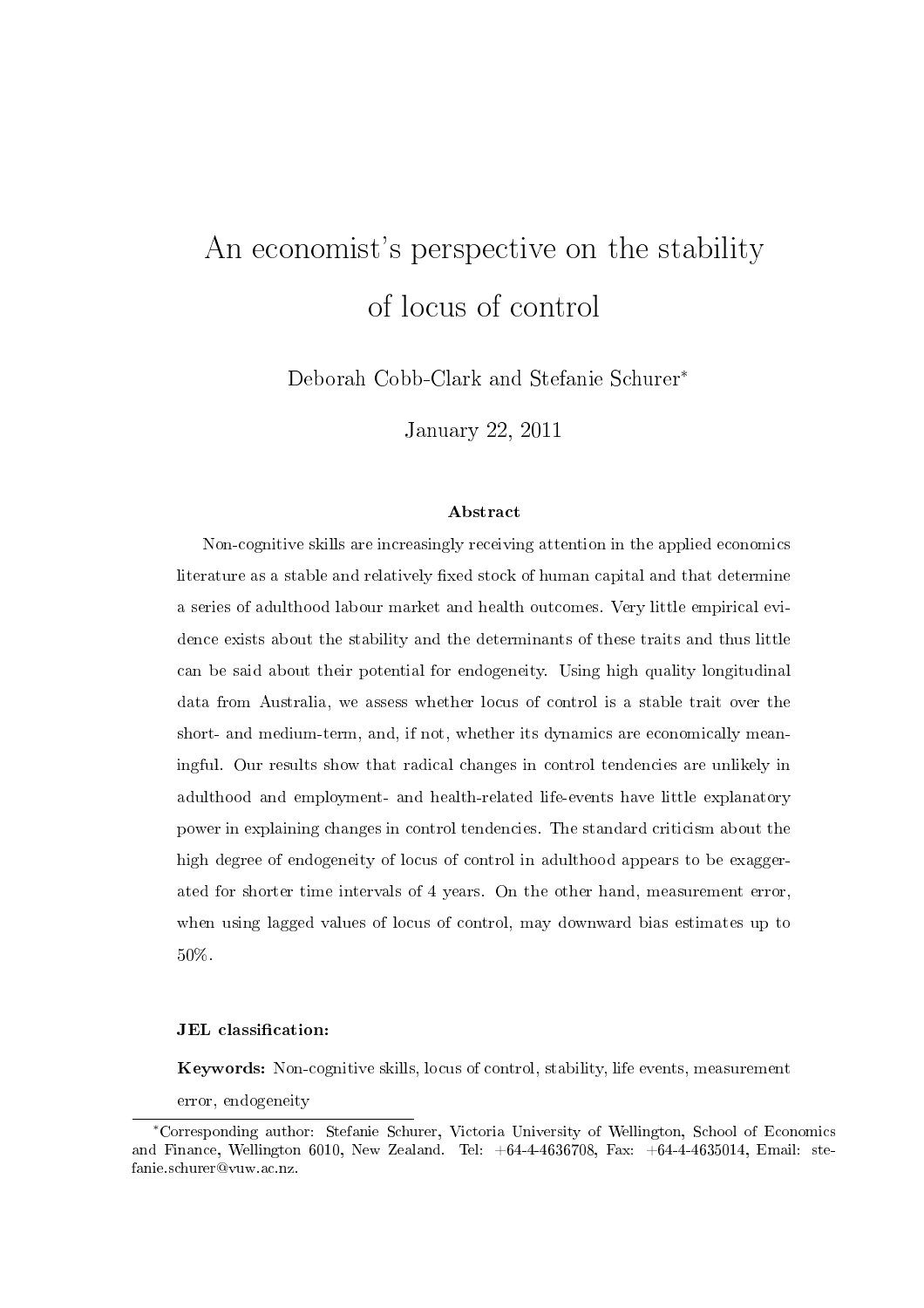## 1 Introduction

Non-cognitive skills, such as the Big-Five personality traits and locus of control, are increasingly receiving attention in the applied economics literature as an alternative source of productive capital. Understanding psychological capital as a stock of human capital similar to cognitive ability relies on the assumption that, once formed, it is relatively stable and has equal, if not higher, explanatory power than cognitive ability in explaining economically-relevant outcomes (See Borghans et al., 2008; Heckman et al., 2006, for an overview). For instance, locus of control, a belief about the degree to which an individual exerts control over one's life in contrast to fate or luck (Rotter, 1966), has been shown to have a sizeable influence on earnings (Heineck and Anger, 2010; Semykina and Linz, 2007; Osborne Groves, 2005; Goldsmith et al., 1997; Duncan and Dunifon, 1998; Andrisani, 1981, 1977), decisions in favor of educational (Baron and Cobb-Clark, 2010; Coleman and Deleire, 2003; Coleman, 1966) or health investments (Chiteji, 2010), and the ability to cope with unanticipated life-events such as health shocks (Schurer, 2008) or unemployment (Caliendo et al., 2010).

Some studies implicitly make the assumption that locus of control is a fixed personality trait (Goldsmith et al., 1997), especially so, if the personality data available for analysis is measured ex post (e.g. Heineck and Anger, 2010; Schurer, 2008) or years before the main outcomes of interest are measured (e.g. Osborne Groves, 2005; Cebi, 2007).

Assuming stability to justify the use of lead or lagged data of locus of control is not the result of weak study design, but has to do with the fact that measures of control tendencies, and personality traits in general, are rarely available at all and, if they are, they were usually measured late in the sequence of collected waves of longitudinal data. For instance, in the German-Socioeconomic Panel, locus of control and the Big Five personality traits were measured in 2005, more than 20 years after the first wave was collected. Similar arguments hold for the British Household Panel Survey, and the Panel Study of Income Dynamics, just to mention a few.

To be able to nevertheless work with the available, but scarce personality data, Heineck and Anger (2010), for instance, attach Big Five personality and locus of control data measured in 2005 to their working data-set starting from 1991 to explain hourly wages.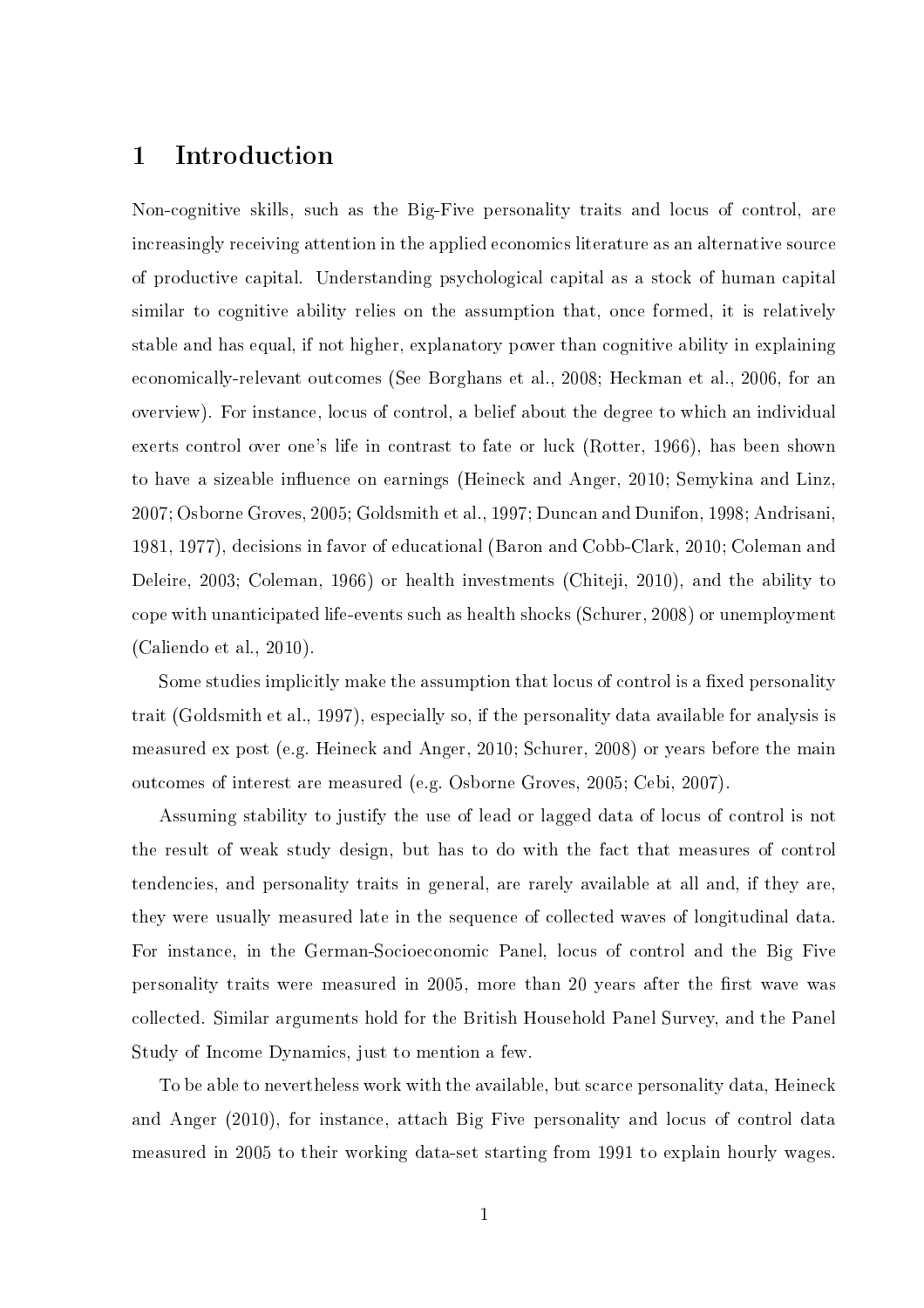Their study concedes that locus of control and personality may change over the lifecycle, but they assume that changes are the same for people in the same age-group. Psychologists call these mean-level or normative changes in personality.<sup>1</sup> Heineck and Anger (2010) solve the problem by adjusting all personality measures by age and then implicitly assume that there are no individual-specific changes in personality.

Mean-level stability does not imply, however, that individual differences in change do not exist. For example, when there are no mean-level changes over time, there may still be robust individual differences in change. Subsets of individuals may be increasing and decreasing due to a series of experienced positive and negative life-events and thus offsetting each other's change, resulting in zero mean-level changes (Roberts et al., 2001; Roberts, 1997).

What psychologists call intra-individual changes is labelled by economists as endogeneity, i.e. personality traits are potentially determined by outcome variables of interest. For instance, if locus of control was jointly determined with contemporaneous and/or past values of wages, then standard assumptions of regression analysis would no longer hold and the bias of the estimates would be of unknown sign and dimension. In such a case, the wage effects of locus of control presented in, for instance, Andrisani (1977) or Semykina and Linz (2007), who use contemporaneous measures of locus of control to explain contemporaneous wages, would be biased.

Some researchers suggest to use lagged data of the personality trait of interest to avoid problems of simultaneity or reverse causality (Heckman et al. 2011). However, even if such data was available, one would encounter the problem of error-in-variables if personality traits change over the lagged time period. Osborne Groves (2005) uses in her study both adolescent and lagged adult values of locus of control to assess the effect of locus of control on hourly wages.<sup>2</sup> If there is a large change in locus of control over

<sup>&</sup>lt;sup>1</sup>Mean-level changes in personality traits are often equated with normative changes in personality. Normative change occurs when most people change in the same way during a specific period within the life course. Normative changes are thought to result from maturational or historical processes shared by a population (E.g. McCrae et al., 2000). A third concept of stability refers to rank-order consistency, which is defined as the relative placement of an individual within one group over time. Rank-order consistency is assessed by test-retest stability coefficients. Roberts and DelVecchio (2000) have shown in a meta-analysis that rank-order consistency peaks at age 50 and remains stable from then on, suggesting that intra-individual changes in personality must have occurred over time.

<sup>2</sup>A similar approach is chosen by Cebi (2007).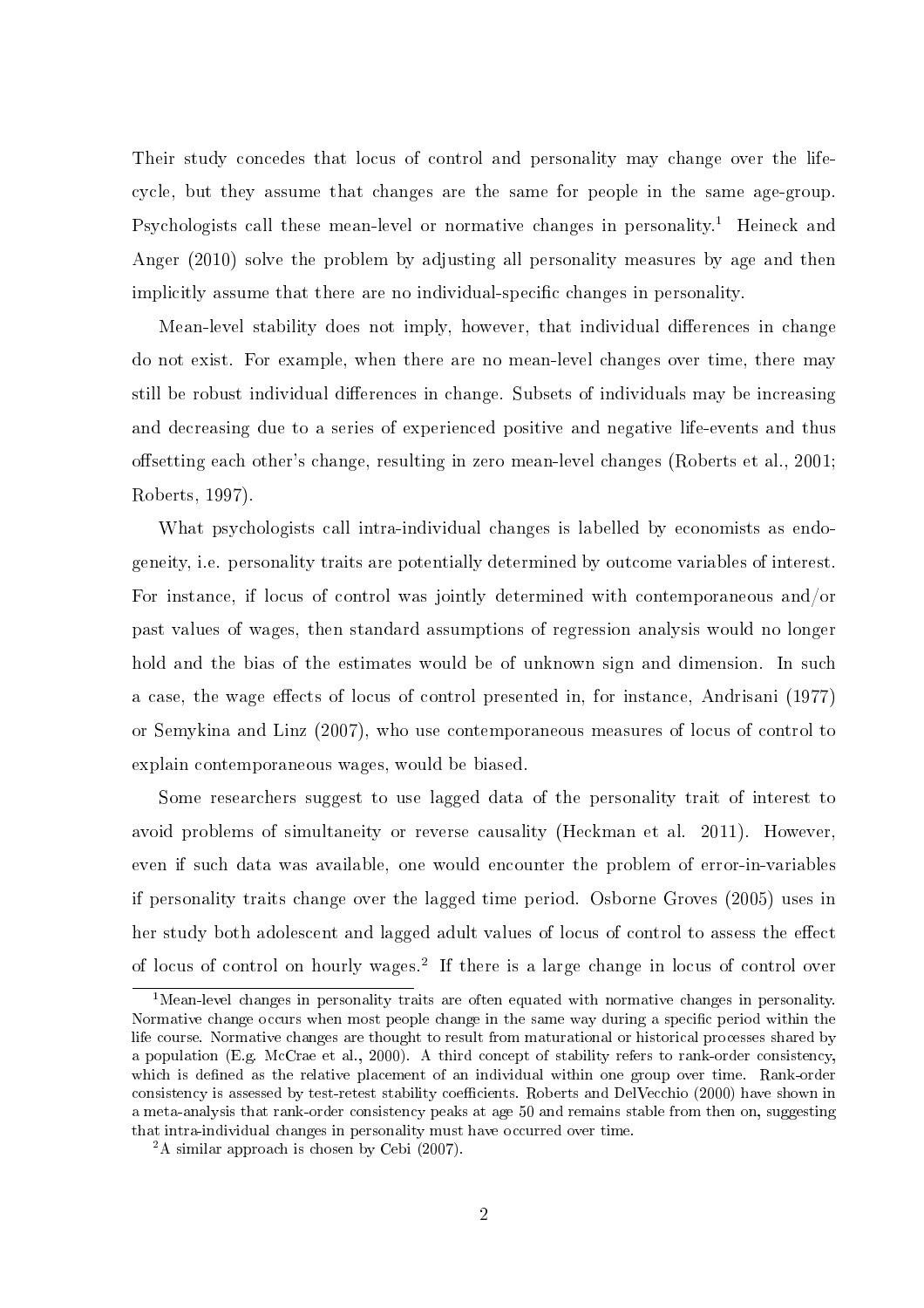time, and if assuming that contemporaneous locus of control is the true measure, then the degree of measurement error would be large, downward biasing the estimates of the wage effect towards zero (Bound et al., 2001).

The stability assumption of personality traits is not taken out of the blue, but based on the work of psychologists who suggest that a variety of personality traits form before or during adolescence, but then remain relatively stable across age-groups during adulthood from age 30 onwards (E.g. McCrae and Costa, 2006; Costa and McCrae, 1988, for Big Five personality traits). However, this mean-level stability is more contested today, suggesting that mean-level changes may occur up until the age of 50, depending on which personality trait is considered (e.g. Roberts et al., 2000, using a meta-analysis).

Much less has been written on the stability of locus of control in particular, but it has been argued that locus of control also develops in childhood and then stabilizes during the adolescents years (Sherman, 1984). During childhood, internal locus of control tendencies are more likely to develop if the the parents provide emotional support and a nurturing home environment, and if stressful, and disruptive life events can be avoided (Carton and Nowicki, 1994). A study by Stephens and Delys (1973) propose that by age four children from economically disadvantaged backgrounds already exhibit less internal control tendencies than children from more advantaged families.

Apart from this small number of studies on the evolution of control tendencies in childhood, and Schurer (2008) who has shown with German data that individual and mean-level changes in control tendencies are a rare empirical phenomenon for working age adults, there is little evidence on the stability of locus of control and the causal pathways between control tendencies and economic and social outcomes. It is not clear, for instance, whether locus of control determines future labour market outcomes or whether it is the consequence of a series of positive or negative employment-related life events which the individual experienced in the past. Seligman (1975) suggested that control tendencies can change through negative life-events, but the nature of the event matters: the more uncontrollable an event is perceived, the more likely it will lead to a sense of helplessness and loss of control. Goldsmith et al. (1996) investigated this latter question, testing whether episodes of unemployment can alter one's sense of control, although their study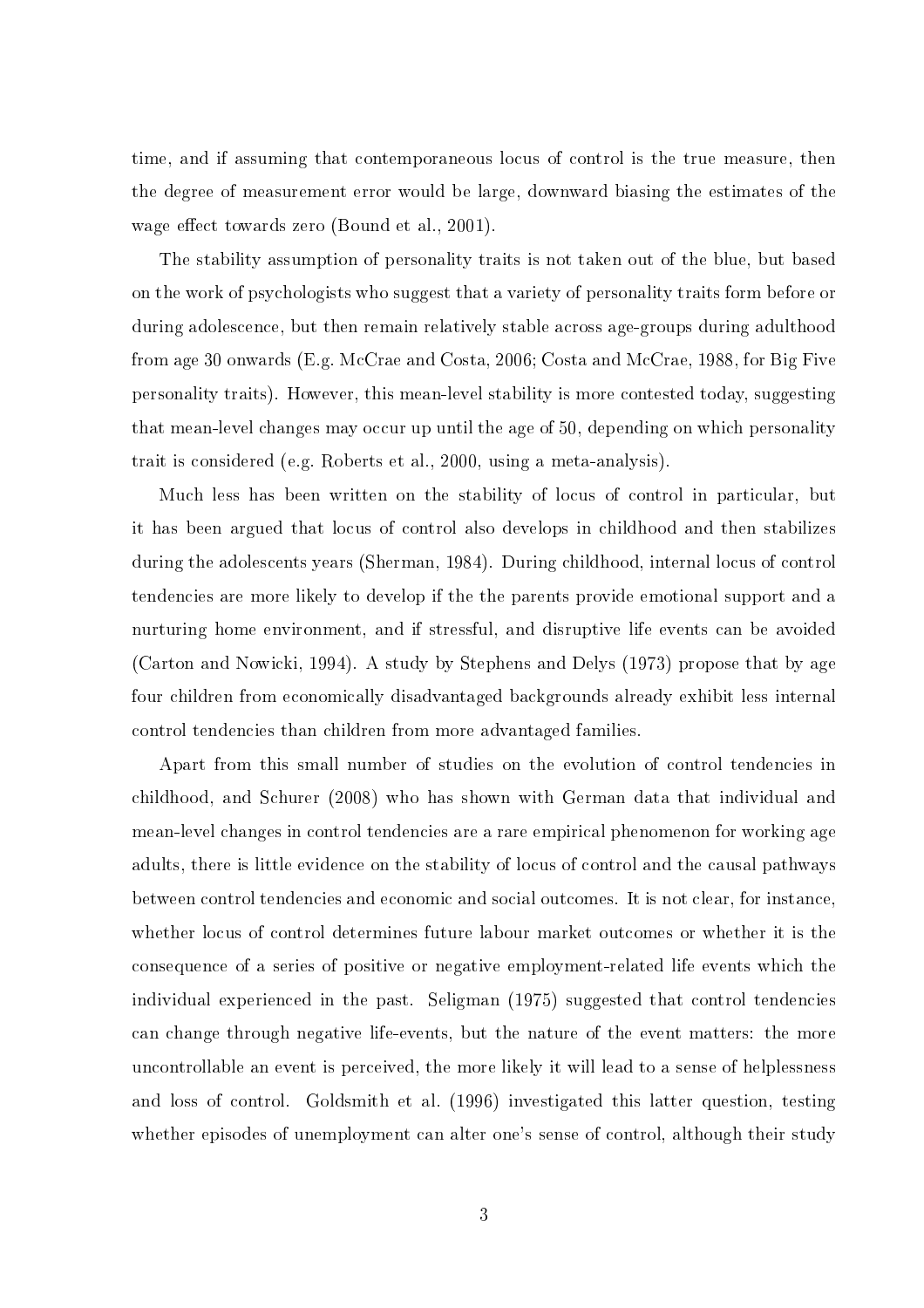finds no support for men and weak effects for women.

This paper tries to shed light on the question whether locus of control can be considered an exogenous construct and if not, to what degree does proxying locus of control with its past lead to downward biases. We use high quality longitudinal data from Australia which allow us to investigate mean-level, and the determinants of intra-individual, changes in control tendencies in the short-run (1 year) and the medium to long-run (4 years). Further, the availability of locus of control in three different waves allows us also to quantify the measurement error resulting from using various lagged values instead of contemporaneous values of locus of control and to assess whether simultaneity between locus of control and wages plays a role. The data-set is of particular help as it collected over eight years a battery of positive (e.g. promoted at work) and negative life-events (e.g. fired from job) that occurred in the past year to an individual and which can be considered determinants of non-normative changes in locus of control. Beyond, some of these events are outside the control of an individual (e.g. death of a spouse) and thus could be considered as good proxies for what Seligman declares relevant in causing feelings of helplessness.

The remainder of the paper is as follows: Section 2 outlines the statistical problems that follow when assuming locus of control to be a stable and/or exogenous personality trait. Section 3 describes the longitudinal data-set used and how locus of control and its changes over time are constructed. Section 4 presents descriptive statistics on the correlates of changes in locus of control (e.g. by age, gender and life-events). In Section 5 three sets of linear regression results on the determinants of locus of control are presented. In Section 6 an application is presented in which we estimate the wage-elasticity of sense of control and calculate the measurement error resulting from using locus of control data from past years to the time when wages are measured. Section 7 concludes.

## 2 The statistical problem

Modeling unobserved heterogeneity has a long tradition in the statistical analysis of casual effects. In particular, the econometrics of panel data analysis is concerned with methods that attempt to control for the various sources of heterogeneity (Wooldridge, 2002). The main unobserved, yet confounding factors are traditionally assumed to be constant over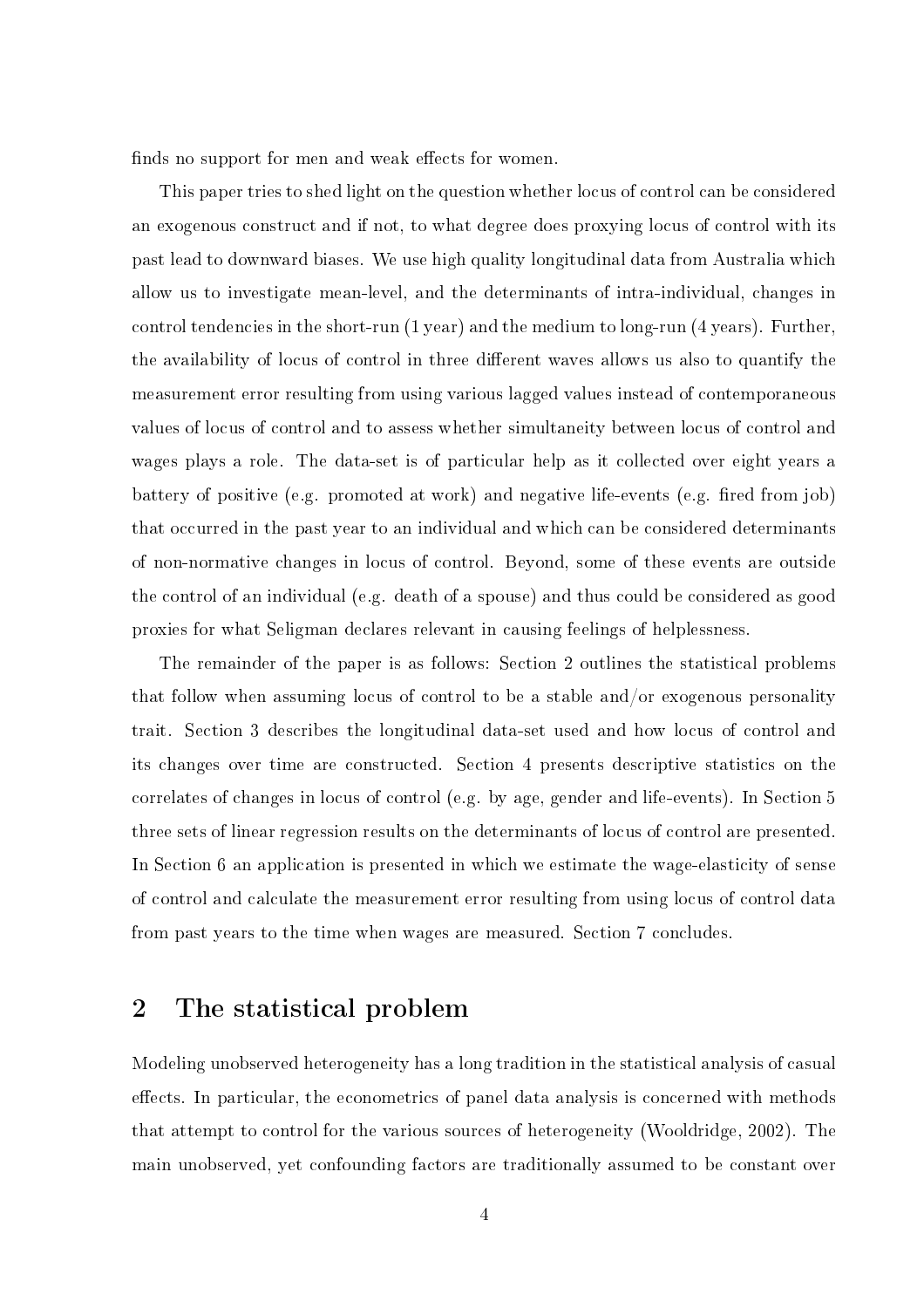time, and so this magnitude is often represented as an individual specific effect, let's say  $\alpha_i$ , in a model that allows for cross-sectional and time-period variation. With the availability of longitudinal data-sets, that take repeat observations of individuals over time, the time-invariant unobserved heterogeneity could be accounted for through fixed effects estimation by either sweeping it out from the model by taking differences or by directly estimating an intercept for each individual. The general econometrics literature states that the unobserved, time-invariant heterogeneity could represent motivation, personality, or time-preferences (p. 248 Wooldridge, 2002), but does not elaborate any further on its concrete nature. A study by Boyce (2010) shows that up to 20% of the time-invariant fixed effect can be explained by personality traits.

The availability of individual-specific data on personality that become increasingly observable, simplies statistical analysis signicantly, as one can directly include the individual-specific information as additional right-hand side regressors in an OLS regression. However, even though personality has been considered to be time-invariant traits when justification is needed for the use of fixed effects estimation methods,<sup>3</sup> a series of criticisms is brought forward against this stability when the data is directly observed and included.

There is a good reason for this skepticism, as from a statistical point of view the erroneous assumption of stability and/or exogeneity of locus of control or any other personality trait could lead to biased and inconsistent parameter estimates. Endogeneity in locus of control can arise due to different causes. For the purpose of this study we illustrate these causes with an application. Let's assume we are interested in the effects of time-invariant locus of control  $(L_i)$  on wages  $(Y_{it})$ :

$$
Y_{it} = X_{it}'\beta + \gamma L_i + \varepsilon_{it},\tag{1}
$$

where **X** is a vector of observable characteristics,  $\beta$  a vector of parameters to be estimated (including an intercept) and  $\varepsilon_{it}$  are idiosyncratic, time-varying shocks. For simplicity, let's assume that  $L_i$  picks up all relevant individual-specific heterogeneity. To obtain unbiased

 $3$ Fixed effects models work only in sofar, as the person-specific, unobserved heterogeneity is fixed over time. Some studies have questioned this assumption (e.g. Frijters et al., 2010). Jones and Schurer (2009) have shown that the individual specific effect does vary by age-groups.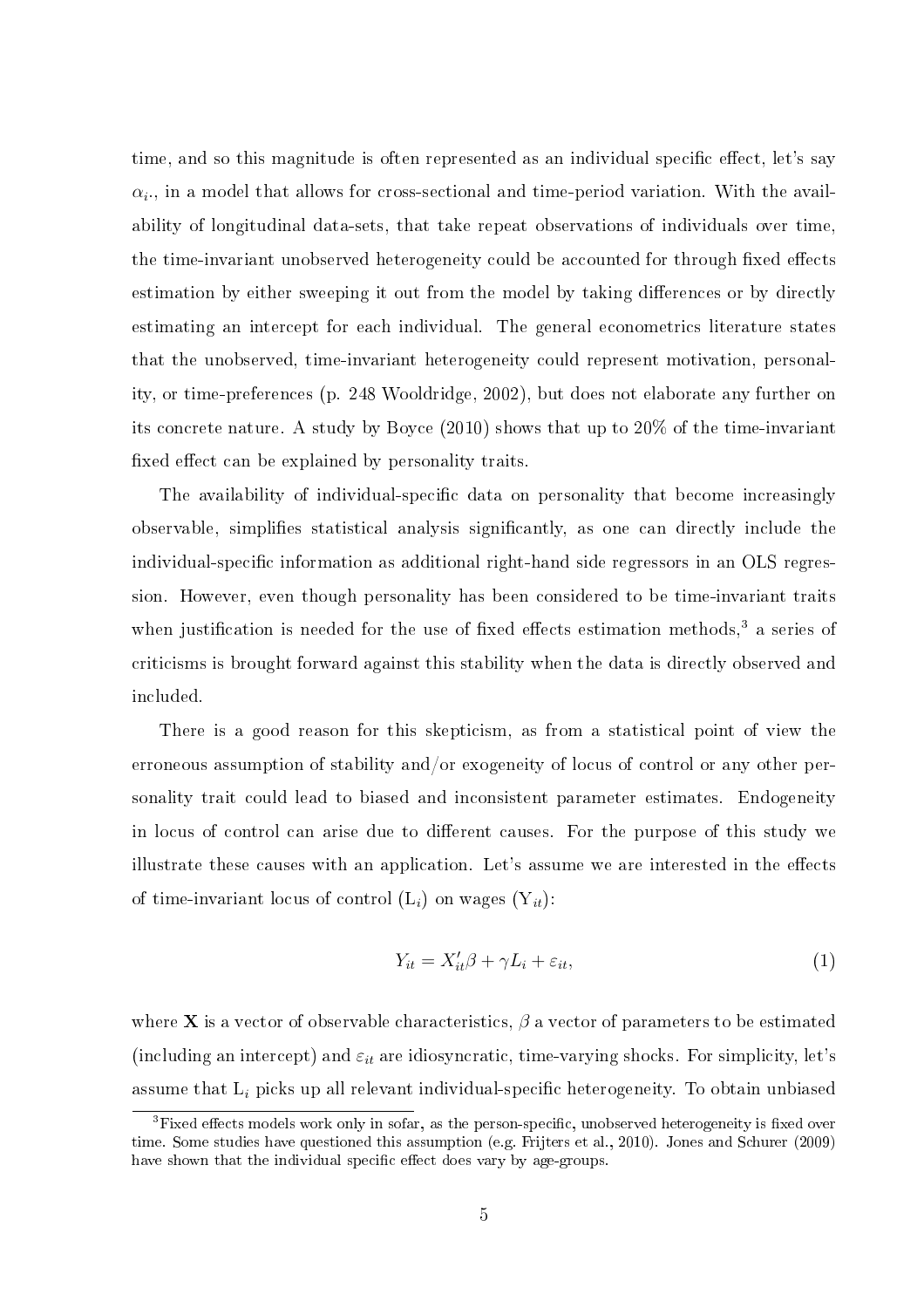and consistent parameter estimates of  $\gamma$  using OLS, the correlation between L<sub>i</sub> and  $\varepsilon_{it}$ needs to be zero.

We distinguish three cases in which the assumption of locus of control being a stable trait could lead to biased estimates of the effect of locus of control on an outcome of interest. Cases 1. and 2. will be addressed in due course of this paper.

Case 1: Simultaneity. This case refers to the possibility that the current level of locus of control is (partially) the outcome of current (and past) wages. In its simplest form, allow locus of control  $L_{it}$  to be a function of current wages and a vector of other timevarying factors  $W'_{it}$ :

$$
L_{it} = \eta Y_{it} + W'\delta + \nu_{it}.
$$
\n<sup>(2)</sup>

Estimating Eq. 1 would imply that we cannot identify  $\gamma$ , because  $L_{it}$  would be correlated with  $\varepsilon_{it}$ . To show this, insert Eq. 2 into Eq. 1 (and vice versa) and solve for  $Y_{it}$  and  $L_{it}$ , so we get:

$$
Y_{it} = (1 - \gamma \eta)^{-1} X_{it}' \beta + (1 - \gamma \eta)^{-1} \gamma W' \delta + (1 - \gamma \eta)^{-1} \gamma \nu_{it} + (1 - \gamma \eta)^{-1} \varepsilon_{it}, \qquad (3)
$$

$$
L_{it} = (1 - \gamma \eta)^{-1} W' \delta + (1 - \gamma \eta)^{-1} \eta X'_{it} \beta + (1 - \gamma \eta)^{-1} \eta \varepsilon_{it} + (1 - \gamma \eta)^{-1} \nu_{it}.
$$
 (4)

From Eq. 4 it follows then that the covariance between  $L_{it}$  and  $\varepsilon_{it}$  in Eq. 1 is nonzero and thus the orthogonality assumption, required for obtaining unbiased parameter estimates, is violated:

$$
cov(L_{it}, \varepsilon_{it}) = (1 - \gamma \eta)^{-1} cov(W'\delta + \eta X_{it}'\beta + \nu_{it}, \varepsilon_{it}) + (1 - \gamma \eta)^{-1} \eta V(\varepsilon_{it}),
$$
  

$$
= (1 - \gamma \eta)^{-1} \eta \sigma^2 \neq 0.
$$
 (5)

A special case of the simultaneity problem is reverse causality, which would state that contemporaneous locus of control is a function of (contemporaneous and) past wages. In such a scenario the orthogonality condition between error term and locus of control is also not satisfied.

Both cases can be addressed by finding suitable instrumental variables for locus of con-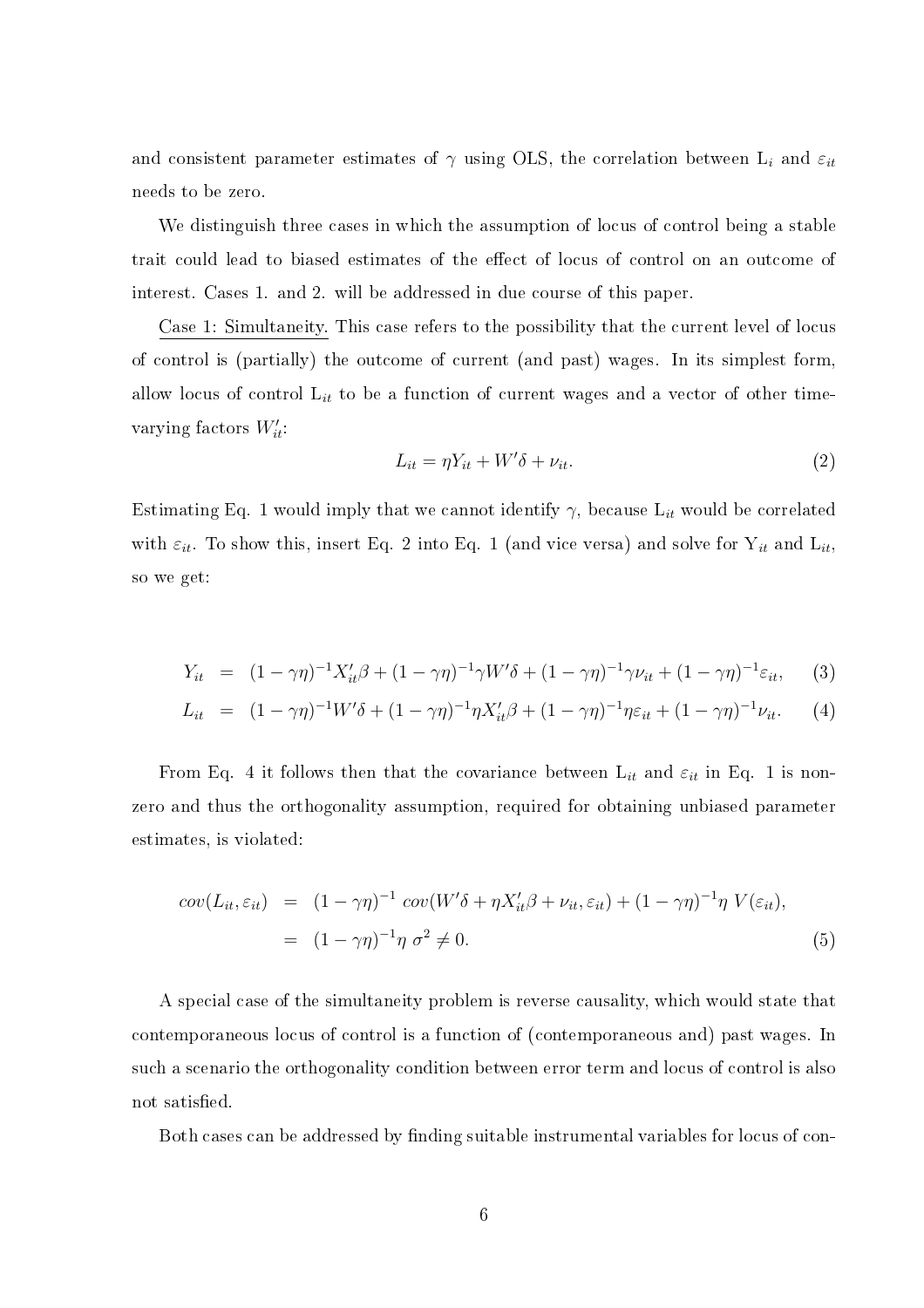trol that shift locus of control but do not influence wages. Such an instrument is difficult to find, but if repeated observations of both locus of control and wages were available, then past values of locus of control could be a good candidate. This choice, however, introduces yet another complication that can lead to endogeneity in locus of control. If locus of control is not a stable trait, then past locus of control proxies contemporaneous locus of control with measurement error.

Case 2: Errors-in-variables. Let's assume that locus of control  $L_{it}$  is not observed, but a proxy is available that is locus of control measured in time period  $t - k$ . Alternatively, assume that contemporaneous locus of control is intentionally proxied by a past value  $L_{it-k}$ to avoid the simultaneity problem. Then the true value of locus of control is measured with error  $v_{it}$  if locus of control is not stable over time:

$$
L_{it-k} = L_{it} + v_{it},\tag{6}
$$

where k is any positive integer and  $v_{it}$  is a mean-zero error process. In this case, Eq. 1 can be re-written as:

$$
Y_{it} = \alpha_i + X_{it}'\beta + \gamma L_{it-k} + (\varepsilon_{it} - \gamma v_{it}),\tag{7}
$$

If the measurement error is uncorrelated with the true measure of locus of control  $L_{it}$ , i.e.  $Cov(L_{it},v_{it})=0$ , then by construction the correlation between the measurement error and the observed measure of locus of control must be non-zero, i.e.  $Cov(L_{it-k}, v_{it}) \neq 0$ . As a consequence, the Cov( $L_{it-k}$ ,  $\varepsilon_{it} - \gamma v_{it}$ ) = -  $\gamma$  Cov( $L_{it-k}$ ,  $\varepsilon_{it}$ )  $\neq 0$  in Eq. 7. This is causing the OLS regression of  $Y_{it}$  on  $L_{it-k}$  to be biased and inconsistent. In the simple case of a single explanatory variable measured with error, we can determine the nature of the bias as:

$$
plim(\gamma) = \gamma \frac{\sigma_{L_{it}}^2}{\sigma_{L_{it}}^2 + \sigma_v^2},\tag{8}
$$

which states that in the limit (plim), the estimate of  $\gamma$  is biased towards zero, depending on the variance of the measurement error  $\sigma_v^2$ . The greater the variation in the measurement error, relative to variation in the signal  $(\sigma_{L_{it}}^2)$  the greater the bias (p. 437 Greene, 2002). Note that this simple and clear result about the form of the bias only works in the case of a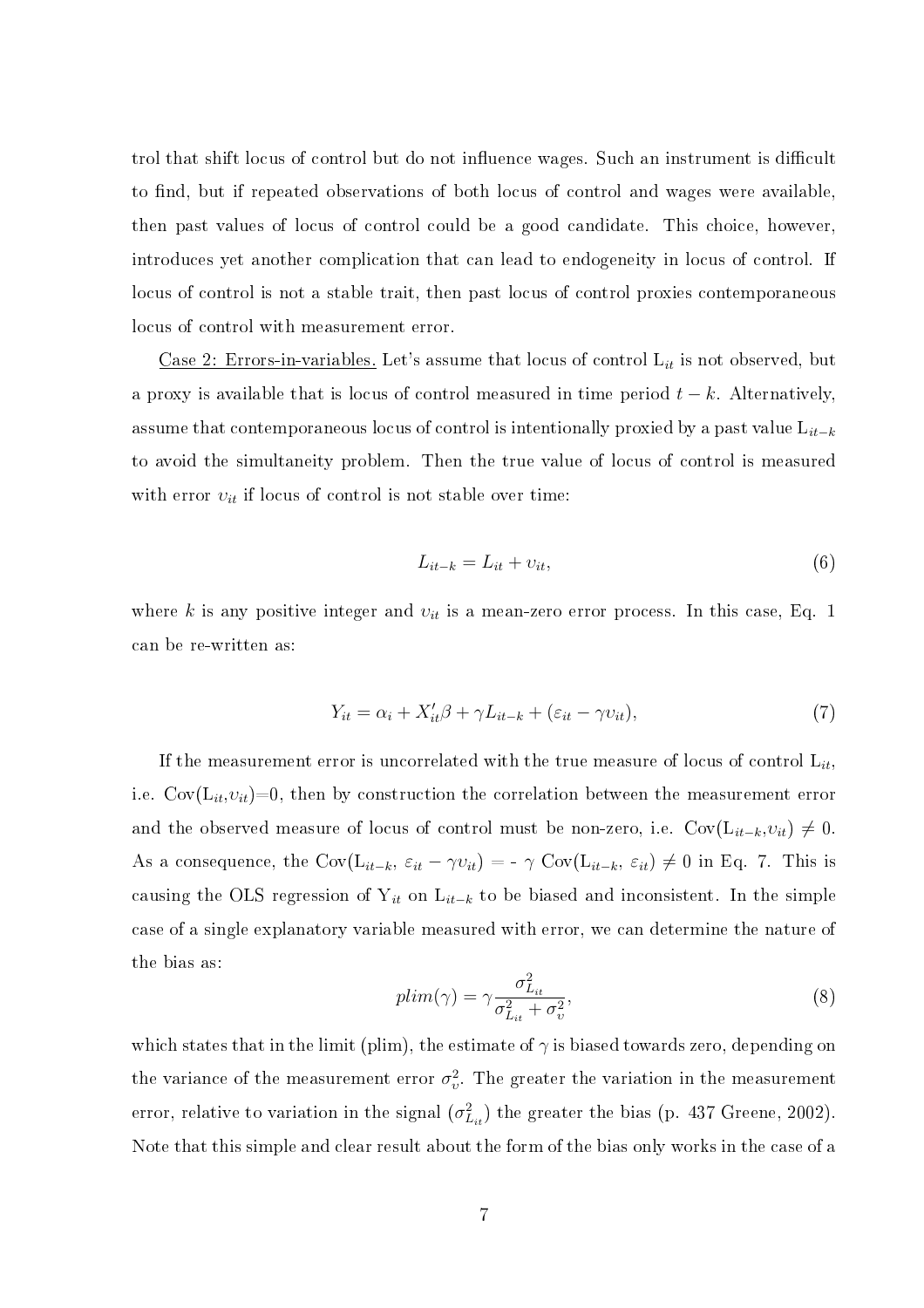univariate regression. With multiple regressors where only one of the variables is measured with error, the bias will also depend (in a not so straightforward way) on the correlation between the x variable measured with error and the other explanatory variables.

Measurement error cannot easily be quantified if not several measures of locus of control are available. In an application presented in Section 6 we quantify this measurement error, as our data-sets has locus of control available in three different time periods.

Case 3: Omitted variable bias. This case refers to the possibility that current locus of control is correlated with period-specific, but unobserved shocks (e.g.  $\varepsilon_{it}$  represents sudden health deteriorations or being laid off during a recession) or with time-invariant, but unobserved other factors (e.g.  $\alpha_i$  represents cognitive ability).

For the former case, we have the violation:

$$
E[L_i, \varepsilon_{it}] \neq 0
$$

For the latter case, we have the violation:

$$
E[L_i, \alpha_i] \neq 0
$$

The bias in  $\hat{\gamma}$  depends on the correlation between the omitted variables and locus of control plus the effect of the omitted variables. Note, if variables were observed that capture the effect of these omitted variables, we would simply include them into the regression. Conditional on these variables, the effect of locus of control would then be identified.

## 3 Locus of control: The survey instrument

To test the hypothesis of stability on locus of control, we make use of five waves of the Household, Income, and Labour Dynamics Survey of Australia (HILDA) (2003-2007). HILDA is a broad, general purpose longitudinal survey designed to obtain detailed information about household structure and formation, income and economic well-being, and employment and labour force participation. The data consist of a large nationally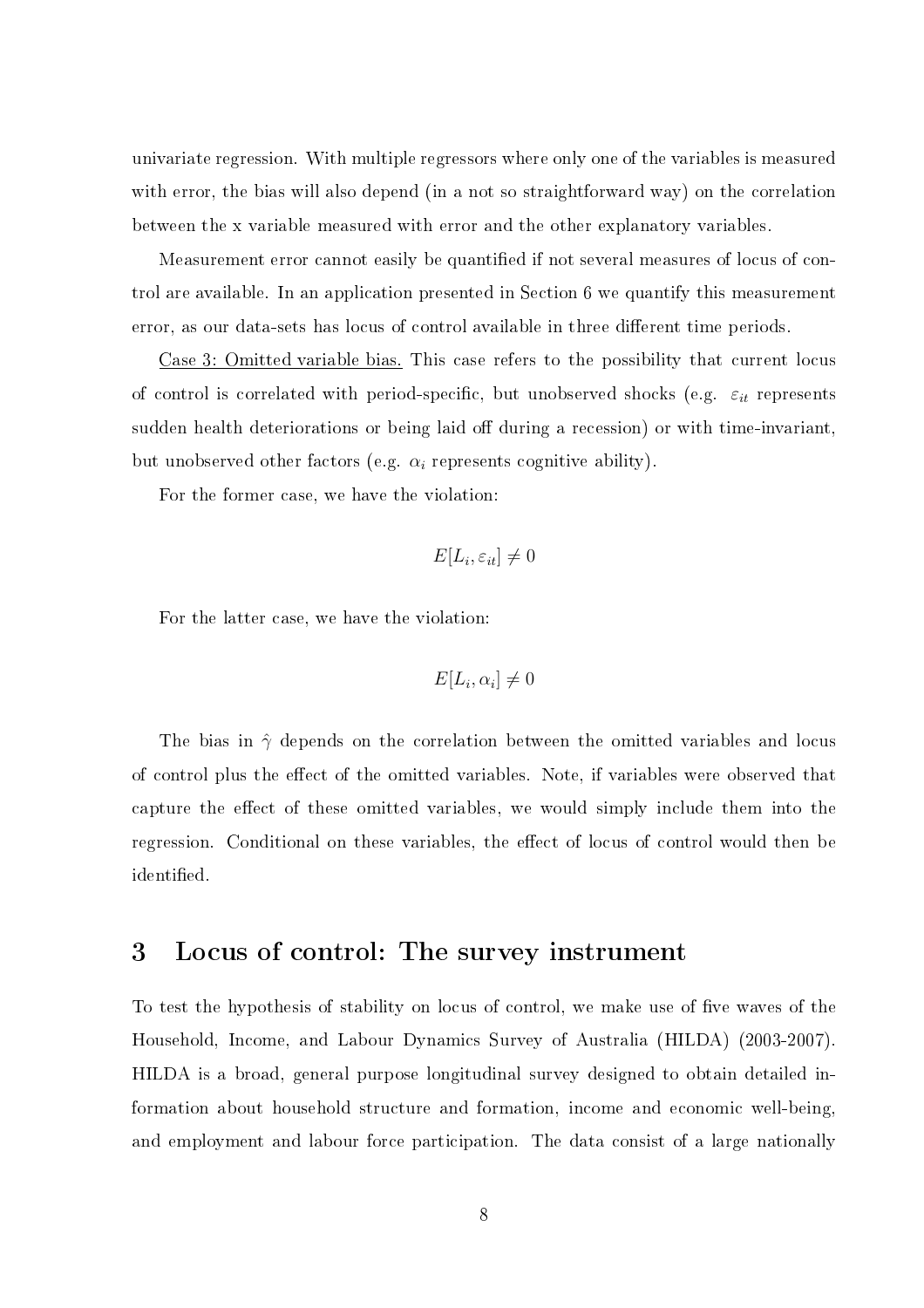representative sample of Australian households, and are collected both in face-to-face interviews and self-completion questionnaires covering all household members aged 15 years and older. In Wave 1 of the HILDA survey, 7,682 households were interviewed and a sample of 13,969 successful interviews were obtained. These individuals were followed in subsequent waves.<sup>4</sup>

#### 3.1 Locus of control

The explanatory variable of main interest is an index of locus of control. In 2003, 2004, and 2007 survey respondents were asked to answer a personality questionnaire, which contained, among others, all seven original questions of the Mastery Module taken from the factor items measuring Psychological Coping Resources developed in Pearlin and Schooler (1978). Mastery refers to a personal belief about the extent to which one regards one's life chances as being under one's own control (internal) in contrast to being fatalistically ruled (external). Self-efficacy has been linked to a variety of aspects of human development. such as cognitive, health, clinical, athletic and organizational functioning (See Bandura, 1997, for an overview).

Respondents of the survey were asked whether a particular personality trait refers to them. They may answer any number between 1 and 7, where 1 stands for *Does not apply* and 7 stands for Fully applies. Table 1 describes the seven questions referring to locus of control. A principal component analysis reveals that questions (a) to (e) unambiguously load on one factor, while questions (f) and (g) load on another one (see Appendix Fig. A). These two factors can be interpreted as external and internal control tendencies, as suggested in Pearlin and Schooler (1978), who use data from a representative sample of the city of Chicago.

[Insert Table 1 here]

We create a Combined Index (Eq. 9) by adding to the External Index ( $Qa + Qb$  +

<sup>4</sup>A more detailed description of HILDA can be found in Wooden and Watson (2002) and various issues of HILDA Annual Reports, which are available on line from www.melbourneinstitute.com/hilda/ areport.html.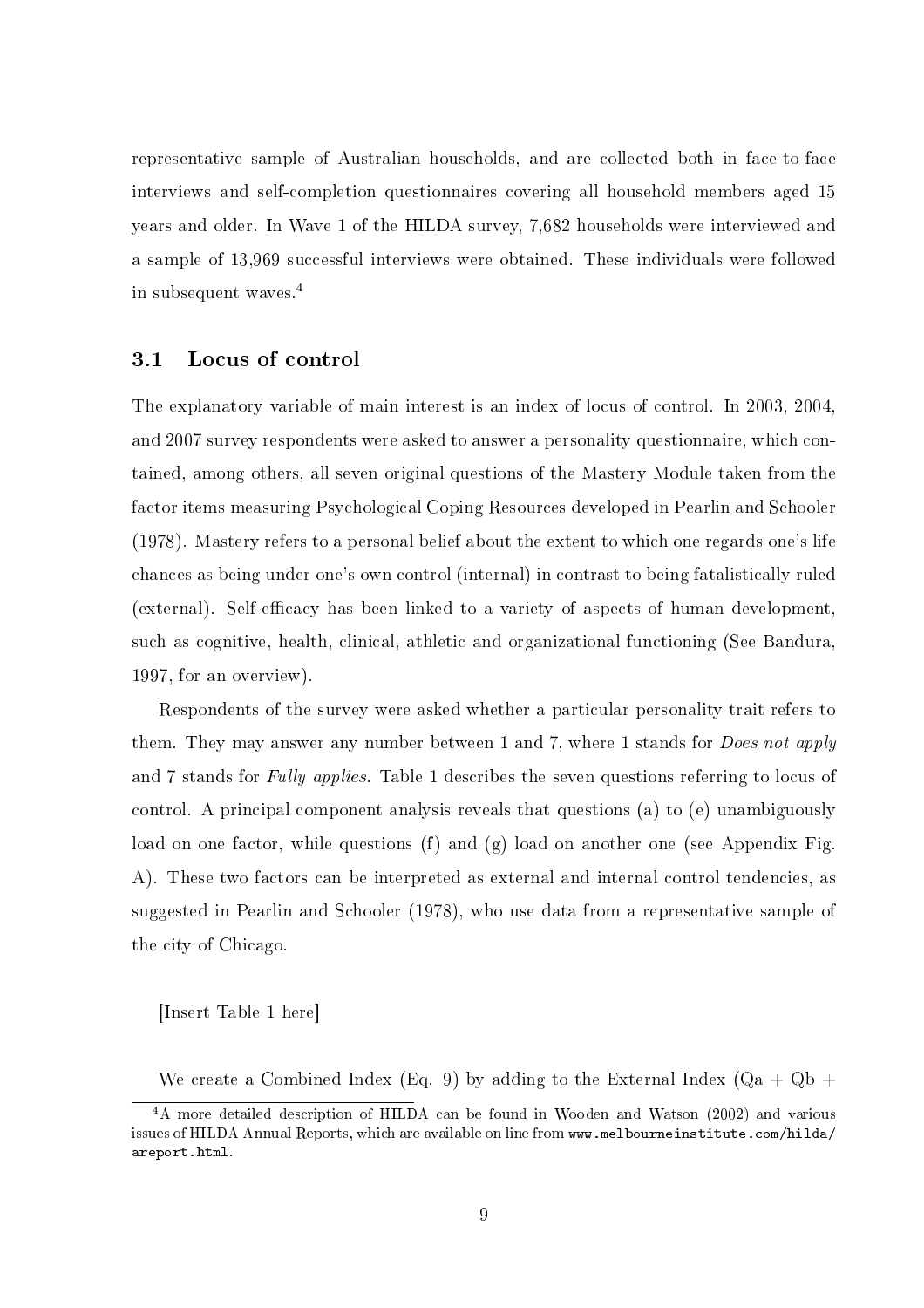$Qc + Qd + Qe$ ) the number 16 and subtracting the Internal Index  $(Qf + Qg)$  (reverse scores). This index is therefore increasing in external control tendencies and is bounded between 7 (internal) and 49 (external).

$$
LOC_i = \sum_{j=a}^{e} Q_{i,j} + 16 - \sum_{j=f}^{g} Q_{i,j},
$$
\n(9)

#### 3.2 Changes in locus of control over time

Changes between two time-periods are calculated between the years 2003-2004 (short-run) and the years 2003-2007 (long-run) for each individual, for whom data on locus of control is available either in both 2003 and 2004 (4,554 men and 5,174 women) or in both 2003 and 2007 (3,883 men and 4,467 women).

Table 2 reports the average differences, their standard deviations and ranges, and the number of changes by percentiles (1%, 25%, 50%, 75%, 99%) in locus of control in the short-run and in the long-run. A positive number is interpreted as an increase in external control tendencies (become more fatalistic), whereas a negative number as an increase in internal control tendencies (become more convinced of one's own control).

[Insert Table 2 here]

Theoretically, the difference in the index ranges between  $-42$  and  $+42$ , which would imply that an individual is internally controlled in one year  $(LOC_{i,t} = 7)$  and externally controlled in another year  $(LOC_{i,-t} = 49)$ . Empirically, this does not appear to happen. On average, the mean and median change in the sample is 0 for women and almost 0 for men, and the standard deviation of this change is approximately 7 points in the longrun. A change of 7 implies that, on average, individuals change their answer on each of the seven questions (a) to (g) by one point. The top and bottom  $1\%$  changes in the distribution change their locus of control score in the long-run by 19-20 points, which translates into an average deviation on each item of the questionnaire by almost three points (see Table 1, right columns). Therefore, rank reversals in the locus of control score are no real empirical phenomenon, at least not within a time period of one to four years.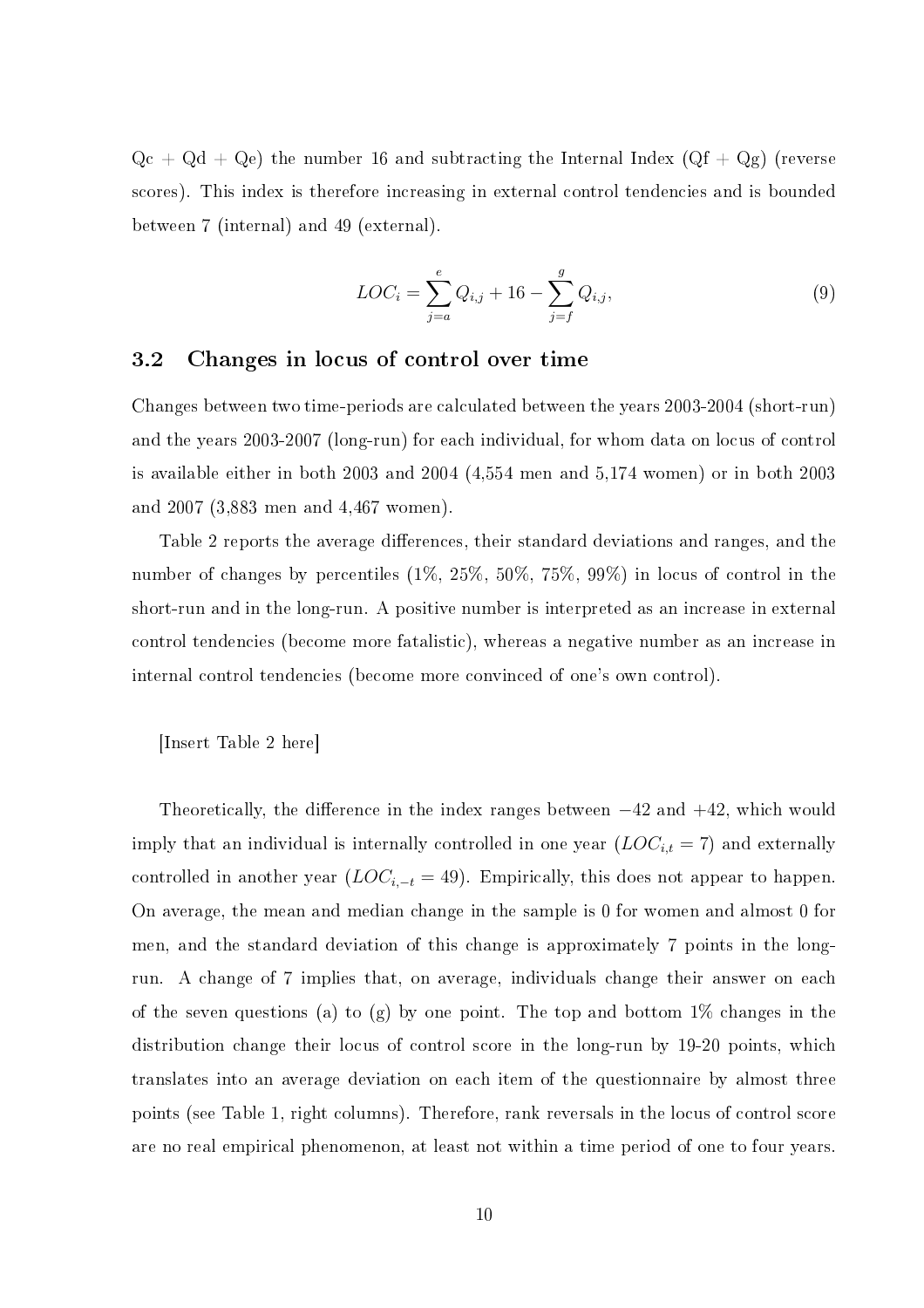In terms of sample proportions, about 9.3% of men and 8.3% women did not change their report of locus of control between 2003 and 2007, about 12% of men and 14.5% of women reported an increase in external control tendencies by more than one standard deviation, and almost 13% reported an increase of internal control tendencies beyond one standard deviation. These numbers imply that 75% (72%) of men (women) either did not change at all, or changed within a very small degree their control tendency.

The distributions of changes in the short- and long-run are graphically depicted in Figures  $1(a)$  and  $1(b)$  by gender. Distributions do not differ between men and women in the short-run ( $p=0.386$ ), but differ in the long-run ( $p<0.001$ ).

[Insert Figures 1(a) and 1(b) here]

One of the main concepts to describe stability in the psychology literature is the one of mean-level or normative changes, which refer to changes in personality common to all individuals within a particular (age) group (McCrae et al., 2000). In Figures 2(a) and 2(b) we therefore separate out the observed changes by age-groups and it turns out that only the older age-groups (70-79 and 80  $+$ ) experience on average notable changes in control tendencies. Both men and women in the oldest age-groups experience an average increase in external control tendencies of up to 2 points. The younger age-groups, on average, develop internal control tendencies, whereas the older develop external control tendencies. This holds particularly true for men, whereas for women the middle-aged develop some external control tendencies in the long-run (30-49). Overall, the short-run changes across all age-groups cannot be distinguished from 0 in a statistical sense, and in the long-run they are jointly significant only at the 5% (men) and 10% level for women.<sup>5</sup> These descriptive results suggest that mean-level stability may exist within the various age-groups.

[Insert Figures 2(a) and 2(b) here]

<sup>&</sup>lt;sup>5</sup>Figures 1(a) and 1(b) also show that short-and long-run changes within each age-group are not different, only for men aged  $40-49$  ( $5\%$  level) and for women aged  $70$  to  $79$  ( $10\%$  level).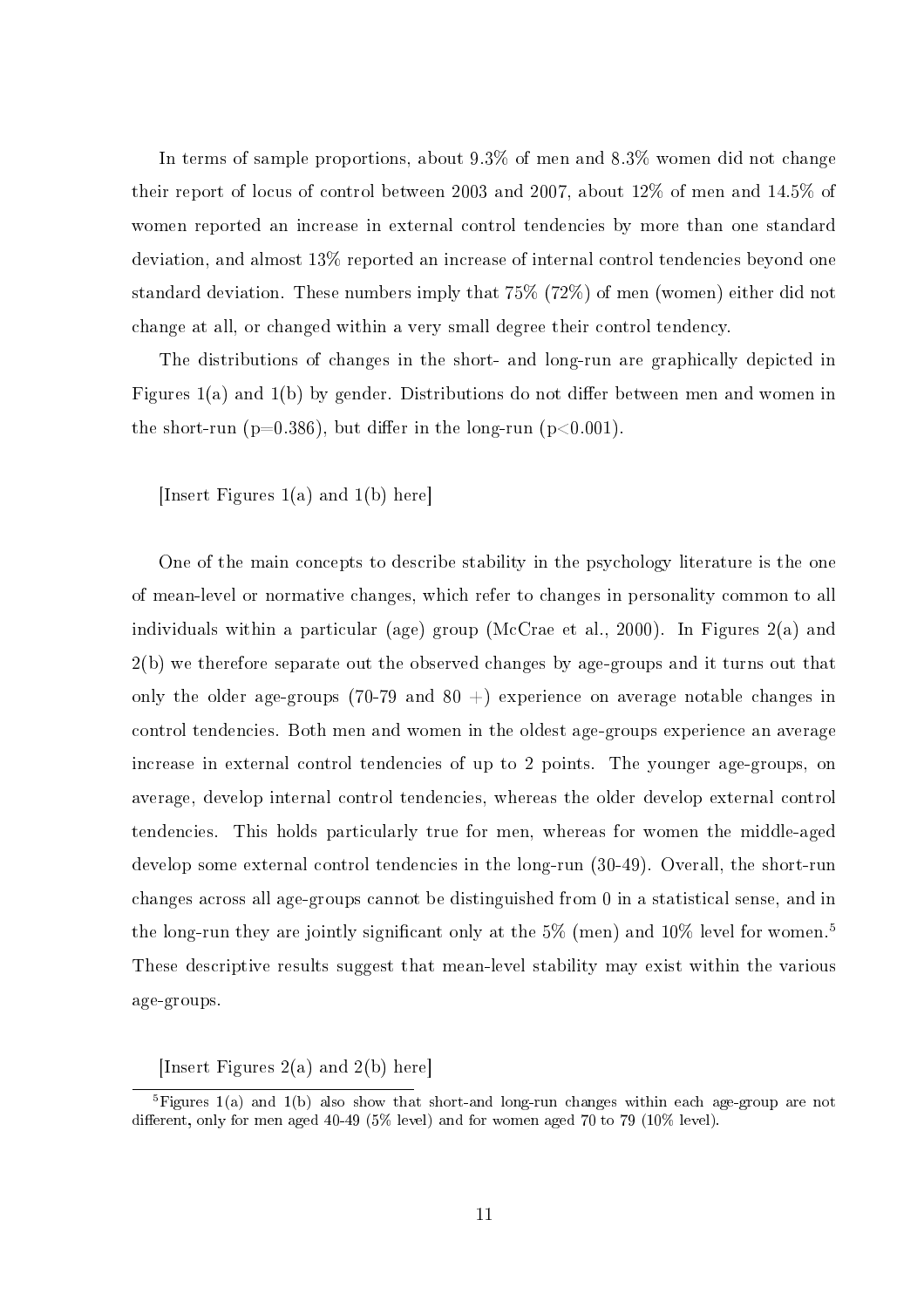In terms of period-to-period correlations of locus of control, we observe from Table 3 that they resemble those of health (self-reported health status), especially for the younger and middle-aged groups (up to age 50). They are larger than the period-to-period correlations of life satisfaction, but they are smaller than those of household income and substantially smaller than the correlations of religious affiliation (Here: Catholic, but similar results are obtained for Islam and Hebrew). They also vary significantly across age-groups over longer time-periods of 4 years  $(p=0.001)$ , whereby correlations are the smallest for the very young (younger than 20) and the elderly  $(80+)$  and the largest for individuals between 50 and 79 years. Particularly high correlations across four time-periods are obtained for the Big-Five personality traits of Extraversion, Conscientiousness, and Openness to Experience, which suggests that these traits could be more fixed over time than locus of control.

[Insert Table 3 here]

## 4 Descriptive analysis of correlates of changes in locus of control

In the next sections we show how changes in locus of control systematically differ over the life-cycle (normative changes) and by a series of life-events (Intra-individual changes). These results are obtained from bivariate kernel regression models to allow for possible non-linearities and graphed with a 95% confidence interval.

#### 4.1 Normative changes: By age-groups

Figures 3(a) and 3(b) show the evolution of changes of locus of control over the life-cycle. For men and women changes in locus of control differ significantly across the life-cycle, whereby at older age men tend to develop more external control tendencies  $(p=.053)$ . Once the youngest  $\left( \langle 25 \rangle \right)$  and the oldest individuals of the sample are dropped, the differences in changes across age-groups are no longer statistically significant  $(p=.359)$  (Figure 3(c)).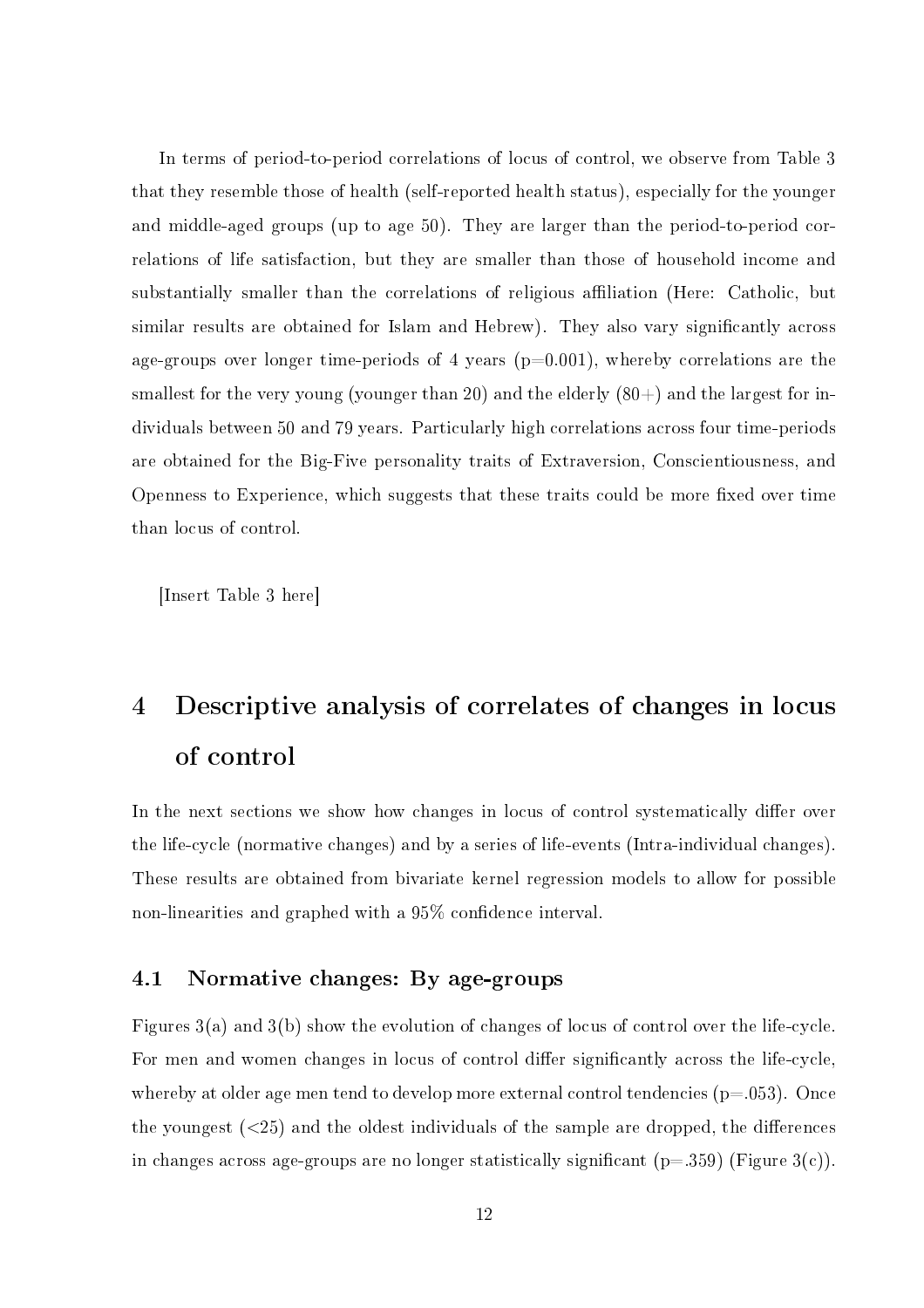[Insert Figures 3(a), 3(b), and 3(c) here]

#### 4.2 Intra-individual changes: By experiences of life events

It is hypothesized that individuals who are constantly shocked in life by (unanticipated) life events are more likely to adjust their beliefs on how much control they exert over their own life (e.g. Goldsmith et al., 1996). We can test this hypothesis by directly using lifeevent data available in HILDA from Wave 2 (2002) onwards. Table 4 lists all questions available that could be used to construct an index of positive and negative life-events which our sample members experience between 2004, after locus of control was measured in 2003, and 2007, when it is measured again.

[Insert Table 4 here]

The cumulative sum of negative life-events is calculated as the total number of times an individual is observed to experience any of the 11 items listed in the upper panel of Table 4 between 2004 and 2007. A similar sum is created for all positive life-events, which is the sum of the eight events listed in the lower panel. The total sum of negative events experienced within four years is bounded between 0 and 17, with a mean of 2.2. Positive life-events are bounded between 0 and 11, with a mean of 1.4 (Table 8 in the Appendix). Over 60% of our sample did not experience any of the positive events, whereas only  $25\%$  did not experience any negative event. Even though the means differ, the whole distributions do not vary by gender.<sup>6</sup>

Figures  $4(a)$  and  $4(b)$  show bivariate kernel density estimates (and their  $95\%$  confidence interval) of changes in locus of control as a function of the number of negative life-events experienced separately by gender. Only for women, average changes are significantly different across the total number of negative life events experienced between 2004 and  $2007$  (p=0.011). However, the relationship is almost flat up until 9 life events, and then fans out for both men and women, while the increase is more pronounced for women. The

<sup>&</sup>lt;sup>6</sup>The p-values of a Kolmogorov-Smirnov test of equal distributions are  $p=0.96$  for positive life-events and 0.160 for negative life-events. These results are provided upon request.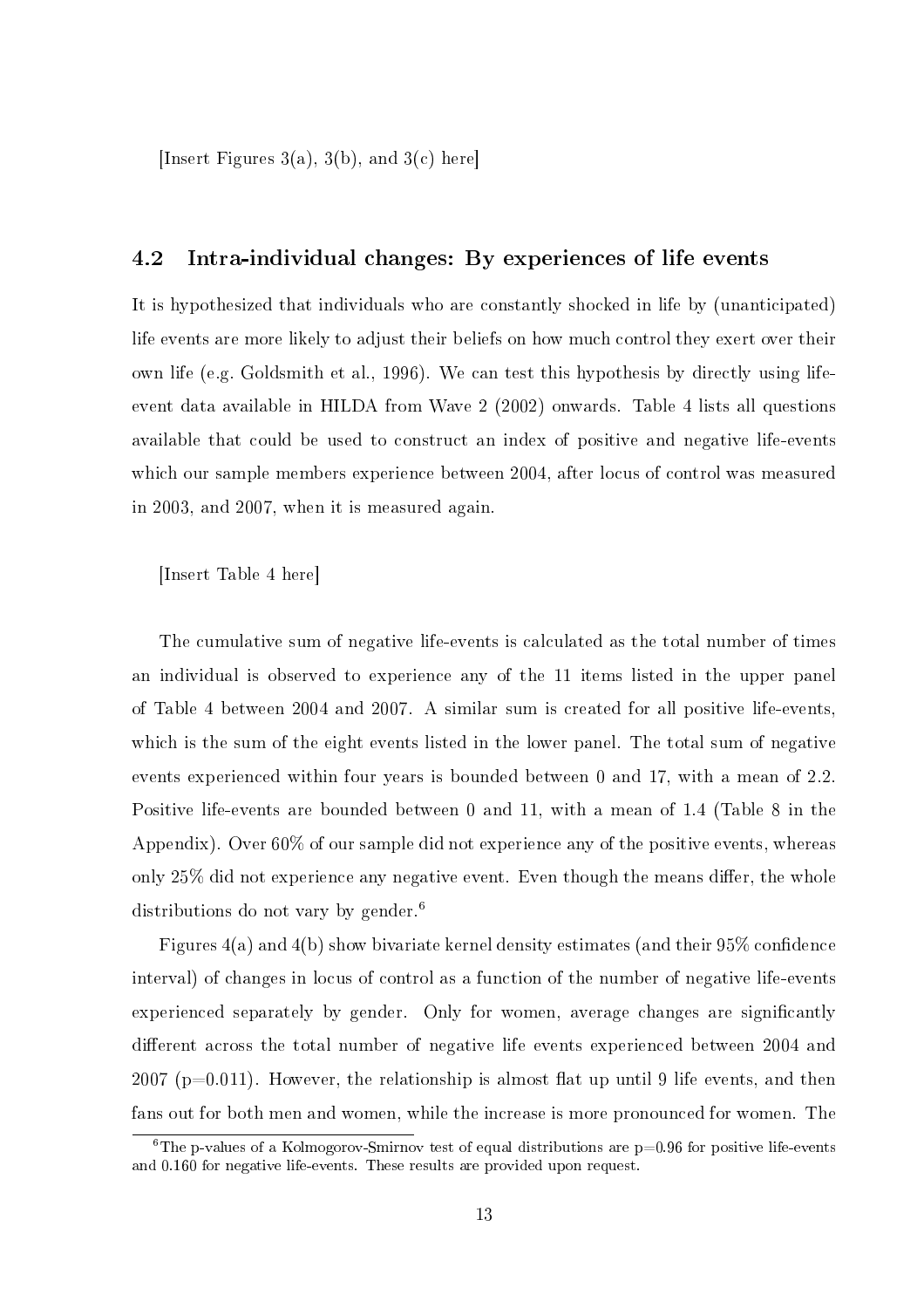slight increase in external control tendencies of individuals who experience more than 9 negative events is driven by a small number of individuals (25 men, 45 women).

[Insert Figures 4 here]

Figures  $4(c)$  to  $4(h)$  depict the bivariate kernel density estimates for each age-group (Less than 25 years, 25 to 59, and 60 years and plus) restricting the sample to individuals who experienced 9 or less negative life events. Changes in control tendencies appear to be associated with the negative life-event for young men only  $(p=.055)$ . For women, the association is significant for older women only  $(p=.047)$ .

Figures 5(a) and 5(b) show that the cumulative experience of positive life-events is associated with an increase in internal control tendencies for both men  $(p=.020)$  and women ( $p=011$ ). These are mainly driven by the sample of working individuals (25 to 59) year old). This is the group which is most likely to experience such events as marriage, child-birth, or promotions at the work-place (see Figs.  $5(c)$  to  $5(f)$ ).

[Insert Figures 5 here]

We performed a similar descriptive analysis for changes in the Big Five personality traits that take place between 2005 and 2009 and obtained similar results. Figure 10 in the Appendix shows that the distribution of changes in each dimension of the Big Five is comparable to the changes obtained for locus of control.

### 5 Regression results

The descriptive analysis shows that only small changes in control tendencies occur in the data and that an accumulation of any life event does not changes control tendencies in dramatic ways. In the following sections we move on to a more systematic approach to identify particular (sequence of) life-events that dramatically change a sense of control.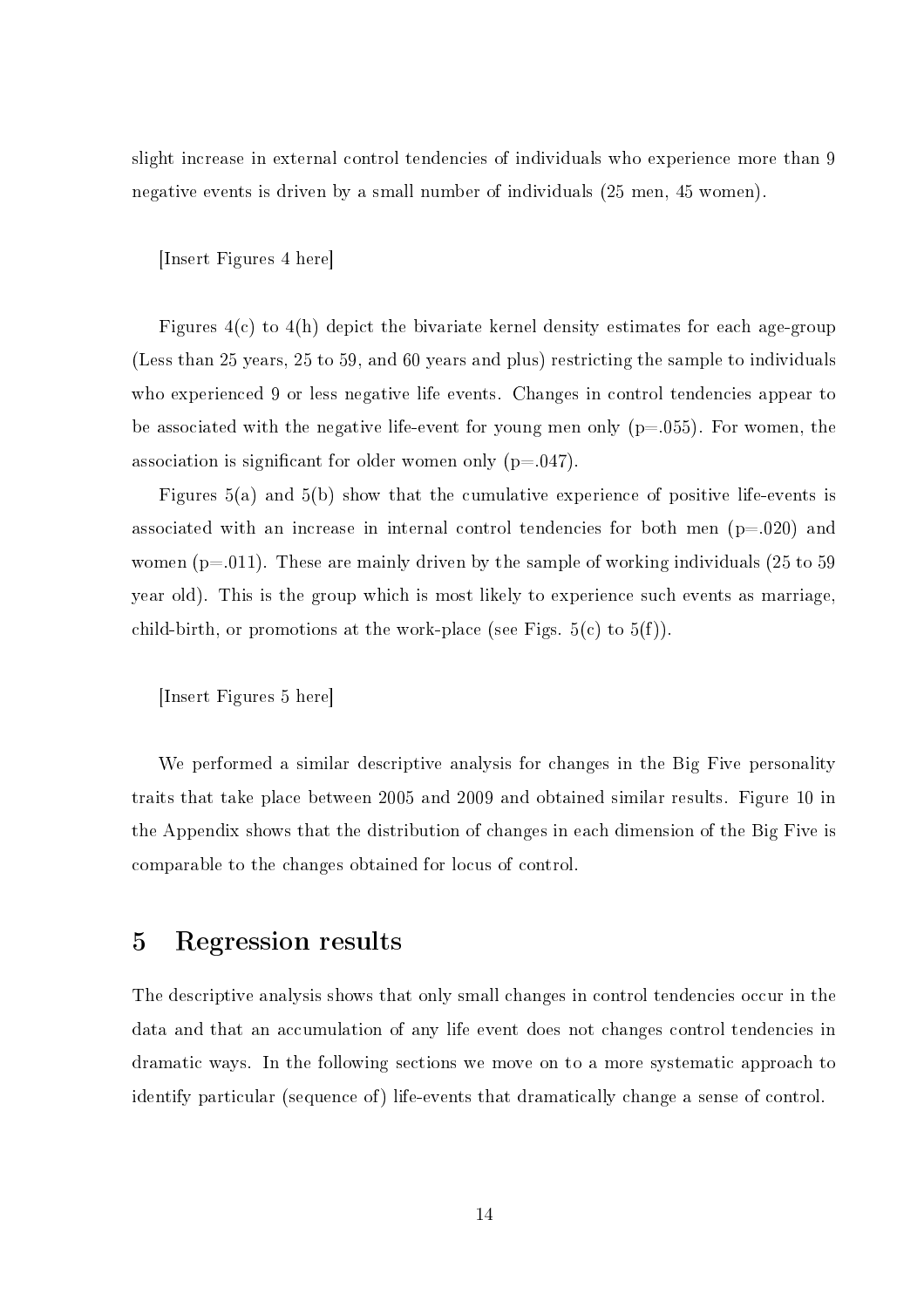#### 5.1 Models and results

In the regression analysis, three different hypothesis are tested on what type of events could change beliefs about control tendencies. On the one hand, it is possible that the experience of a single negative life-event, such as the death of a partner or being fired from the job, is enough to tilt an individual towards external control tendencies. On the other hand, it is more likely that a sequence of events is required to hit an individual until he or she changes beliefs about control, hence it is the intensity of events independent of their nature. Last, it may be the persistence of a particular event that matters, e.g. recurring health shocks, or consecutive years of unemployment. To test these different hypothesis, we estimate variations of the following equation:

$$
\triangle LOC_{i,07/03} = X'_{i,03}\beta + S'_{i,07/04}\gamma + \varepsilon_i,
$$
\n(10)

In Eq. 10  $\triangle LOC_{i.07/03}$  is the change in locus of control between the years 2003 and 2007. A positive change indicates an increase in external control tendencies. The measure is standardized to mean 0 and a standard deviation of 1. The vector  $X_{i,03}$  comprises control variables measured in 2003 (age-group indicators, marital status, foreigner, employment status, household income (ln), educational qualification).<sup>7</sup> In a robustness check, we included also the Big-Five personality traits that were measured in 2005, but the results remain stable (Provided upon request).

The vector  $S_{i,07/04}$  includes all binary variables that indicate the experience of a life event (see Table 10 in the Appendix for a full list) during 2004 and 2007. We tested whether it makes a difference to our parameter estimates if we include each life-event separately or to include all of them jointly into Eq. 10. The estimates of the effect of each life-event obtained from both specifications are statistically not different from each other as it can be seen from the high p-values of a t-test of equality of coefficients reported in column 1 of Table 9 in the Appendix. The model fit according to the likelihood ratio test would be better if we included all life-evens simultaneously for almost all life-events, while the model fit is better according to the BIC, which punishes more for every additional

<sup>7</sup>Omitted categories: Finished Year 11 or less, Less than 30 years of age, single.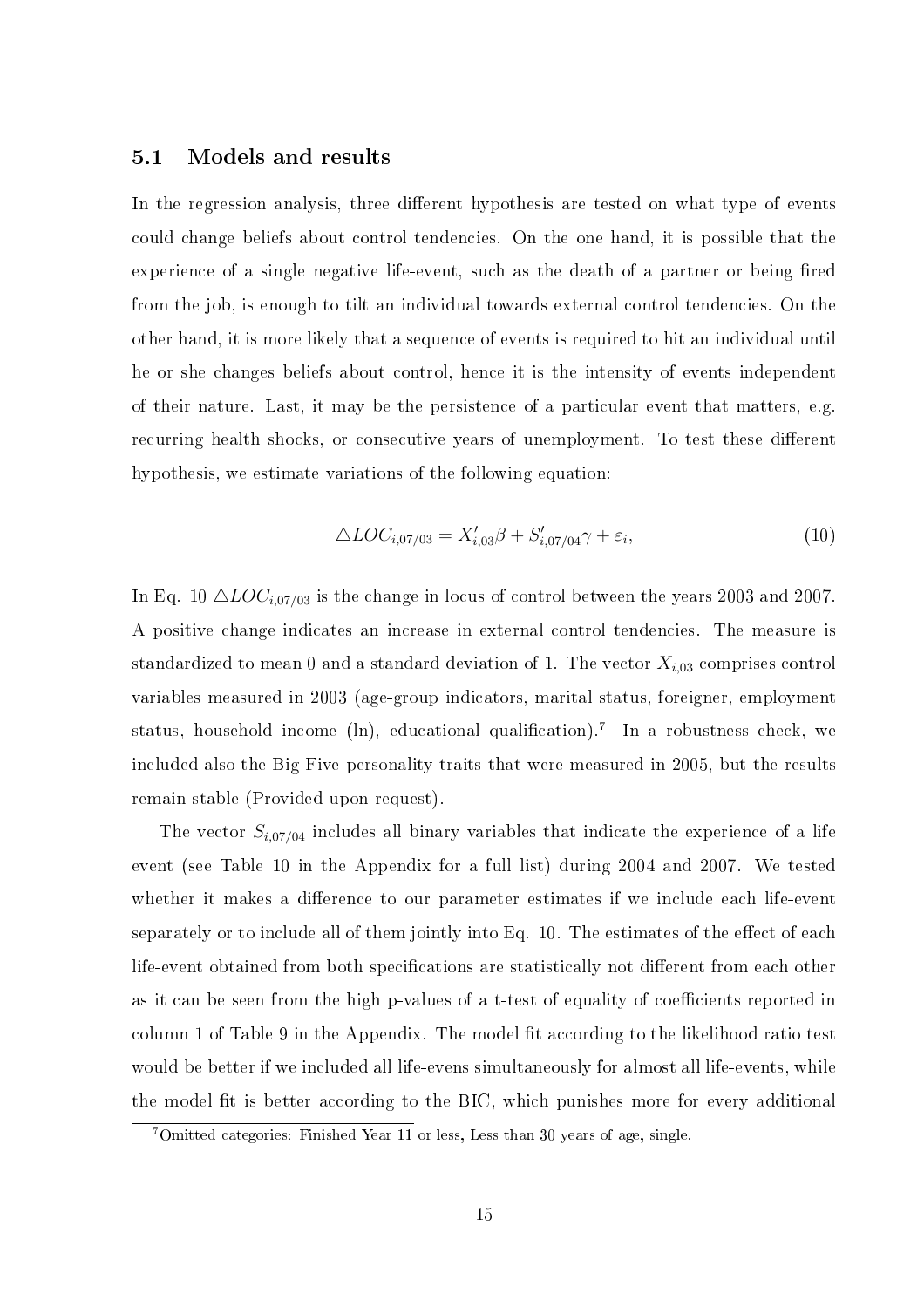regressor included, for the restricted model.<sup>8</sup> We decided against including all life-events jointly, as some life-events measure similar phenomenon (e.g. fired from job and worsening of finances).

Figures  $6(a)$  and  $6(b)$  graphically display the estimated effects of individual life-events on changes in external control tendencies between 2003 and 2007 obtained from an OLS regression (Box-plot: coefficients with  $95\%$  confidence intervals). The dependent variable is bounded between -34 and 34 (30 for women), but we standardize it to mean 0 and a standard deviation of 1. The magnitude of the effect of an individual life event is therefore interpreted in standard deviation increase (positive coefficient) or decrease (negative coefficient) in external control tendencies. Life-events are added one at a time. (Full estimation results are provided upon request).

#### [Insert Figure 6 here]

For both men and women it is clear that none of the individual life-events exerts a statistically significant effect except for men pregnancy (of their partner) or child birth (Models 4 and 5), changing jobs (Model 17), and experiencing a worsening of finances (Model 20) and for women a serious illness/injury (Model 6) and being promoted at work or improvement of finances (Models 18 and 19). The magnitudes of the effects, though, are relatively small. Women who experienced a severe illness or injury between 2004 and 2007 increase their external control tendencies by 0.1 of a standard deviation of changes in locus of control, which represents less than one unit on a scale ranging from -34 to 30. For men, a worsening of finances represents a change of 0.22 of a standard deviation or 1.5 units on a -34 to 34 scale.

A next step is to ask whether life-events matter substantially only if they occur cumulatively and therefore it could be the intensity of this accumulation that has an effect on the perception of control tendencies. We construct three different domain-specific shock indicators that take the value 1 if the total sum of domain specific shocks is greater than a

<sup>8</sup>See p-values of likelihood ratio test in column 2 of Table 9, which refers to the likelihood ration test of a full model that includes all life-events simultaneously against a restricted model that includes only each life-event individually. BIC for the unrestricted and restricted model are reported in column 3 and 4, respectively, of the same table.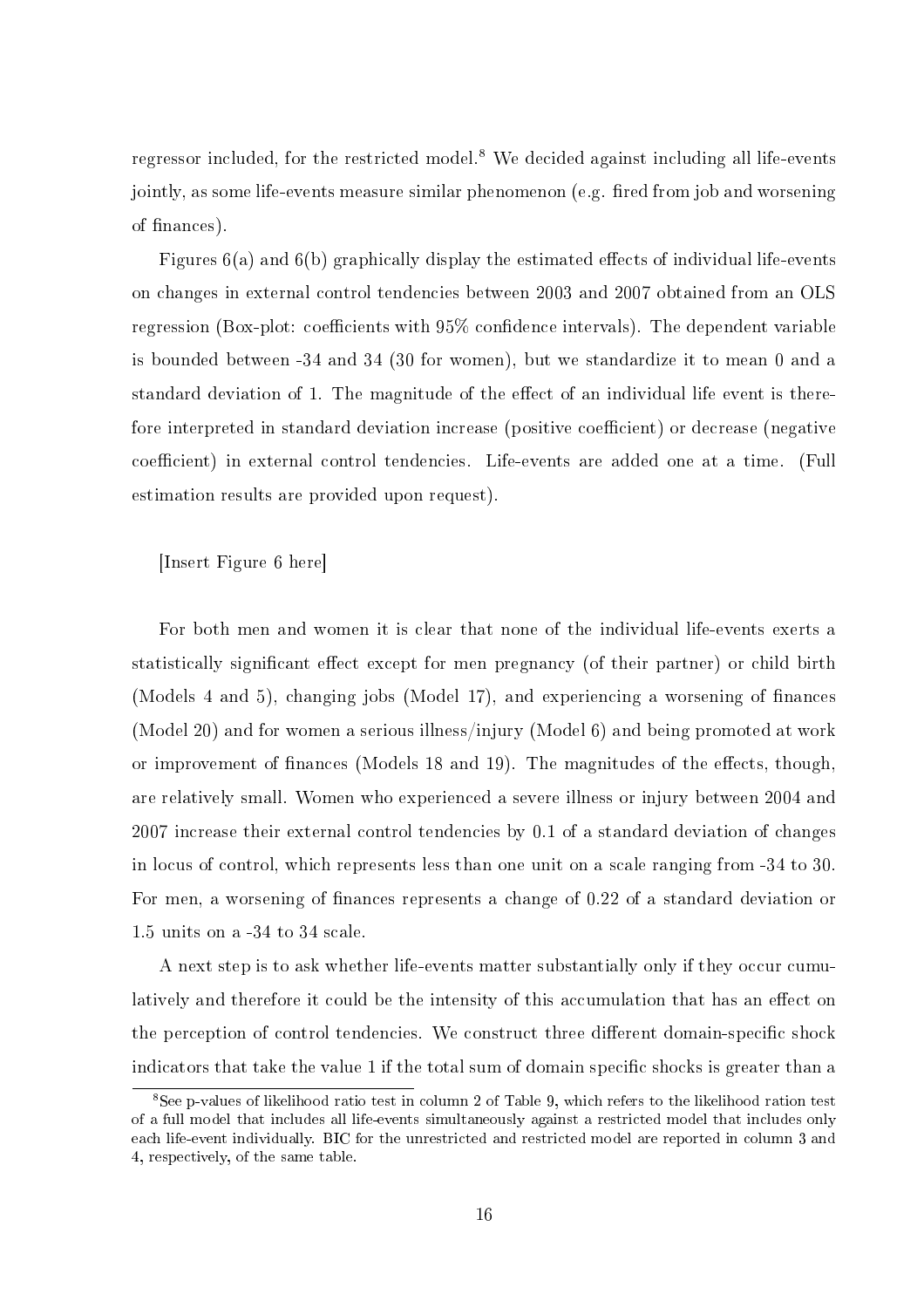particular threshold (See Table 10 in the Appendix for definitions). The domains comprise (1) Family related life-events (Death of a spouse, child, relative, friend, victim of property crime),  $(2)$  Employment/Income related life-events (Worsening of finances, retired, fired, or episodes of unemployment), and (3) Health-related life-events (Serious illness or injury, victim of physical violence, new health conditions that were not yet present in 2003).

In Eq. 11, we include three dummy variables that take the value 1 if the sum of life-events in each life domain, i.e. family-related  $(DF_{i,07/04})$ , employment- or incomerelated  $(DE_{i,07/04})$ , and health-related  $(DH_{i,07/04})$ , that occurred between 2004 and 2007 is greater than 3 standard deviations.<sup>9</sup>

$$
\triangle LOC_{i,07/03} = X'_{i,03}\beta + \gamma_F DF_{i,07/04} + \gamma_E DE_{i,07/04} + \gamma_H DH_{i,07/04} + \varepsilon_i,
$$
 (11)

Full estimation results are reported in Table 11 in the Appendix, but the main results are graphically displayed in Figure 7. For both men and women, intensity in familyrelated negative life-events is not associated with changes in control tendencies. It is only the higher intensity ( $> 3$  SD) in health- or employment-related negative events that are significantly associated with changes in control tendencies. For men, experiencing more than 8 health-related events within four years increases external control tendencies by 2.4 points on a scale ranging from -34 and 34. This is the case for 130 individuals or around 3% of our estimation sample of men. For women, experiencing more than 4.8 employment-related events within four years is associated with an increase of almost 4 points on a scale of  $-34$  to 30. This is the largest increase we find in all models. Note, however, that this high intensity is a rare phenomenon in our data: only 21 women or less than 0.5% of our estimation sample experience such a sequence of events.

[Insert Figure 7 here]

In a last set of results, we present the associations of persistence of the same event or a particular sequence of different events with changes in control tendencies. Thus, we

 $9\,\text{In}$  a sensitivity analysis we investigate smaller magnitudes of 1 and 2 standard deviations. Table 8 provides descriptive statistics of the indicator variables constructed from the three thresholds.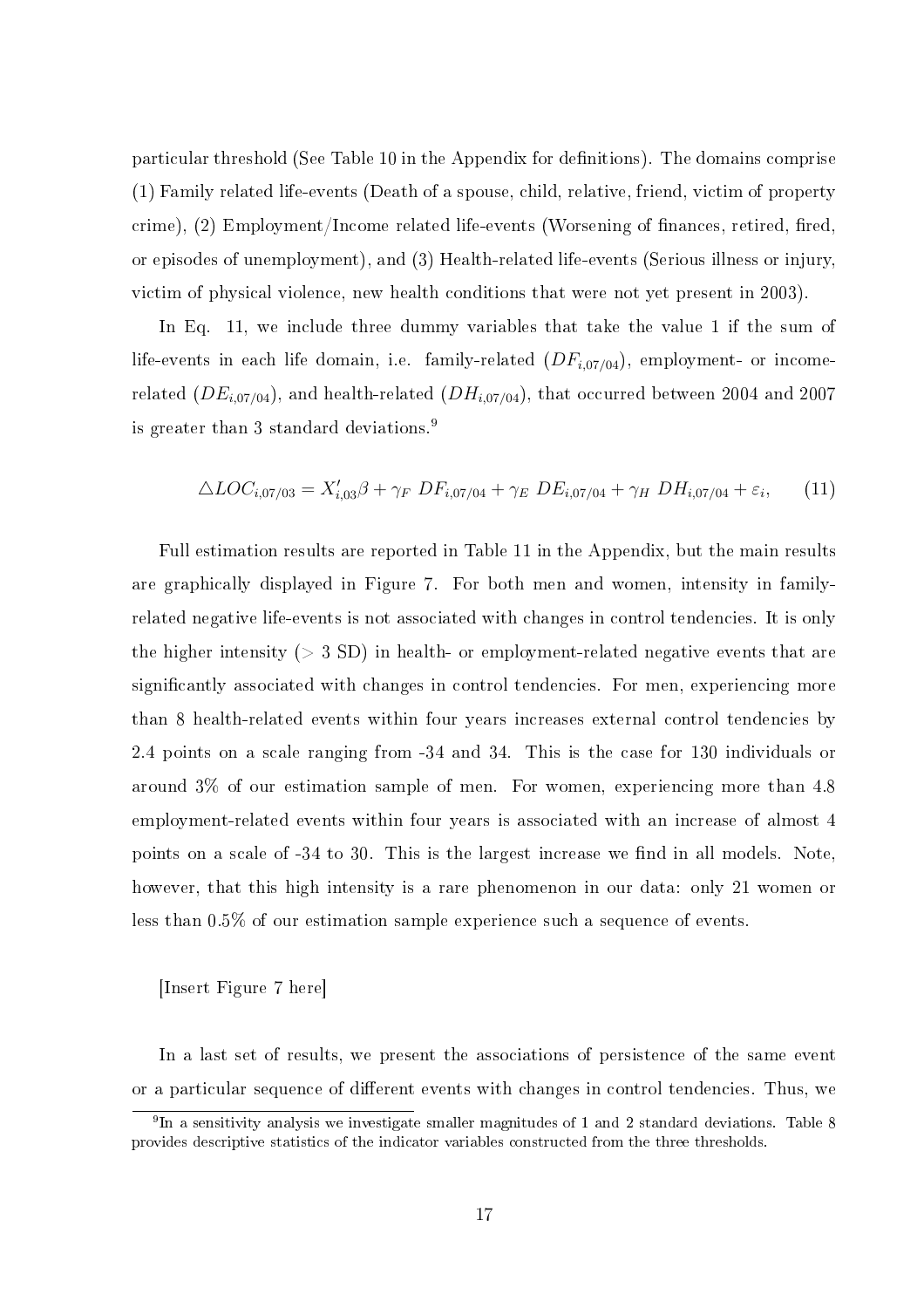include in our estimation model dummy variables that take the value 1 if the following sequence of events happened to an individual (and zero otherwise): (1) Unemployed for at least three out of four years, (2) Reporting a long-term chronic health condition in at least three out of four years, (3) Reporting chronic pain in four consecutive years, (4) Experiencing a serious illness or injury in at least two years, (5) Experiencing the death of at least two very close family members (spouse or child) within four years,  $(6)$  Was fired from job, lost a spouse, child or close family member, and experienced a health shock, (7) Was promoted at least three out of four years, (8) Experienced at least twice an improvement in finances within four years. Individuals described in (7) and (8) experience positive life-events and thus we test their effect on a decrease in external control tendencies. Definitions of all shock variables used in the analysis are provided in Table 10 in the Appendix.

Figure 8 graphically presents these results for both men and women. For women, the largest effects are for a sequence of health shocks and a combination of employment-. family- and health-related shocks. Women who lost their job, lost a spouse or child, and experienced a serious illness/injury, increase external control tendencies by 2.5 points, whereas women, who experienced at least two health shocks within four years increase their external tendencies by 1.6 points. For men, several deaths experienced in the family surprisingly increase internal control tendencies by about 3 points. Note, again, that the number of individuals who experience such an event is relatively small (33 men or less than 1% of the sample). Men who were promoted at least three times within four years increase their internal control tendencies by 1.5 points.

#### [Insert Figure 8 here]

A similar analysis of the potential changes in all dimensions of the Big-Five personality traits yielded a similar results. These are provided upon request.

All estimated models as described above were tested for normality, heteroskedasticity, omitted variable bias (RESET test) and functional form tests (Hosmer-Lemeshow-Test). Each model passed all tests except for a test for homoskedasticity. Thus, we used White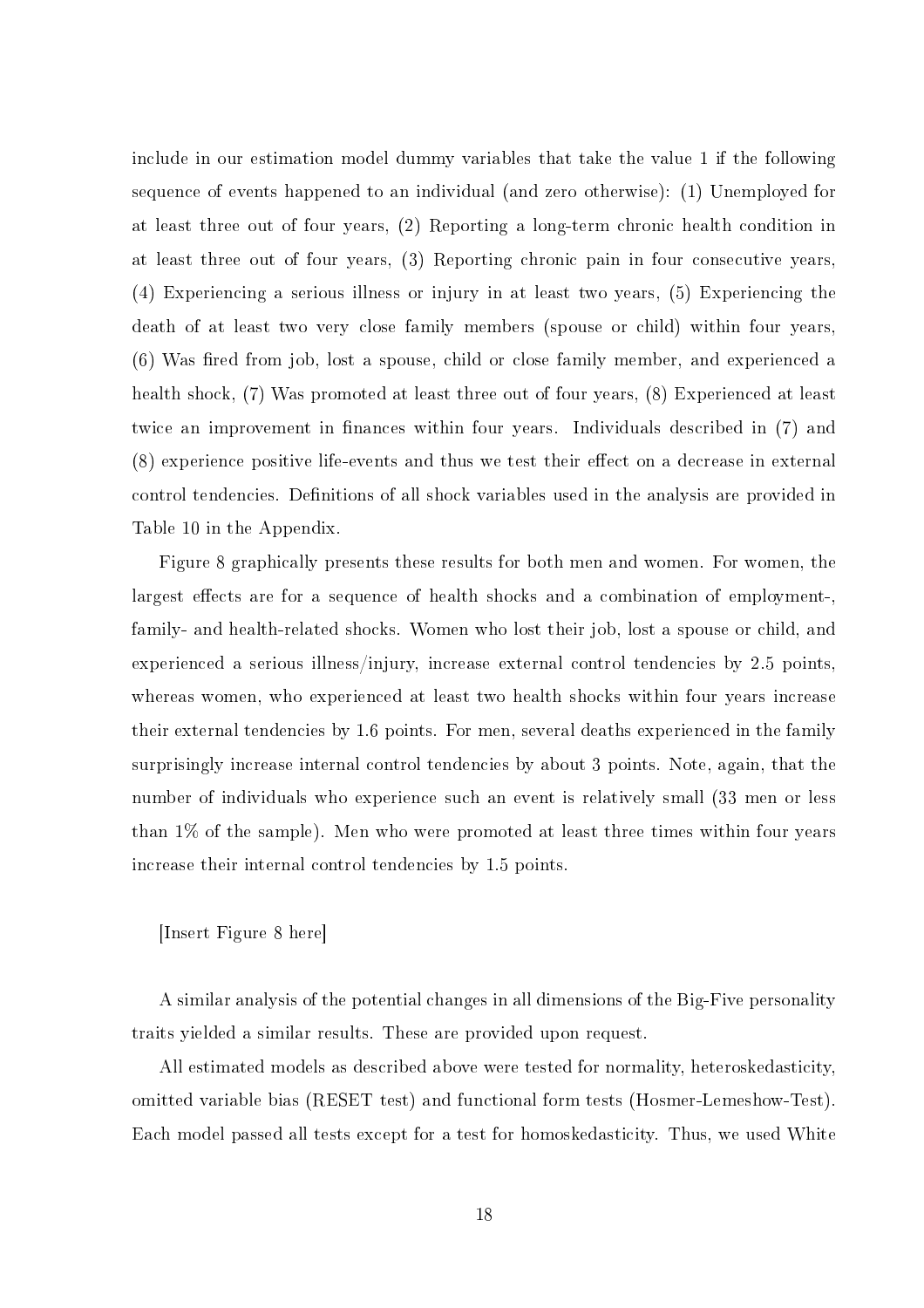robust standard errors in the analysis. Since the dependent variable has a normal distribution, linear regression analysis should be adequate. We tried alternative models taking account for the count nature and the potentially large number of zeros (zero-inflated negative binomial models). The main results do not change.

#### 5.2 Are these changes economically meaningful?

To get a better understanding of whether these changes have any economic meaning, we express them in monetary terms calculated from the estimates of wage-effects of locus of control provided in the empirical literature.

Table 5 shows the estimated wage effects obtained from the five most often cited studies that estimate the effect of locus of control on hourly wages. The largest effects, on average, are obtained in Heineck and Anger (2010) for both men (7%) and women (average 7%, maximum estimate 10%). Hence, for a one standard deviation increase in external locus of control, the hourly wage decreases by 7% for both men and women.

[Insert Table 5 here]

In Table 6 we quantify the magnitude of changes in external control tendencies in terms of loss or gain in hourly wages for a series of life-events, that turned out to have the strongest effect on changes in locus of control. The calculations are based on the wage effects presented in Heineck and Anger  $(2010)$ .

[Insert Table 6 here]

Men, who experienced a series of employment-related shocks between 2004 and 2007  $(> 3 SD)$  change their locus of control tendencies that is equivalent to a 2.8% decrease in average hourly wages, while for women the decrease is equivalent to a 5% decrease in average hourly wages. These are the largest changes we can find in our sample. It is important to note also that these maximum losses are a rare phenomenon in our sample as only 11 men and 21 women are observed to experience so many employment-related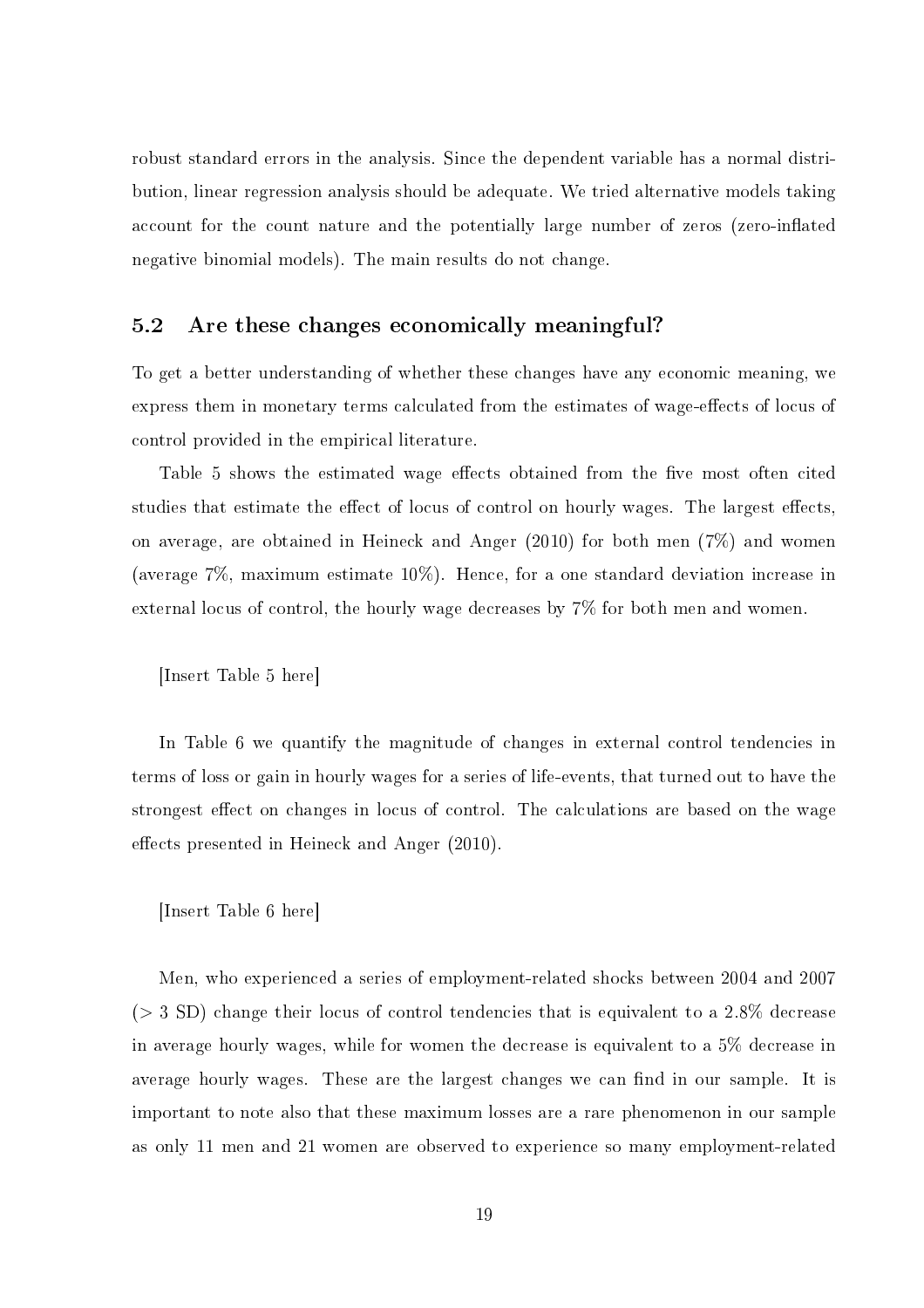shocks.

In contrast, the experience of more common life-events, e.g. such as being promoted within 2004 and 2007, by women  $(N=496)$ , decreases external control tendencies that is equivalent to an increase in average hourly wages of 1.8%. Men who experienced a worsening of their finances  $(N=230)$  in the same time period increase external control tendencies that is equivalent to a decrease in average hourly wages of 1.5%.

This interval of maximum changes in locus of control can be considered to be fairly small.

## 6 Application: Measurement error and the effect of individuals' sense of control on wages

Our data-set allows us to quantify the measurement error when using lagged values of locus of control to assess the effect of locus of control on wages and salaries.

For simplicity, we estimate the following univariate model explaining wages (logarithm) as outlined in Eq. 12.

$$
Y_{it} = \alpha + \gamma L_{it} + \varepsilon_{it},\tag{12}
$$

In this formulation we assume that the true measure of locus of control is the one measured contemporaneously, but we allow locus of control to vary over time. We ask, whether using lagged proxies of locus of control downward biases the wage effect of locus of control. As we have the same measures of locus of control available in the years 2003, 2004, and 2007, we can proxy contemporaneous locus of control by three different lag structures as outlined in Eq. 13.

$$
L_{it-k} = L_{it} + v_{it},\tag{13}
$$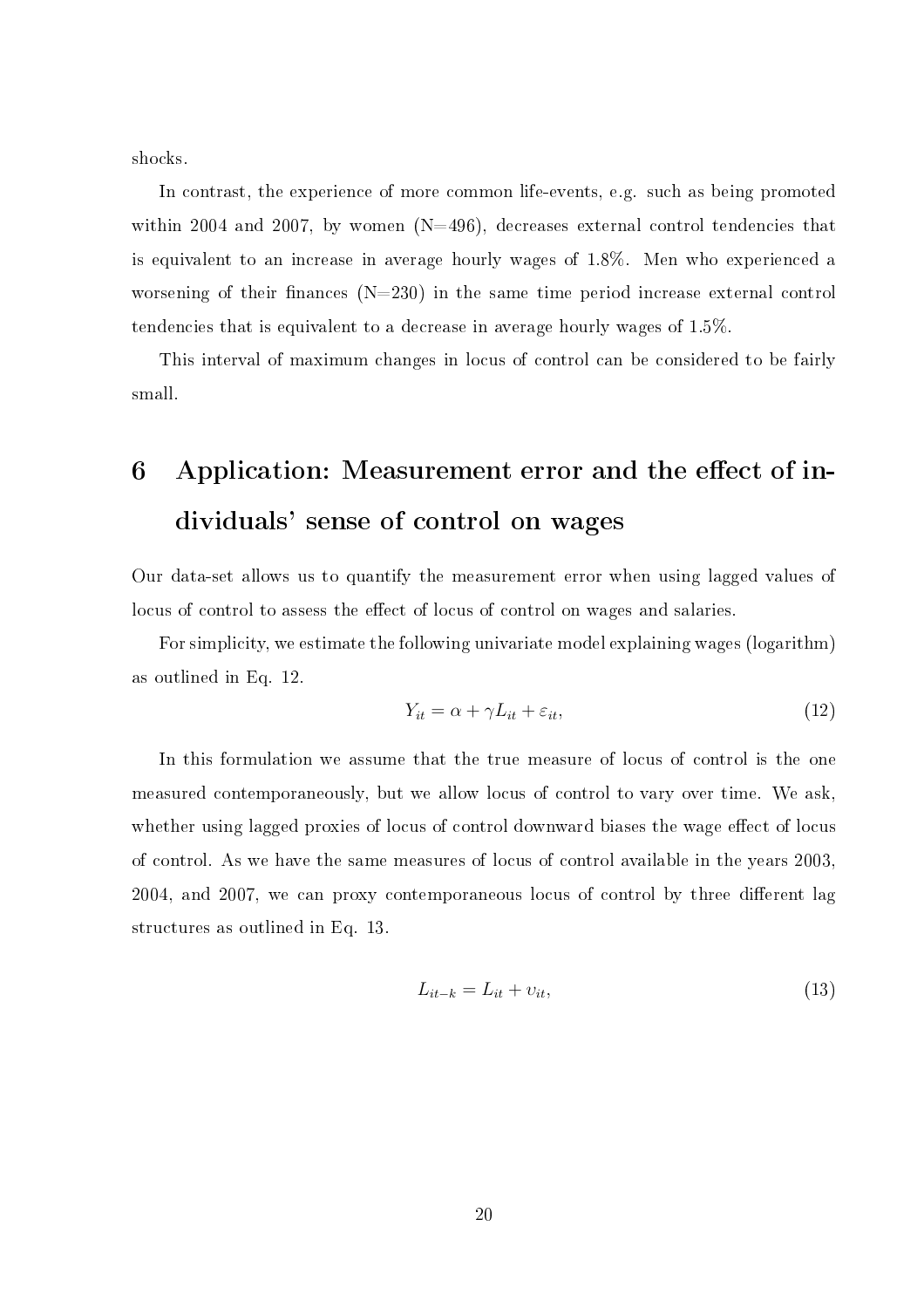In our case,  $k \in 1, 3, 4$ , so we estimate three different wage equations:

$$
Y_{i2007} = \alpha + \gamma L_{i2003} + \varepsilon_{i2007},\tag{14}
$$

$$
Y_{i2007} = \alpha + \gamma L_{i2004} + \varepsilon_{i2007},\tag{15}
$$

$$
Y_{i2004} = \alpha + \gamma L_{i2003} + \varepsilon_{i2004},\tag{16}
$$

Each Eq. 14-16 is estimated separately for men and women aged between 30 and 54 years of age, hence we concentrate on the prime working age population. Individuals in top 1% and bottom 5% of hourly wages, which are unreasonable reports of wages, are discarded.

From these estimates we then calculate the biased estimate and its proportion of the true estimate (which is obtained by estimating Eq. 12 for  $t \in \{2003, 2007, 2007\}$ ).

Table 7 reports the results of the wage effects of locus of control. Regarding hourly wages (lower panel), the true wage effect for a one standard deviation change in locus of control is 3.7 to 4.7% for women and 3.5 to 6.6% for men. These effects are comparable to the estimates presented in Heineck and Anger (2010), Semykina and Linz (2007), Osborne Groves (2005), and Andrisani (1977), but they are larger than those presented in Cebi  $(2007).^{10}$ 

More interesting is the degree of the bias induced by the measurement error. All estimates are almost 50% downward biased. The bias is the largest the longer the lag between contemporaneous and past values of locus of control. For instance, for women using a measure of locus of control from four time periods in the past reduces the true estimate by 48.2%, whereas this estimate is reduced by 43.9% if locus of control is measured one period in the past. A similar conclusion holds for men.

Thus, using lagged values of locus of control as panacea to potential endogeneity problems in locus of control is not advisable, unless one makes clear that these estimates are conservative estimates of an effect of interest.

 $10$ Note that our results are unadjusted for education and sample selection as all the other studies did. We refrained from estimating multivariate models since the calculation of the measurement error bias is far from straight forward in a multivariate setting. We control for gender and implicitly for age by restricting our sample to a narrow age-group.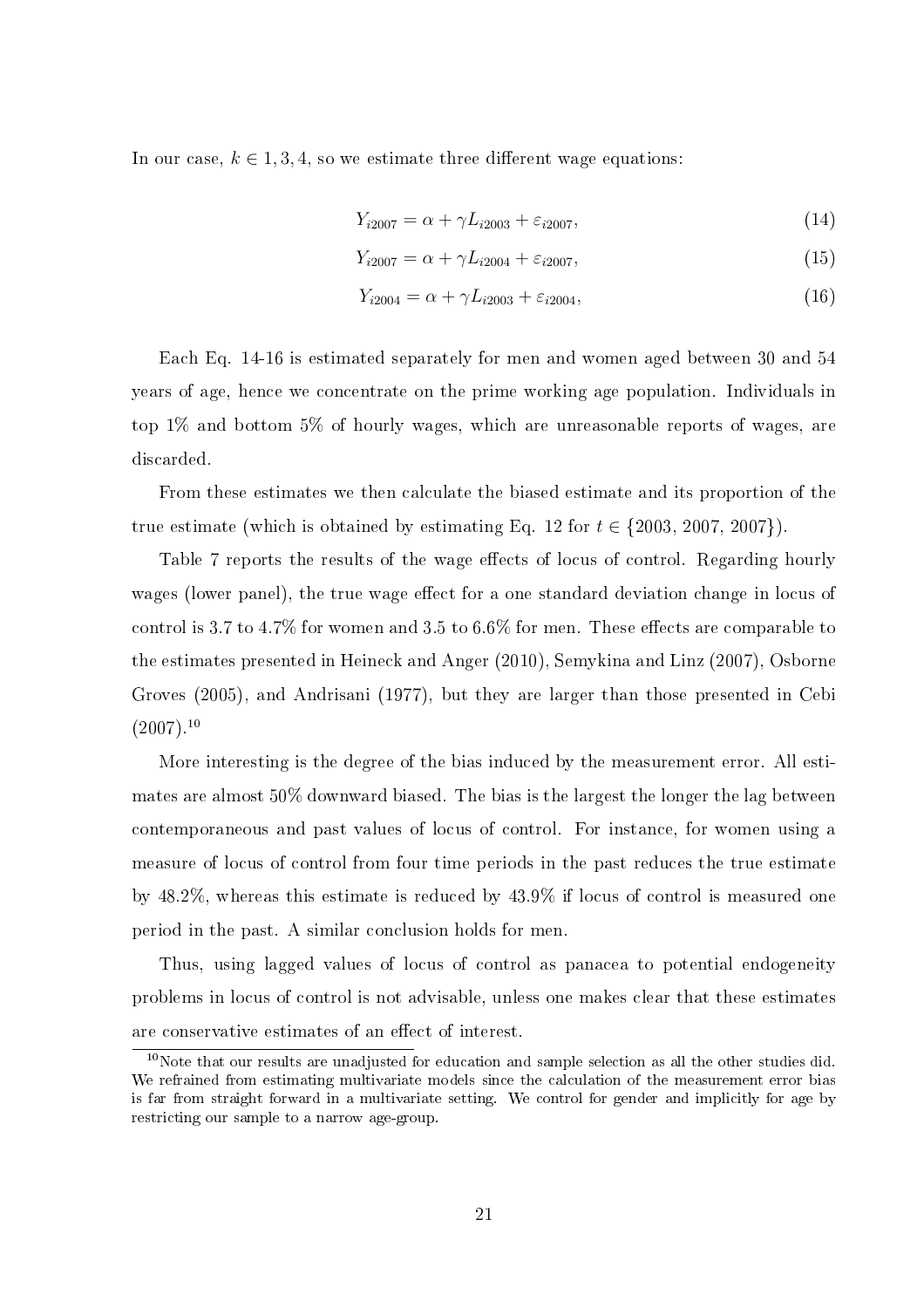## 7 Conclusions

Locus of control is a personality trait that is receiving increasingly attention in the applied labor and health economics literature. Due to its availability in selected waves of larger longitudinal data sets, applied economists adopt the assumption of stability of this trait to be able to either use it as a exogenous variable for samples of adult individuals or to attach the measure to future or past waves of a longitudinal survey.

To our knowledge, this is the first study that investigates whether the assumption of stability of locus of control has an empirical grounding at least for shorter time periods of four years. Using Australian longitudinal data, we show that locus of control measures between two time periods do vary, but these changes are almost negligible and cannot be systematically linked to single positive or negative life-events. A greater intensity of lifeevents, such as a series of employment or heath-related life-events experienced between four years, can be systematically linked to changes in control tendencies, however, these changes are also almost negligible. These broader results are in line with Goldsmith et al.  $(1996)$  who found no effect of unemployment on changes in locus of control.

Also, we find that using lagged values of locus of control to avoid the endogeneity problem in locus of control, may be problematic as it entails a downward bias of the true effect of locus of control by almost  $50\%$ . Estimates obtained from lagged values of locus of control should be understood as conservative figures of the true effect.

We suggest that the expected bias in e.g. estimated wage effects of locus of control as presented in the applied literature should be relatively small if contemporaneous measures of locus of control are used to assess contemporaneous wages and salaries (e.g Semykina and Linz, 2007; Andrisani, 1977) and could be considered larger if lead or lagged values of locus of control are used (e.g Heineck and Anger, 2010; Osborne Groves, 2005; Cebi, 2007).

## References

Andrisani, P., 1977. Internal-external attitudes, personal intiative, and the labor market experience of white and black men. Journal of Human Resources 12, 308–328.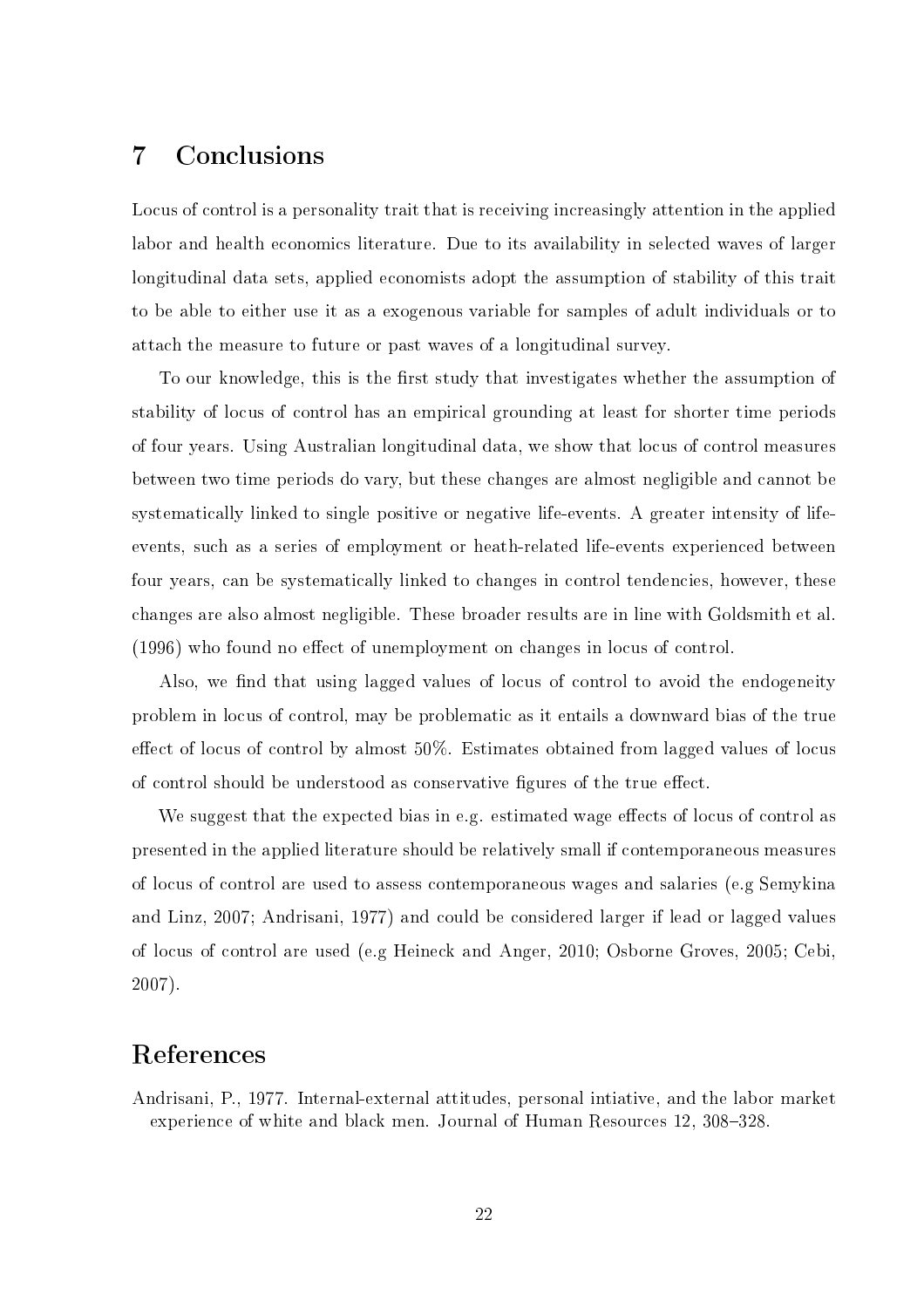- Andrisani, P., 1981. Internal-external attitudes, sense of efficacy, and labor market experience: A reply to Duncan and Morgan. Journal of Human Resources 16, 658–666.
- Bandura, A., 1997. Self-Efficacy: The Exercise of Control. Worth Publishers, New York.
- Baron, J.A., Cobb-Clark, D., 2010. Are young people's educational outcomes linked to their sense of control? IZA Discussion Paper 4907.
- Borghans, L., Duckworth, A., Heckman, J., ter Weel, B., 2008. The economics and psychology of personality traits. Journal of Human Resources 43, 972–1059.
- Bound, J., Brown, C., Mathiowetz, N., 2001. Measurement error in survey data. Handbook of Econometrics 59, 3705-3843.
- Boyce, C.J., 2010. Understanding fixed effects in human well-being. Journal of Economic Psycology 31,  $1-16$ .
- Caliendo, M., Cobb-Clark, D., Uhlendorff, A., 2010. Locus of control and job search strategies. IZA Discussion Paper 4750.
- Carton, J., Nowicki, S., 1994. Antecedents of individual differences in locus of control of reinforcement-A critical review. Genetic Social and General Psychology  $120, 31-81$ .
- Cebi, M., 2007. Locus of control and human capital investment revisted. Journal of Human Resources 17, 919-932
- Chiteji, N., 2010. Time preference, noncognitive skills and well being across the life course: Do noncognitive skills encourage healthy behavior? American Economic Review: Papers & Proceedings 100,  $200-204$ .
- Coleman, J., 1966. Equality and Educational Opportunity/United States Office of Education. GPO, Washington, DC.
- Coleman, M., Deleire, T., 2003. An economic model of locus of control and the human capital investment decision. Journal of Human Resources  $38, 701-721$ .
- Costa, P., McCrae, R., 1988. Personality in adulthood: A six-year longitudinal study of self-reports and spouse ratings on the NEO personality inventory. Journal of Personality and Social Psychology  $54, 853-863$ .
- Duncan, G., Dunifon, R., 1998. Soft skills and long run labor market success. In S. Polochek (Ed.), Research in Labor Economics. JAI Press, Stamford, Conn, pp. 123 129.
- Frijters, P., Shields, M., Haisken-DeNew, J., 2010. Socio-economic status, health shocks, life satisfaction and mortality: Evidence from an increasingly mixed proportional hazard model. Journal of Business and Economic Statistics Forthcoming.
- Goldsmith, A., Veum, J., Darity, W., 1997. The impact of psychological and human capital on wages. Economic Inquiry  $35, 815-829$ .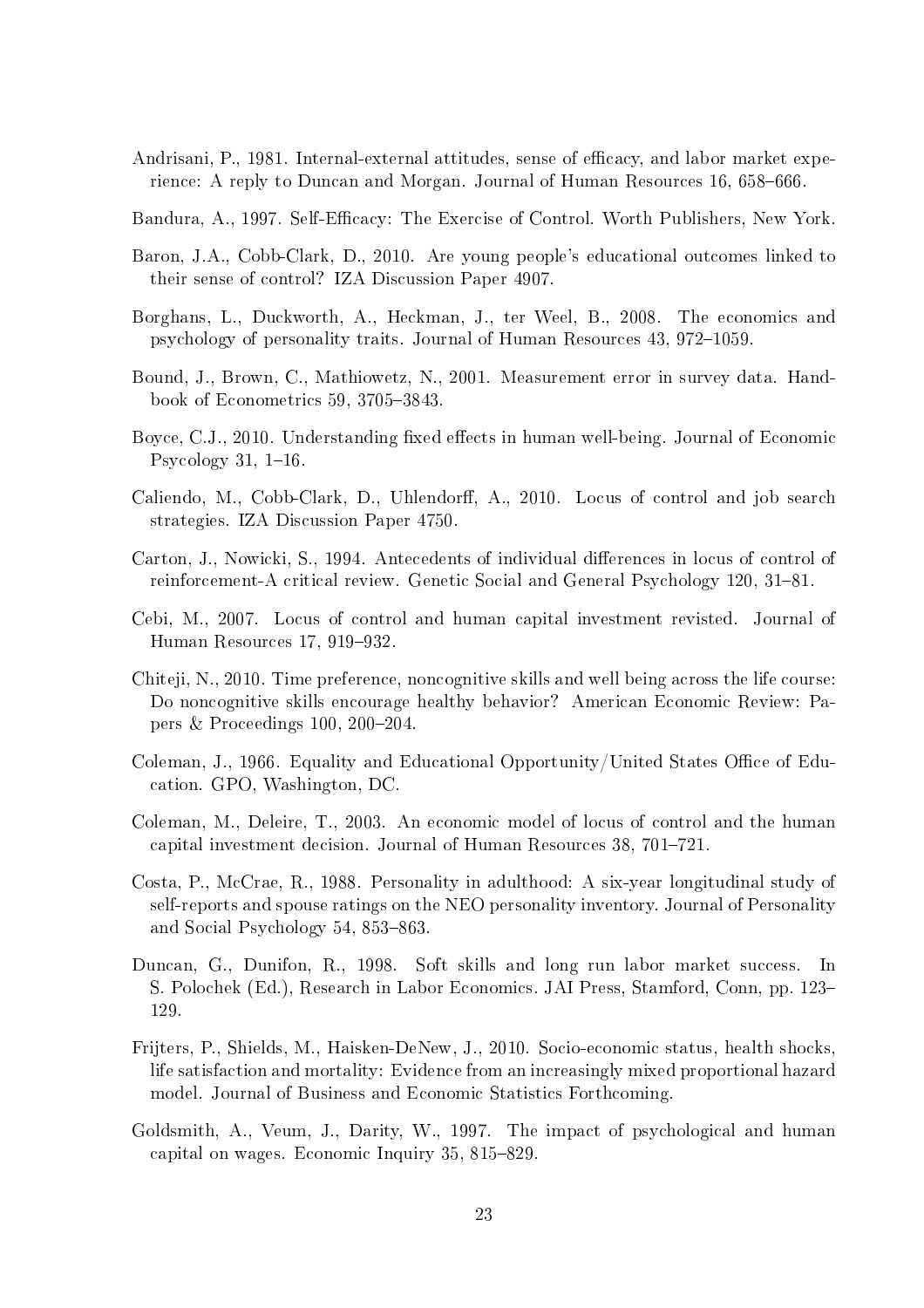- Goldsmith, A., Veum, J.R., Darity, W., 1996. The psychological impact of unemployment and joblessness. Journal of Socio-Economics 25, 333-358.
- Greene, W.H., 2002. Econometric Analysis. Prentice Hall, Upper Saddle River, NJ.
- Heckman, J., Stixrud, J., Urzua, S., 2006. The effects of cognitive and noncognitive abilities on labor market outcomes and social behavior. Journal of Labour Economics 24, 411-482.
- Heineck, G., Anger, S., 2010. the returns to cognitive abilities and personality traits in germany. Labour Economics 17, 535–546.
- Jones, A.M., Schurer, S., 2009. How does heterogeneity shape the socioeconomic gradient in health satisfaction? Journal of Applied Econometrics Published online 14 Dec 2009, DOI: 10.1002/jae.1134.
- McCrae, R.R., Costa, Jr., P., Ostendorf, F., Angleitner, A., Hrebickova, M., Avia, M., et al., 2000. Nature over nurture: Temperament, personality, and life span development. Journal of Personality and Social Psychology 78, 173–186.
- McCrae, R., Costa, P., 2006. The stability of personality: Observation and evaluations. Current Directions in Psychological Science 132, 1–25.
- Osborne Groves, M., 2005. How important is your personality? Labor market returns to personality for women in the us and uk. Journal of Economic Psychology 26, 827841.
- Pearlin, L., Schooler, C., 1978. The structure of coping. Journal of Health and Social Behavior 19, 2-21.
- Roberts, B.W., 1997. Plaster or plasticity: Are adult work experiences associated with personality changes in women? Journal of Personality 65, 205-232.
- Roberts, B.W., DelVecchio, W.F., 2000. The rank-order consistency of personality traits from childhood to old age: A quantitative review of longitudinal studies. Psychological Bulletin 126, 3-25.
- Roberts, B.W., Walton, K.E., Viechtenbauer, W., 2000. Patterns of mean-level change in personality traits across the life course: A meta-analysis of longitudinal studies. Psychological Bulletin 126, 3-25.
- Roberts, B., Caspi, A., Moffitt, T., 2001. The kids are alright: Growth and stability in personality development from adolescence to adulthood. Journal of Personality and Social Psychology 81,  $670-683$ .
- Rotter, J., 1966. Generalized expectancies of internal versus external control of reinforcements. Psychological Monographs 80, 1-28.
- Schurer, S., 2008. Discrete heterogeneity in the effects of health shocks on labour market outcomes. Melbourne Institute Working Paper 19/08.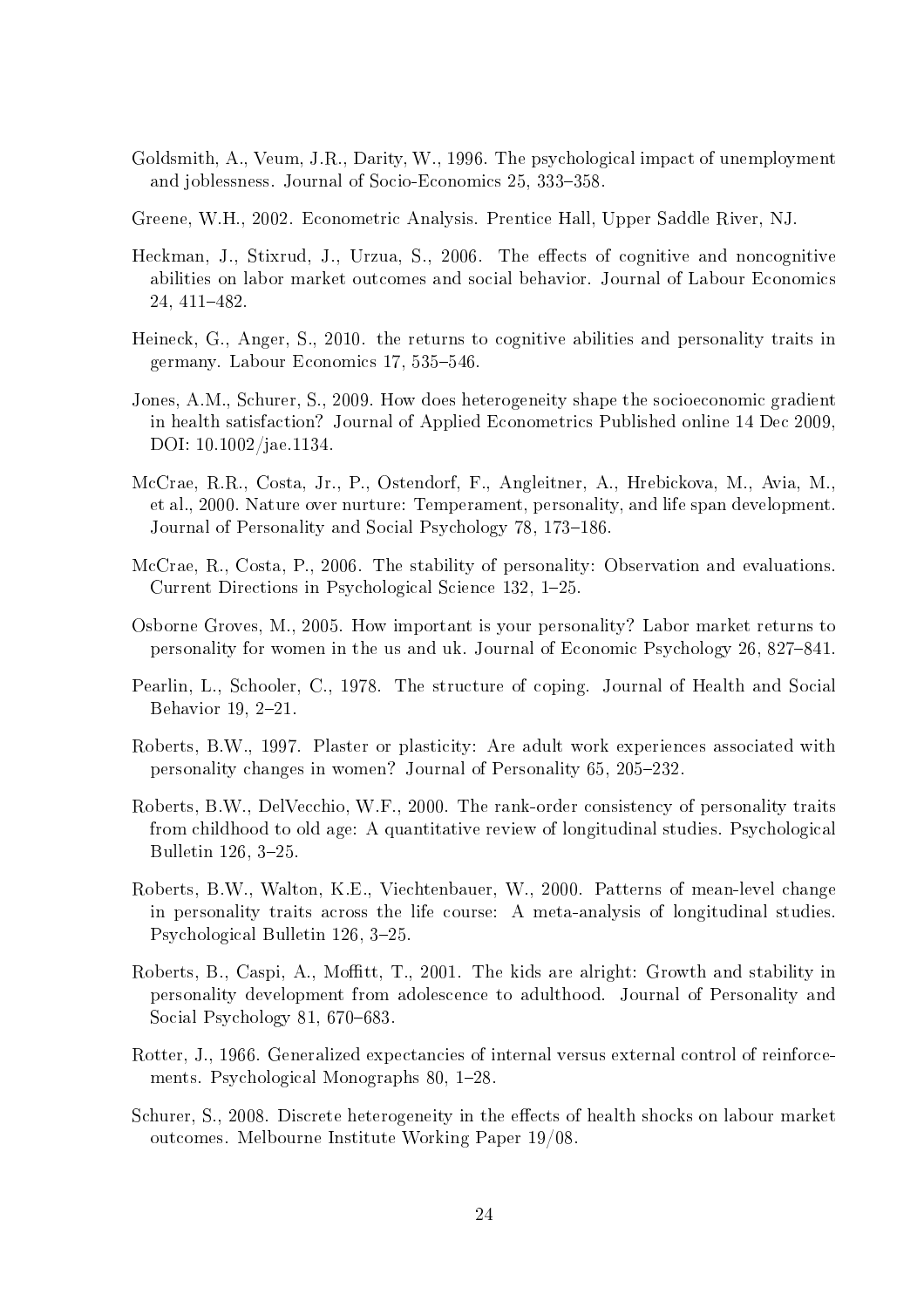- Seligman, M.E.P., 1975. Helplessness: On depression, development and death. W. H. Freeman, San Francisco.
- Semykina, A., Linz, S.J., 2007. Gender differences in personality and earnings: Evidence from russia. Journal of Economic Psychology 28, 387-410.
- Sherman, L., 1984. Development of children's perception of internal locus of control: A cross-sectional and longitudinal analysis. Journal of Personality 52, 338-354.
- Stephens, M.W., Delys, P., 1973. External control expectancies among disadvantaged children at preschool age. Child Development 44, 670–674.
- Wooden, M., Watson, N., 2002. The Household, Income and Labour Dynamics in Australia (HILDA) Survey: An introduction. Australian Social Policy  $2001-02$ ,  $79-100$ .
- Wooldridge, J., 2002. Econometric Analysis of Cross Section and Panel Data. The MIT Press, Cambridge, MA.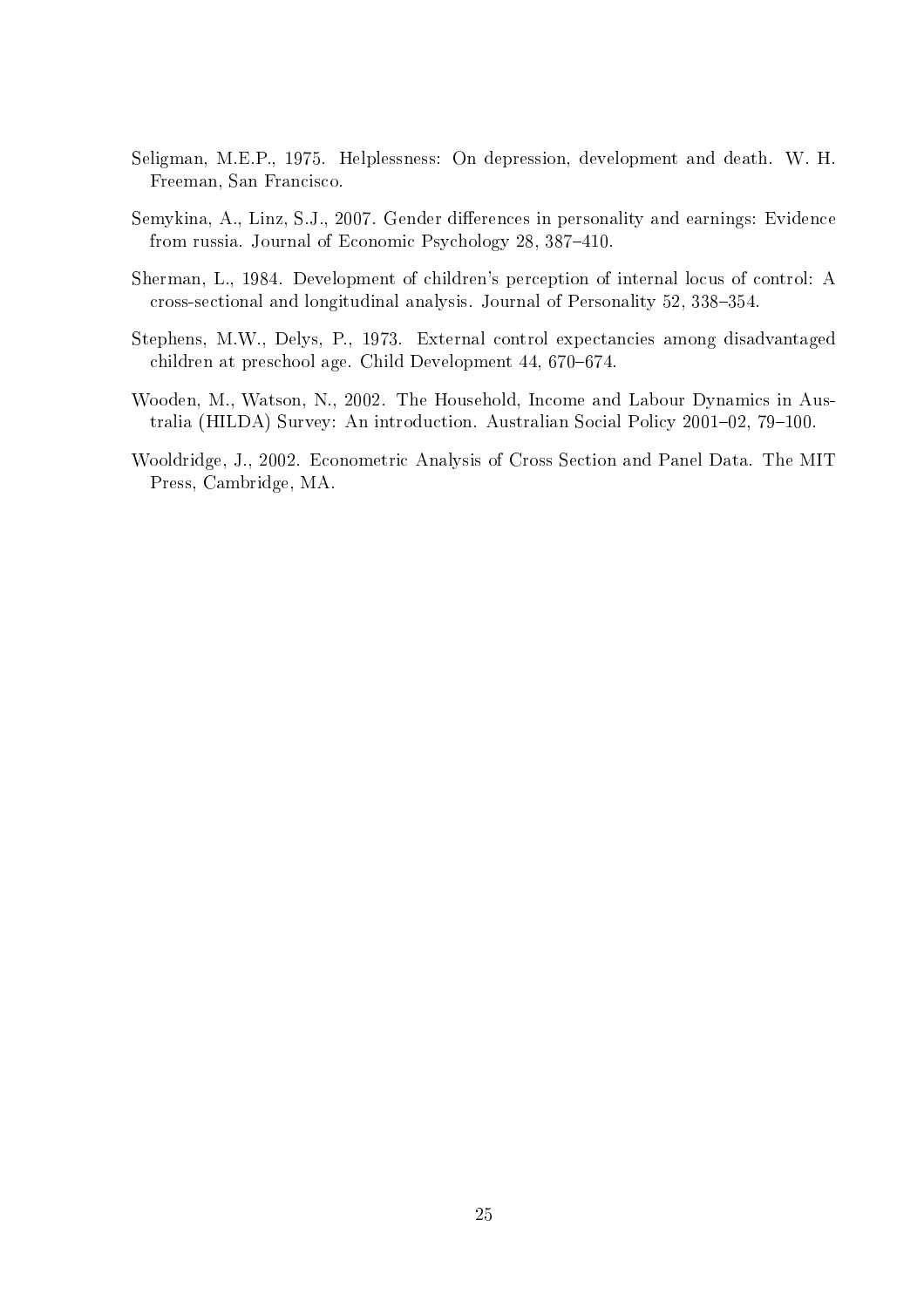|                                             |                      |                |         | <b>Categories</b> |         |         |                   |              |
|---------------------------------------------|----------------------|----------------|---------|-------------------|---------|---------|-------------------|--------------|
| Question<br>$N = 33,749$                    | Strongly<br>disagree | $\overline{2}$ | 3       | 4                 | 5       | 6       | Strongly<br>agree | Mean<br>(SD) |
| (a) I have little control over the          | 7701                 | 10204          | 5423    | 4765              | 2958    | 1679    | 1019              | 2.83         |
| things that happen to me                    | (22.82)              | (30.23)        | (16.07) | (14.12)           | (8.76)  | (4.97)  | (3.02)            | (1.61)       |
| (b) There is really no way I can solve      | 9214                 | 11343          | 4718    | 3297              | 2359    | 1649    | 1169              | 2.64         |
| some of the problems I have                 | (27.30)              | (33.61)        | (13.98) | (9.77)            | (6.99)  | (4.89)  | (3.46)            | (1.63)       |
| (c) There is little I can do to change many | 8876                 | 11139          | 4922    | 3684              | 2439    | 1633    | 1056              | 2.67         |
| of the important things in my life          | (26.30)              | (33.01)        | (14.58) | (10.92)           | (7.23)  | (4.84)  | (3.13)            | (1.61)       |
| (d) I often feel helpless in dealing with   | 9662                 | 10897          | 4704    | 3629              | 2397    | 1585    | 875               | 2.60         |
| the problems of life                        | (28.63)              | (32.29)        | (13.94) | (10.75)           | (7.10)  | (4.70)  | (2.59)            | (1.59)       |
| (e) Sometimes I feel that I'm being         | 9777                 | 9992           | 4768    | 3840              | 2812    | 1640    | 920               | 2.66         |
| pushed around in life                       | (28.97)              | (29.61)        | (14.13) | (11.38)           | (8.33)  | (4.86)  | (2.73)            | (1.63)       |
| (f) What happens to me in the future        | 1229                 | 1313           | 1447    | 2895              | 4903    | 11111   | 10851             | 5.54         |
| mostly depends on me                        | (3.64)               | (3.89)         | (4.29)  | (8.58)            | (14.53) | (32.92) | (32.15)           | (1.59)       |
| (g) I can do just about anything I really   | 925                  | 1238           | 1934    | 4508              | 7012    | 10026   | 8106              | 531          |
| set my mind to do                           | (2.74)               | (3.67)         | (5.73)  | (13.36)           | (20.78) | (2971)  | (24.02)           | (1.51)       |

Table 1: Dimensions of locus of control: Number of observations (Proportions)

Data Source: HILDA 2003, 2004, 2007. Self-completion Questionnaire (SCQ), Question B10.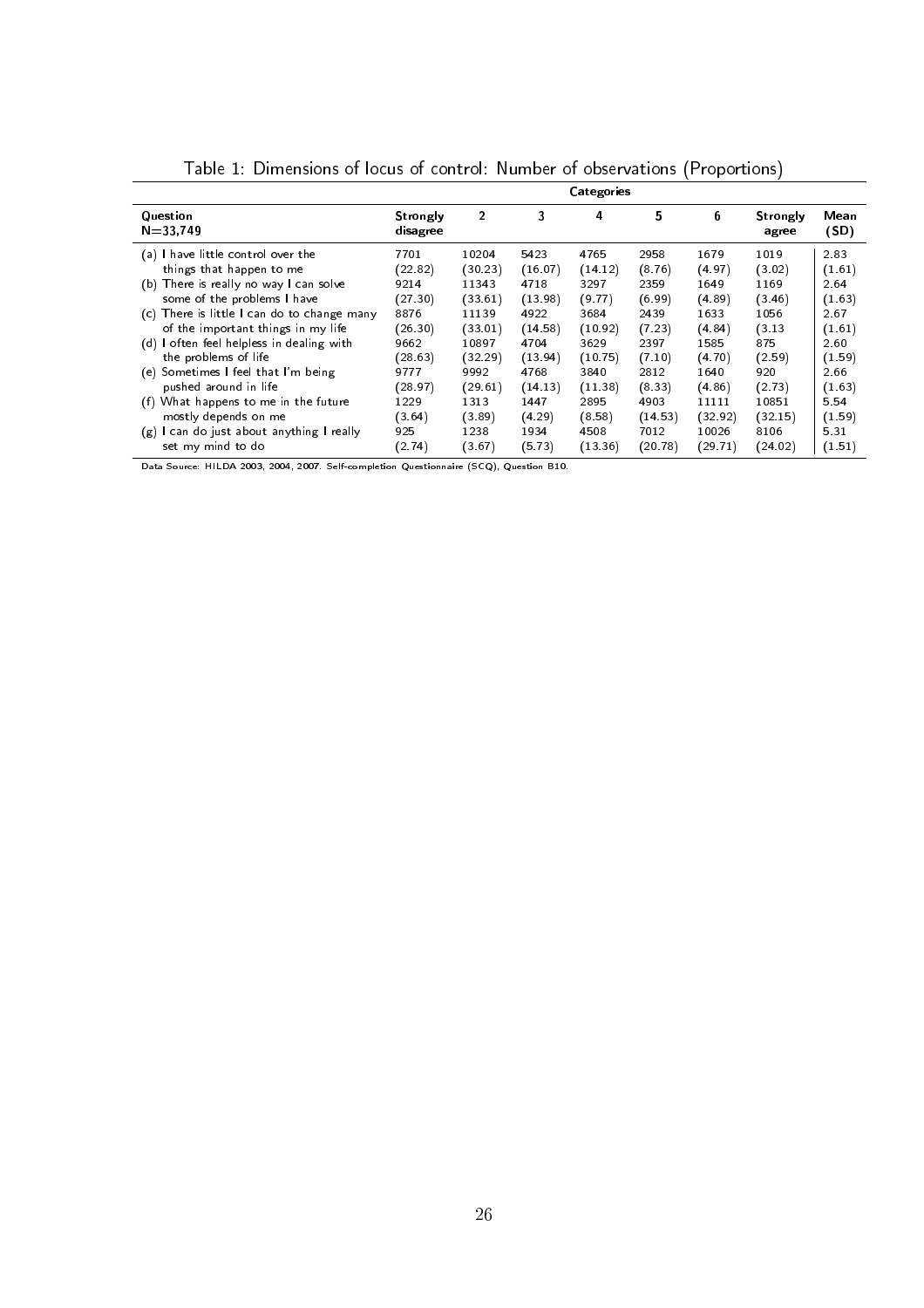| Changes $(\Delta)$ | N    | Mean     | SD   | Min   | Max |       | Δ   | by percentiles |     |     |
|--------------------|------|----------|------|-------|-----|-------|-----|----------------|-----|-----|
| between            |      |          |      |       |     | $1\%$ | 25% | 50%            | 75% | 99% |
| Men                |      |          |      |       |     |       |     |                |     |     |
| 2003-2004          | 4554 | $-0.159$ | 6.71 | -31   | 32  | $-18$ | -4  | 0              | 4   | 17  |
| 2003-2007          | 3883 | $-0.146$ | 7 30 | $-34$ | 34  | $-19$ | -4  | 0              | 4   | 20  |
| Women              |      |          |      |       |     |       |     |                |     |     |
| 2003-2004          | 5174 | 0.060    | 6.90 | -30   | 32  | $-18$ | -4  | 0              | 4   | 18  |
| 2003-2007          | 4467 | 0.263    | 7.63 | -34   | 30  | $-19$ | -4  | 0              | 5   | 20  |

Table 2: Summary statistics of changes in locus of control over time

Note: Sample comprises individuals for whom LOC data is available in

years 2003 or 2004, and 2007. Data Source: HILDA 2003, 2004, 2007.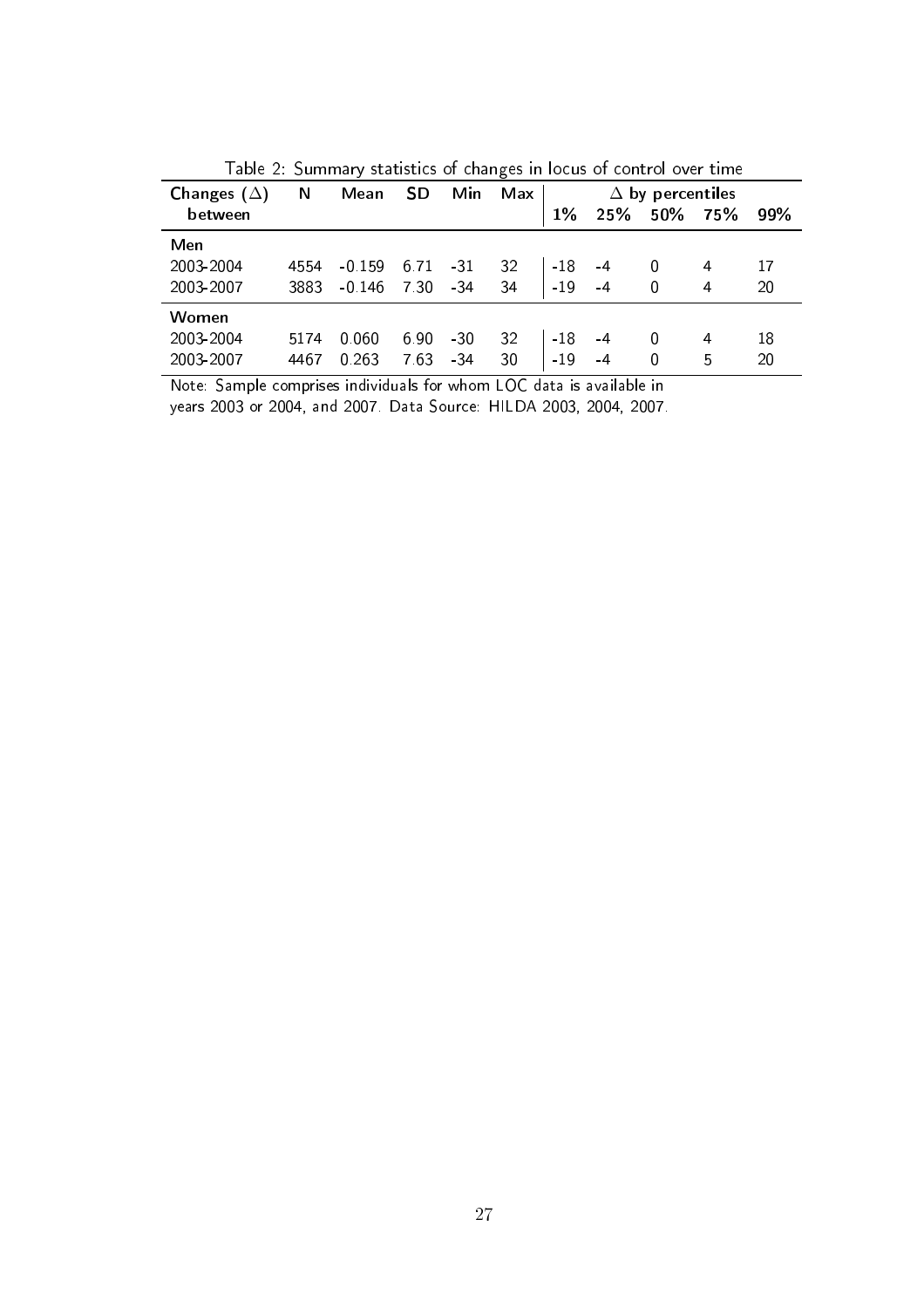

Figure 1: Distribution of changes in locus of control by gender (HILDA 2003, 2004,2007)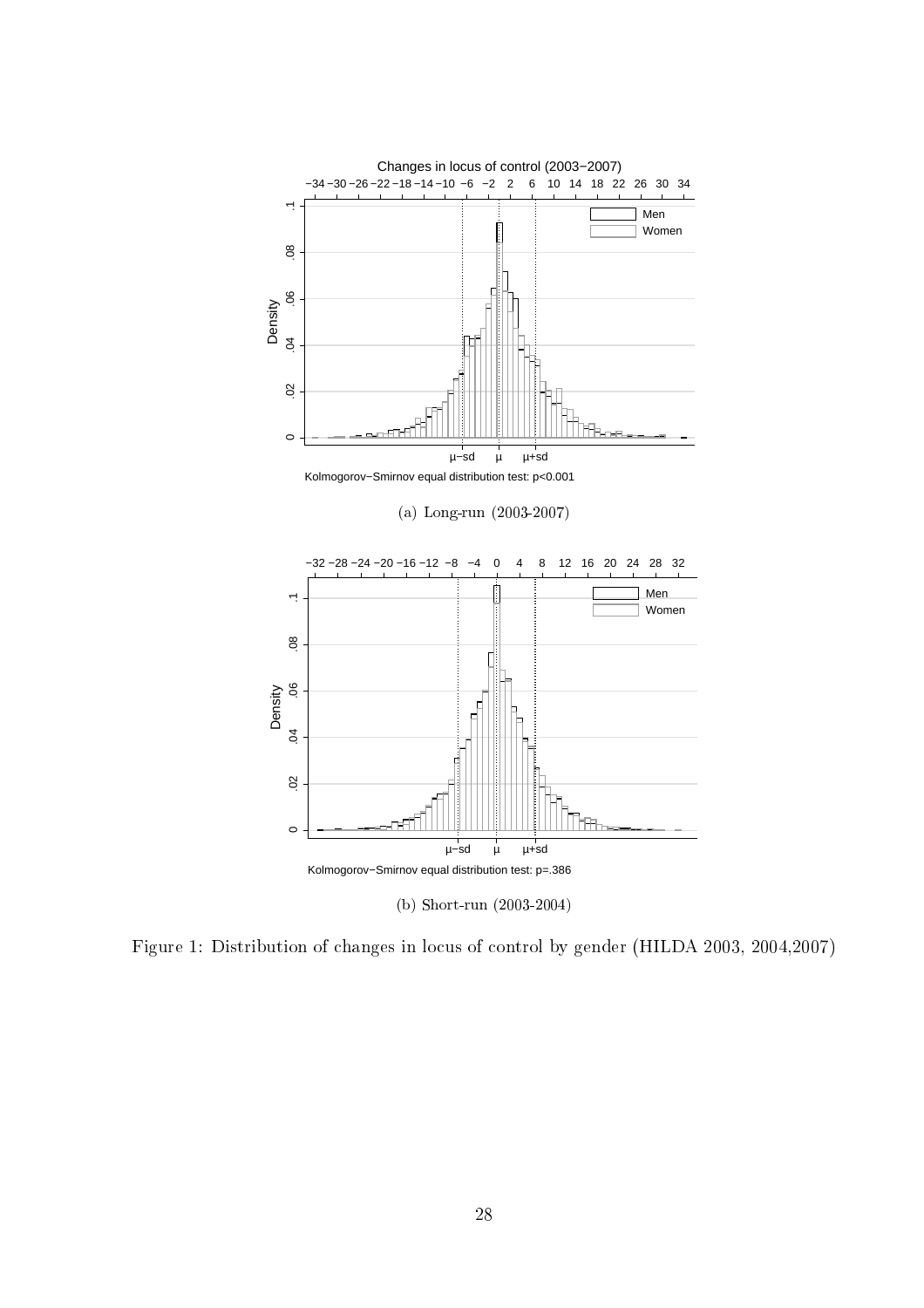

Figure 2: Changes in control tendencies in the short- and long-run, by gender and age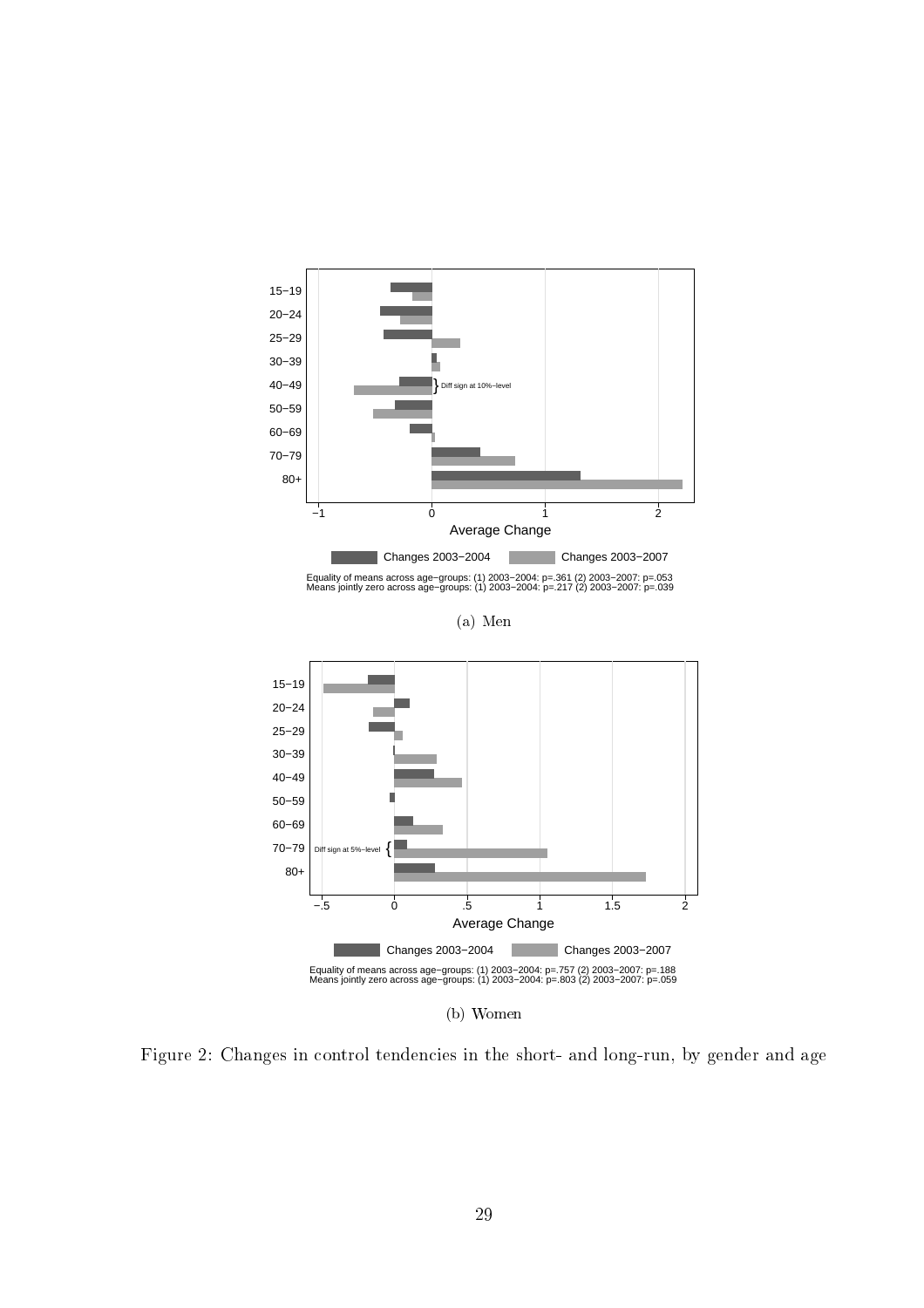| Short-run (2003-2004) |         |         |       |         |       |       |         |                                                                                          |         |                   |
|-----------------------|---------|---------|-------|---------|-------|-------|---------|------------------------------------------------------------------------------------------|---------|-------------------|
|                       | LOC     | Extrav  | Agree | Consc   | Emote | Open  | Income  | Life sat                                                                                 | Health  | $\mathsf{Cath}^a$ |
| Average               | 0.605   |         |       |         |       |       | 0 8 1 5 | 0 548                                                                                    | 0 708   |                   |
| 15 to 19              | 0.524   |         |       |         |       |       | 0 4 1 4 | 0.493                                                                                    | 0.029   |                   |
| 20 to 24              | 0 6 3 1 |         |       |         |       |       | 0.729   | 0.499                                                                                    | 0.578   |                   |
| 25 to 29              | 0.622   |         |       |         |       |       | 0.667   | 0.493                                                                                    | 0.608   |                   |
| 30 to 39              | 0.614   |         |       |         |       |       | 0.708   | 0 544                                                                                    | 0.659   |                   |
| 40 to 49              | 0.647   |         |       |         |       |       | 0.758   | 0.565                                                                                    | 0.703   |                   |
| 50 to 59              | 0.640   |         |       |         |       |       | 0.864   | 0.593                                                                                    | 0750    |                   |
| 60 to 69              | 0.570   |         |       |         |       |       | 0 981   | 0.560                                                                                    | 0 745   |                   |
| 70 to 79              | 0.531   |         |       |         |       |       | 0 8 1 4 | 0.536                                                                                    | 0.759   |                   |
| $80 +$                | 0.508   |         |       |         |       |       | 0.852   | 0.492                                                                                    | 0 7 1 7 |                   |
| p-value               | 0.000   |         |       |         |       |       | 0.000   | 0.000                                                                                    | 0.000   |                   |
|                       |         |         |       |         |       |       |         | Long-run (2003-2007 locus of control, 2005-2009 Big Five personality, 2004-2007 Catholic |         |                   |
|                       | LOC     | Extrav  | Agree | Consc   | Emote | Open  | Income  | Life sat                                                                                 | Health  | $\mathsf{Cath}^a$ |
| Average               | 0.517   | 0.735   | 0.573 | 0.671   | 0.600 | 0.708 | 0.876   | 0.431                                                                                    | 0.625   | 0.911             |
| 15 to 19              | 0 3 7 1 | 0 5 9 5 | 0.466 | 0 4 9 4 | 0515  | 0.600 | 0.450   | 0.304                                                                                    |         | 0 741             |
| 20 to 24              | 0536    | 0 647   | 0.511 | 0535    | 0.508 | 0.638 | 0.537   | 0.381                                                                                    | 0.202   | 0 847             |
| 25 to 29              | 0.496   | 0 7 1 5 | 0.580 | 0.628   | 0.559 | 0675  | 0 375   | 0.355                                                                                    | 0.468   | 0.890             |
| 30 to 39              | 0 5 1 5 | 0.794   | 0.602 | 0 676   | 0.567 | 0712  | 0.805   | 0 40 7                                                                                   | 0.557   | 0 9 0 7           |
| 40 to 49              | 0 545   | 0.778   | 0.616 | 0 7 2 7 | 0.641 | 0756  | 0.933   | 0.446                                                                                    | 0.609   | 0.906             |
| 50 to 59              | 0.562   | 0745    | 0.607 | 0 7 1 3 | 0.630 | 0.757 | 0.856   | 0.491                                                                                    | 0.663   | 0.944             |
| 60 to 69              | 0.507   | 0.733   | 0.559 | 0.706   | 0.649 | 0.708 | 1.200   | 0.434                                                                                    | 0.643   | 0.961             |
| 70 to 79              | 0.521   | 0 667   | 0.520 | 0.661   | 0.610 | 0623  | 0 7 1 8 | 0.420                                                                                    | 0723    | 0.956             |

Table 3: Correlation coefficients by age-groups

Note: a: Data on Catholic religion affiliation are taken from Waves 4 and 7.

Similar correlations are obtained for Muslim and Jewish religions. All models control for gender.

80 + 0.343 0.593 0.515 0.567 0.499 0.668 0.885 0.404 0.631 0.956 p-value 0.000 0.000 0.000 0.000 0.000 0.000 0.000 0.000 0.000 0.000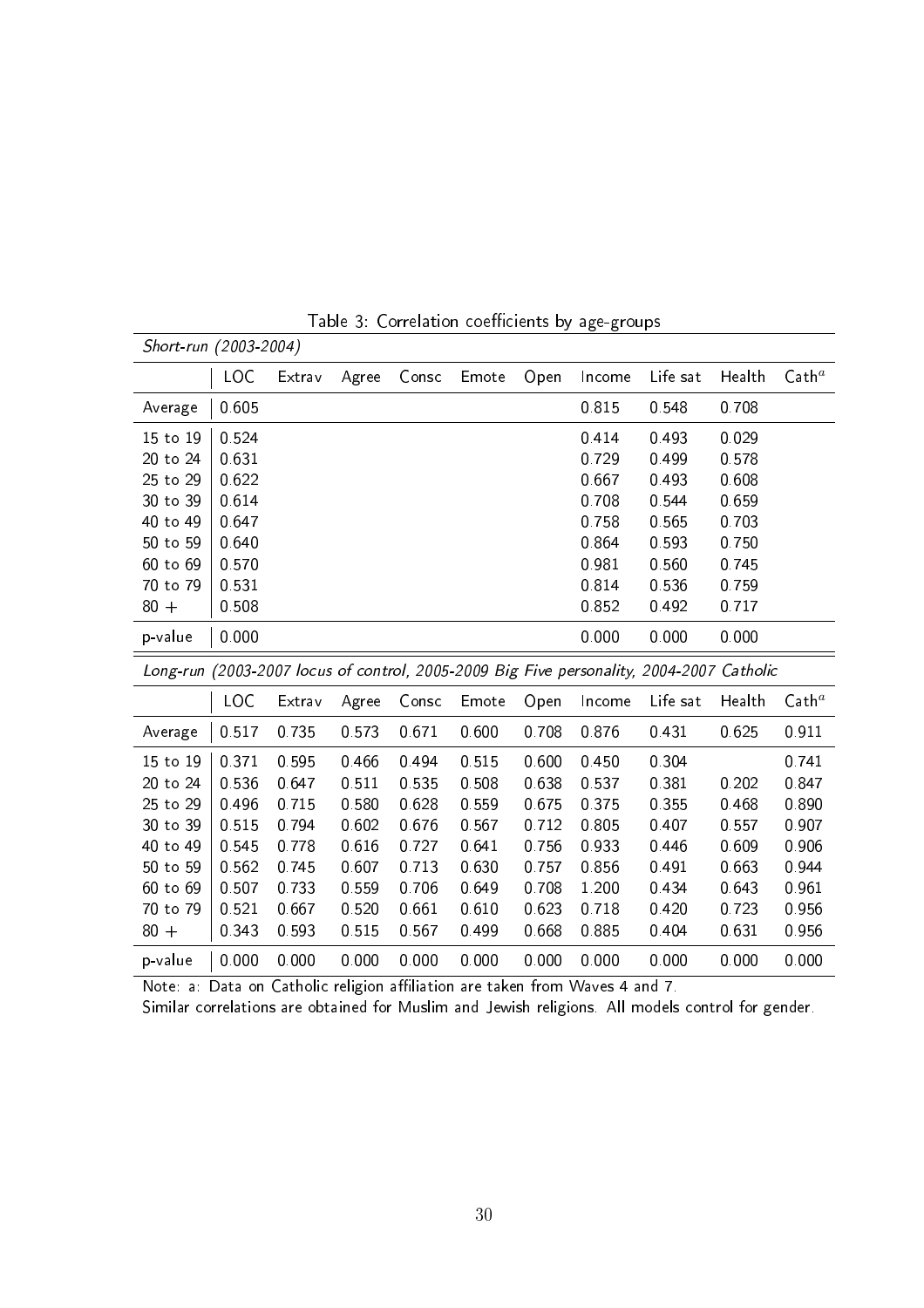|                      | Table 4: Negative and positive life events                            |
|----------------------|-----------------------------------------------------------------------|
|                      | Questions                                                             |
| Negative life events |                                                                       |
|                      | Serious personal illness or injury                                    |
|                      | Serious personal illness to family member                             |
|                      | Death of spouse or child                                              |
|                      | Death of close family member or relative                              |
|                      | Death of a close friend                                               |
|                      | Victim of physical violence                                           |
|                      | Victim of property crime                                              |
|                      | Detained in jail                                                      |
|                      | Family member detained in jail                                        |
|                      | Fired or made redundant                                               |
|                      | Major worsening of finances                                           |
| Positive life events |                                                                       |
|                      | Got married                                                           |
|                      | Got back together with spouse                                         |
|                      | Pregnancy                                                             |
|                      | Birth or adoption of new child                                        |
|                      | Promoted at work                                                      |
|                      | Major improvement of finances                                         |
|                      | Retired from the workforce                                            |
|                      | Changed jobs                                                          |
|                      | Note Life events are part of a self-completion questionnaire of HILDA |

Note: Life-events are part of a self-completion questionnaire of HILDA Life-event data is available from Wave 2 (2002) onwards. Omitted: separation of spouse due to ambiguity whether it is a negative or positive event.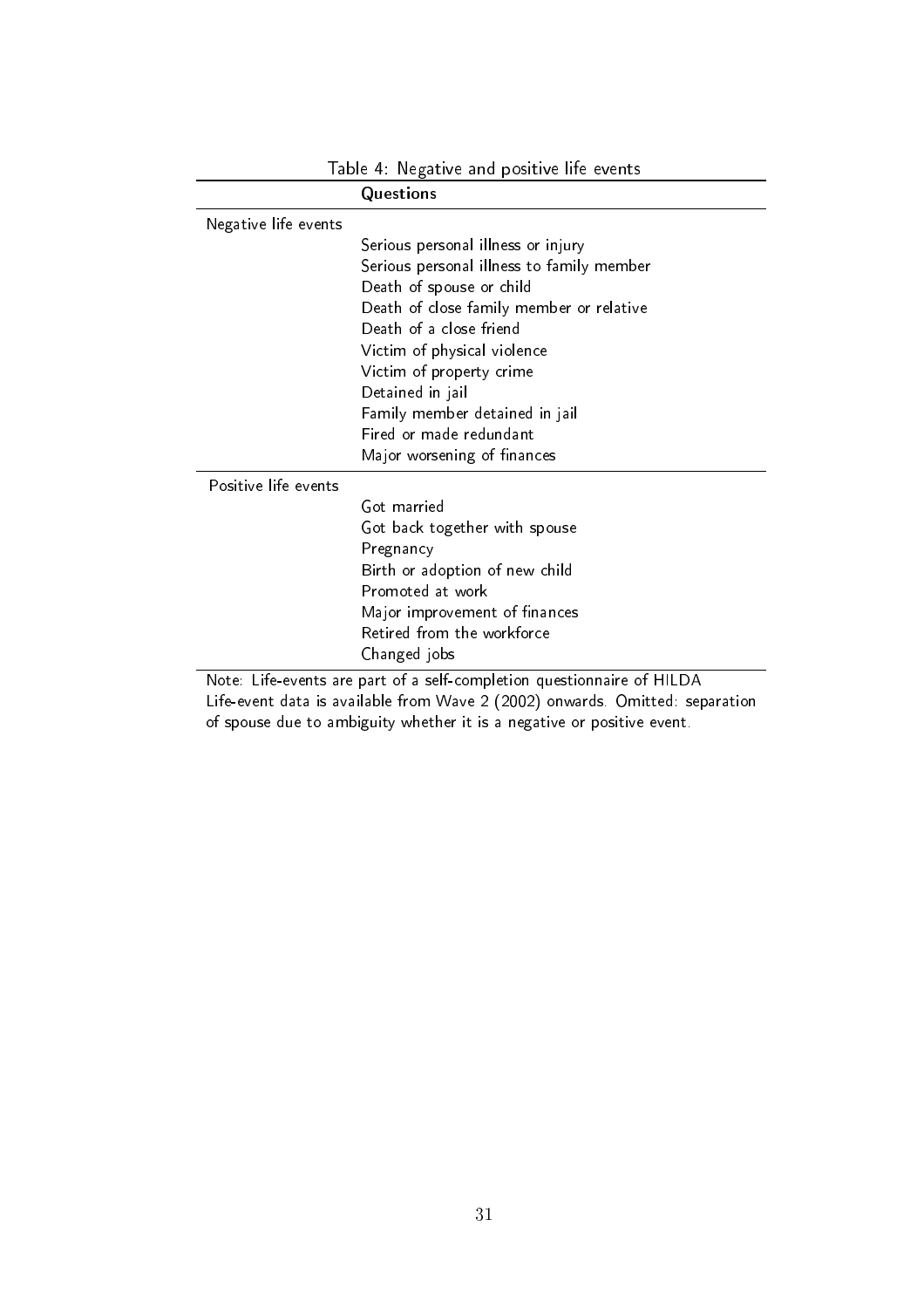

Figure 3: Changes in locus of control over the life-cycle (HILDA 2003-2007)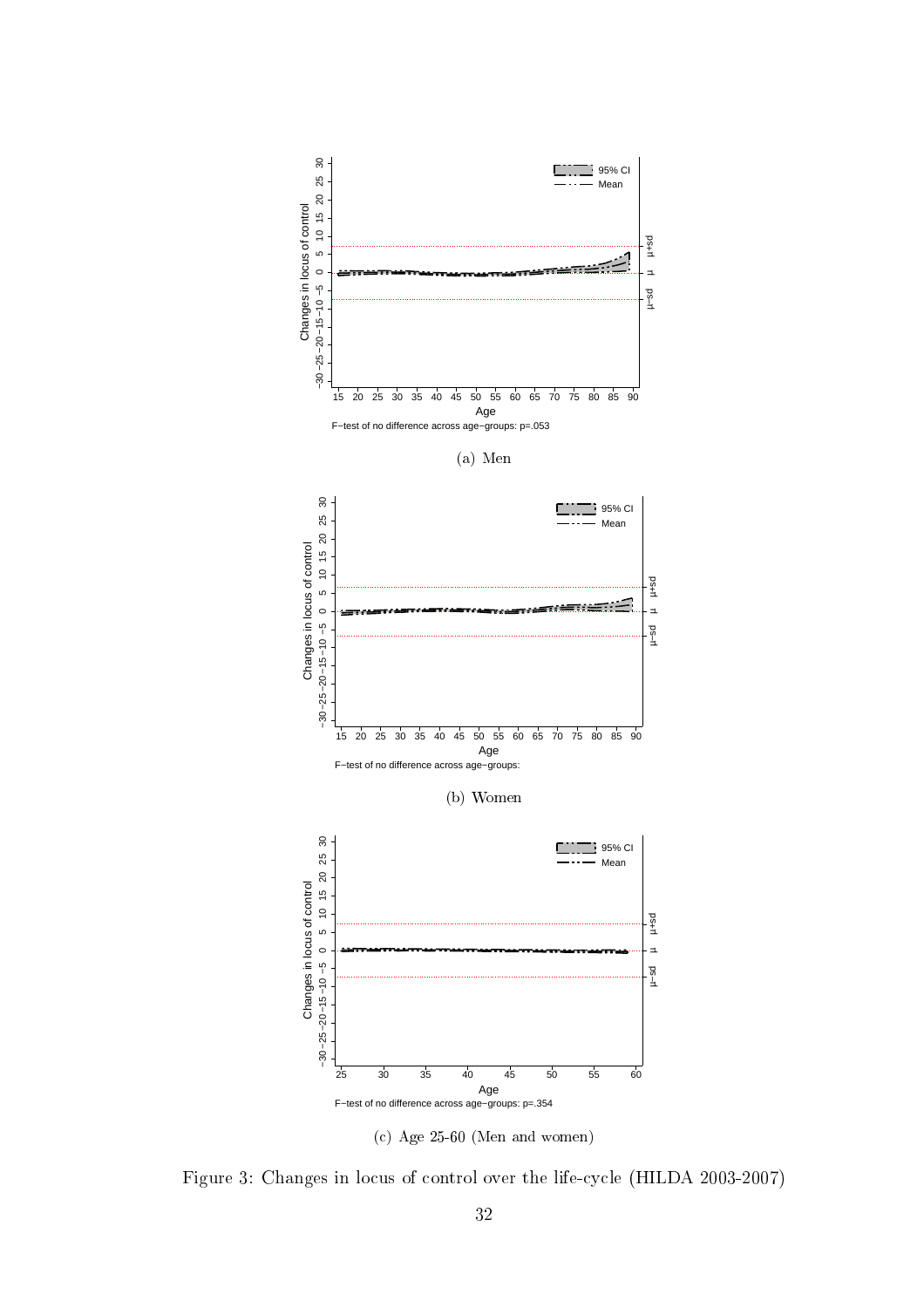

Figure 4: Association between negative life events and changes in locus of control, by gender (HILDA 2003-2007)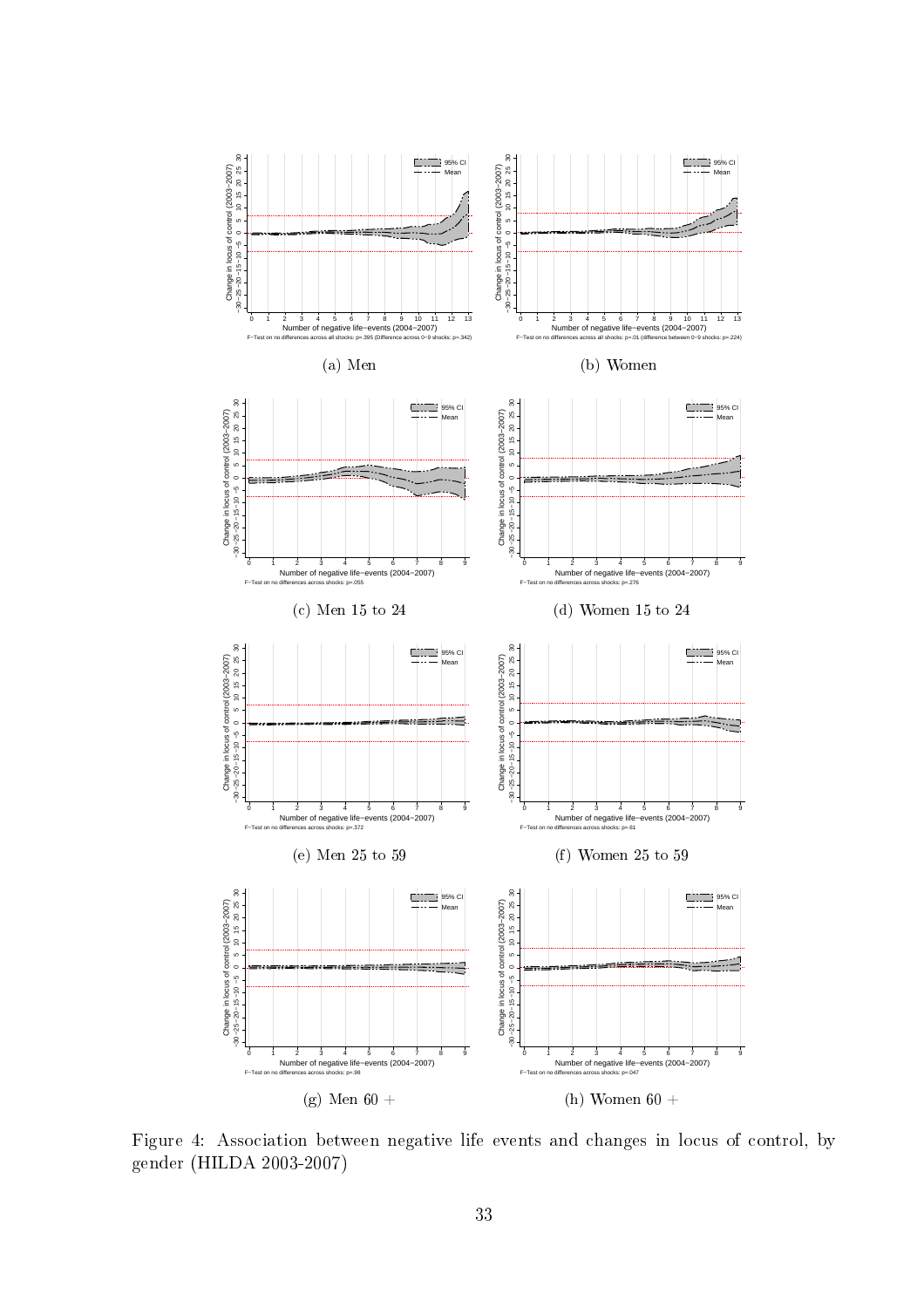

Figure 5: Association between positive life events and changes in locus of control, by gender and age (HILDA 2003-2007)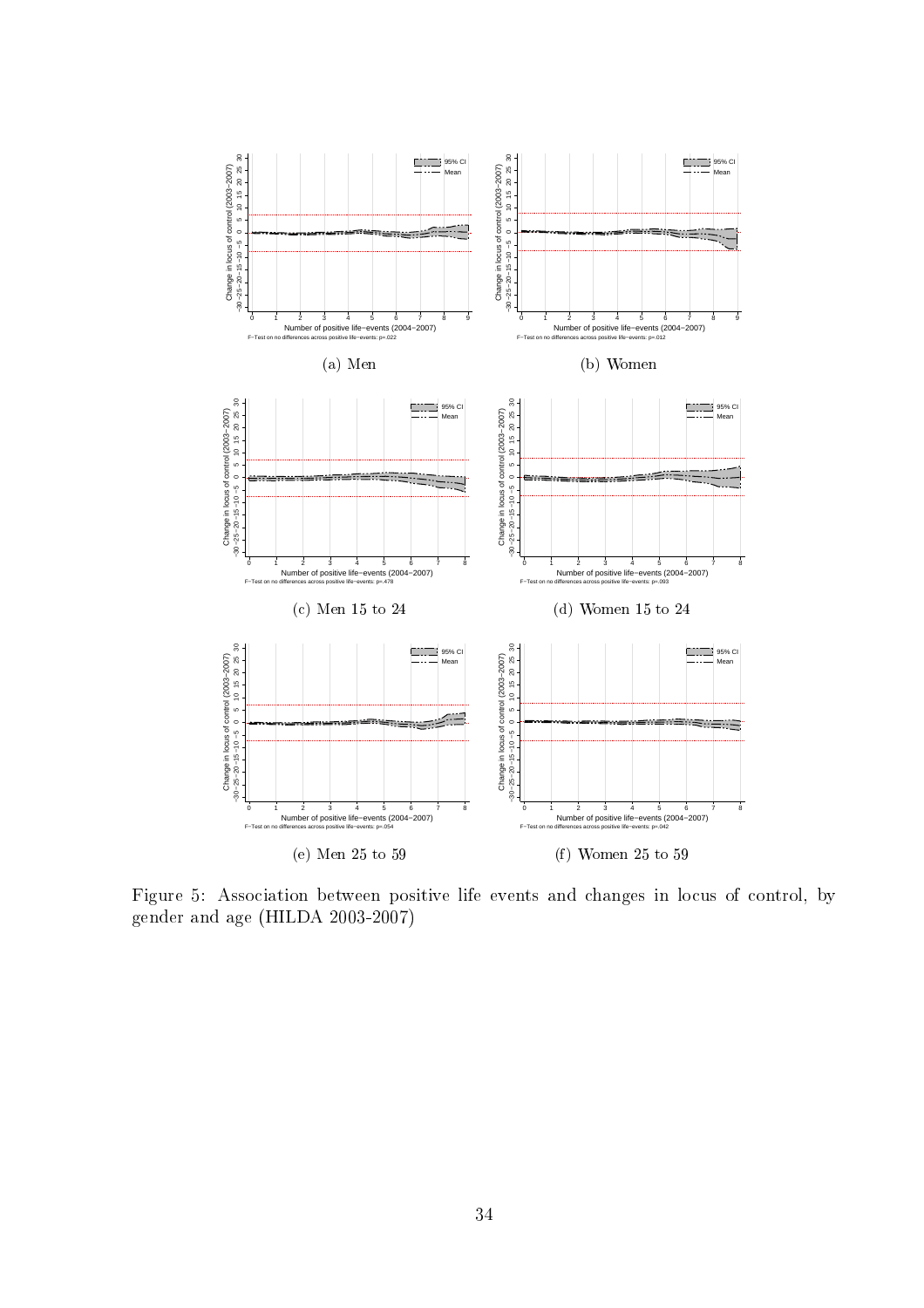

Estimated coefficients from OLS models; Average R–sqr: .004; N = 2781; Number of obs for life–event in parentheses<br>\* 1 SD change in locus of control is equal to 7.3 units on a scale ranging from −34 to 34.

(a) Men



(b) Women

Figure 6: Effect of individual life-events on changes on external control tendencies (OLS)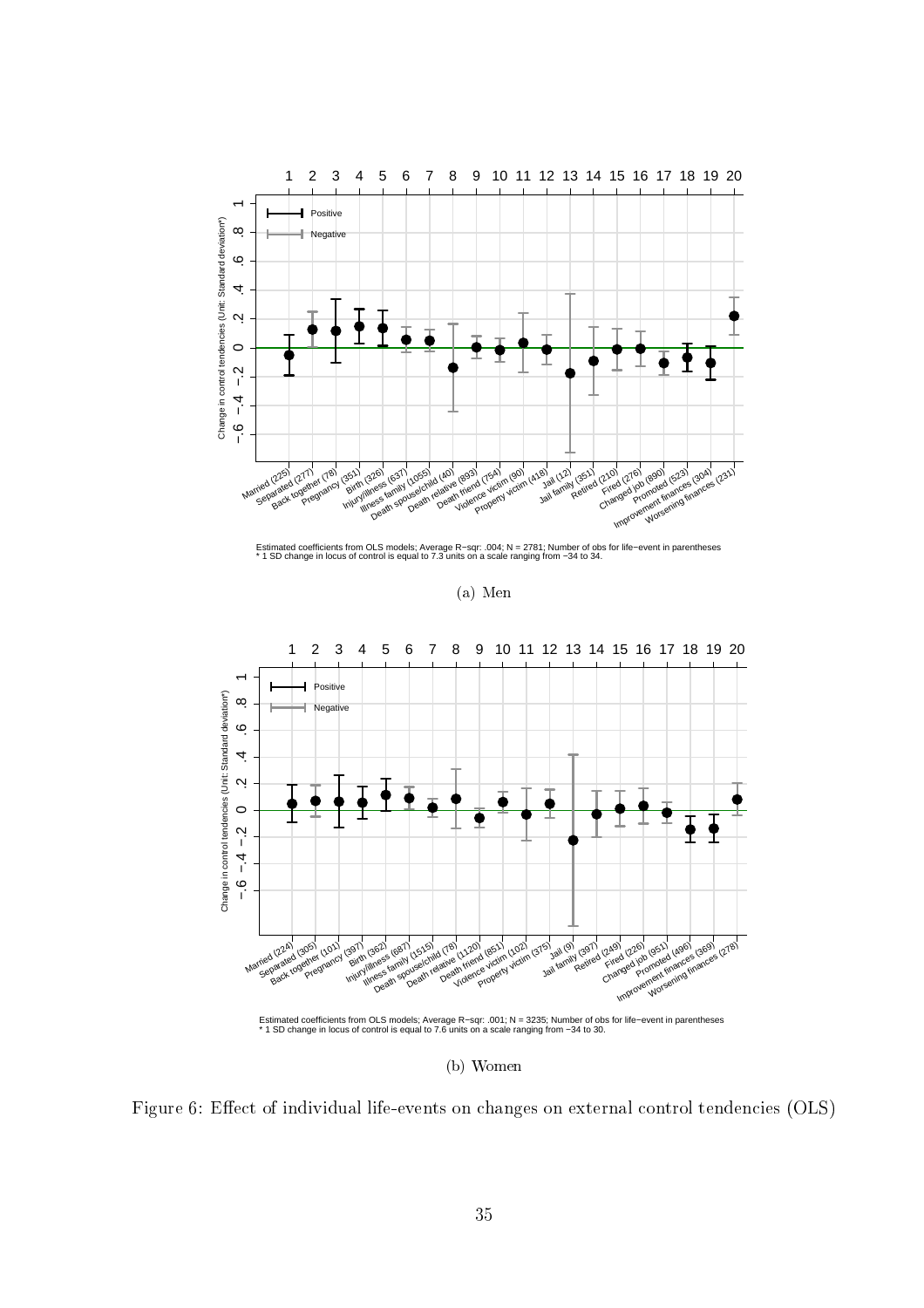

Estimated coefficients from OLS models; Average R–sqr∷006; N = 3859, \* 1 SD = 7.2 (scale –34 to 34).<br>\* health−related = 1 if number of health shocks > 1–3 SD;?: employment–related = 1 if num of employment events > 1–3 SD<br>

(a) Men



(b) Women

Figure 7: Effect of domain of life-events on changes on external control tendencies (OLS)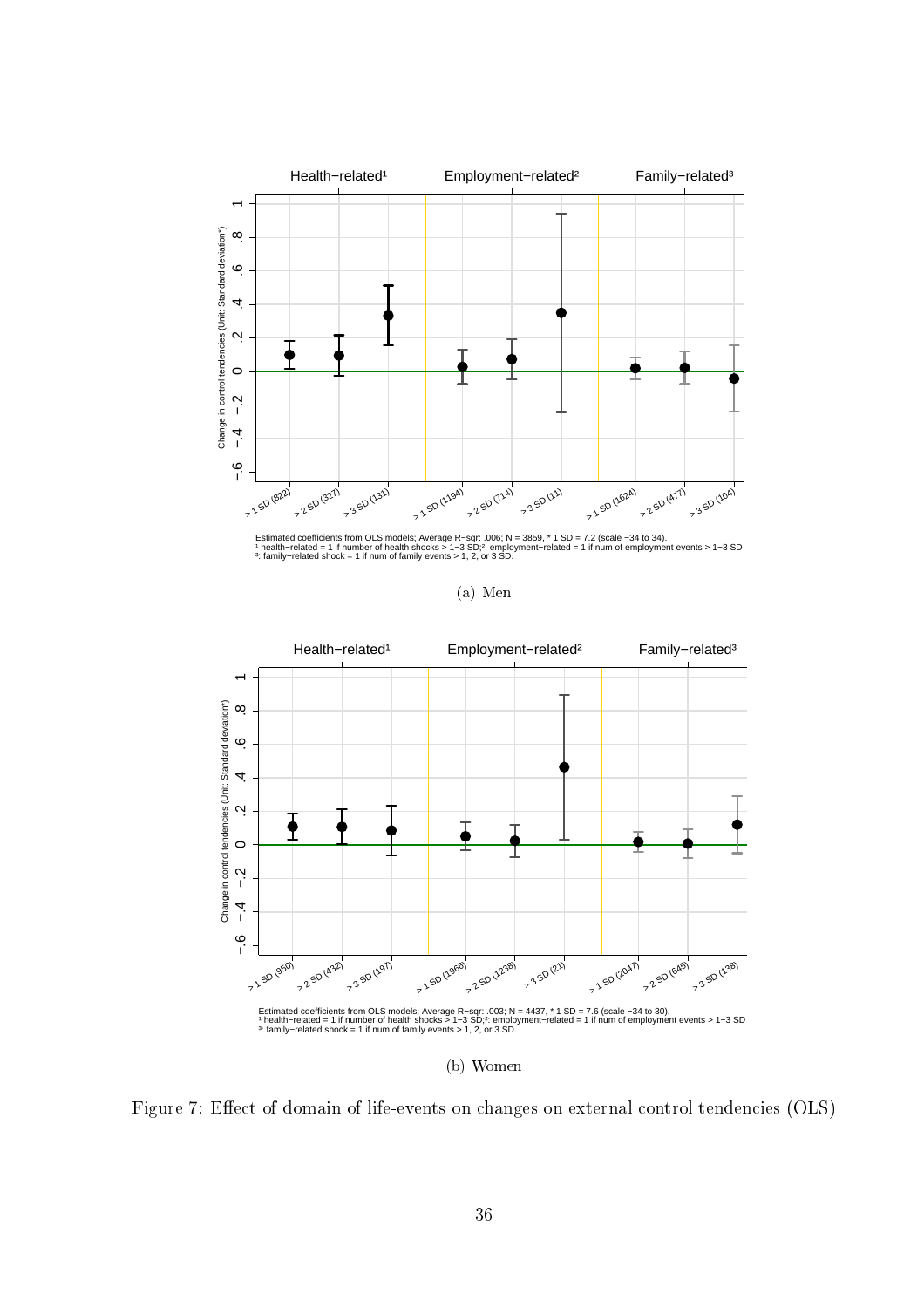

Estimated coefficients from OLS models; Average R–sqr: .005; N = 3859, \* 1 SD = 7.3 (scale −34 to 34).<br>Number of observations for particular sequence of events in parentheses.

(a) Men



(b) Women

Figure 8: Effect of persistence of life-events on external control tendencies (OLS)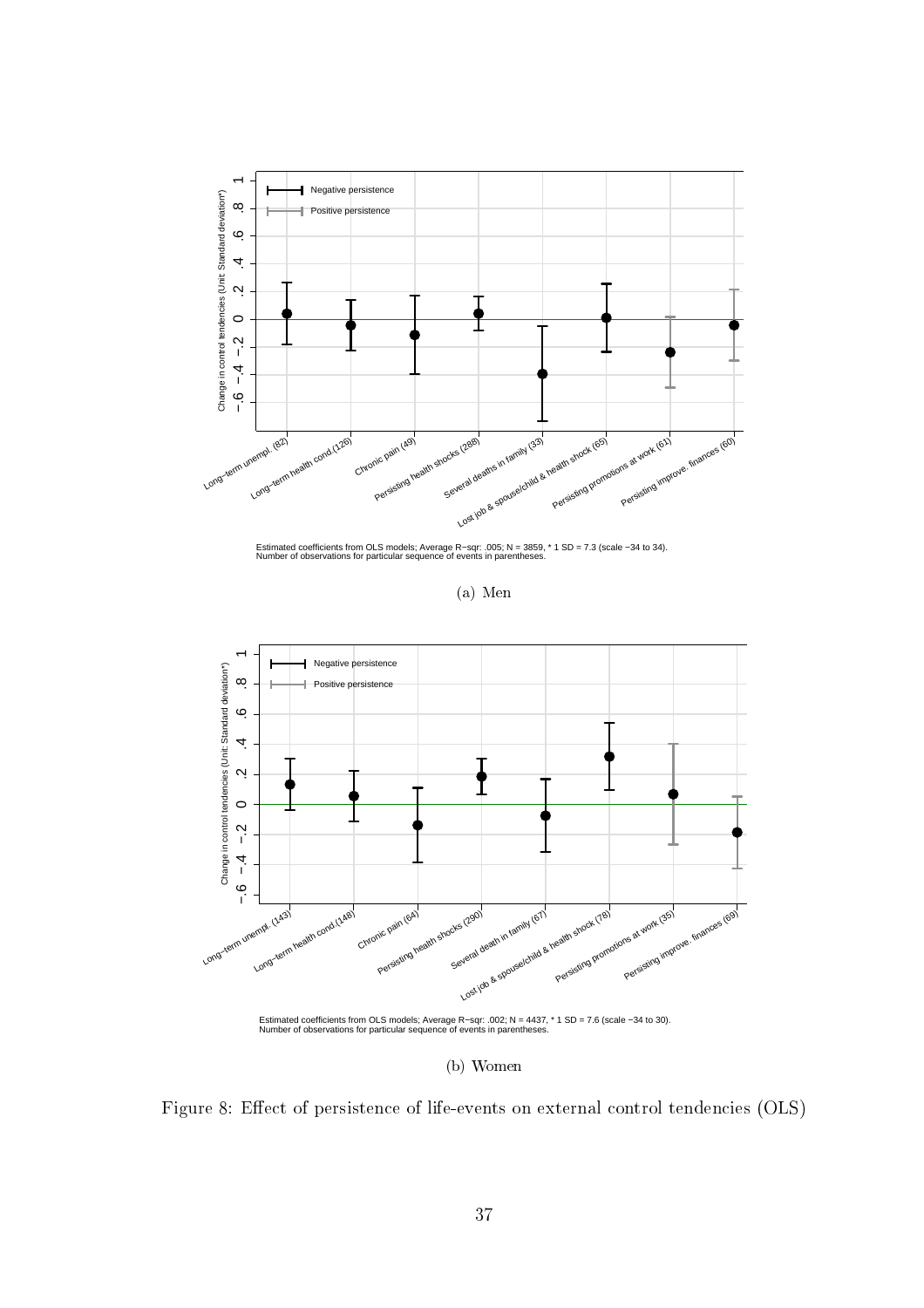| Study                    | Data                 | $E$ ffects <sup>e</sup> | Locus of control measured         |
|--------------------------|----------------------|-------------------------|-----------------------------------|
|                          |                      |                         |                                   |
| Heineck and Anger (2010) | GSOEP <sup>a</sup>   | Men: 7%                 | in 2005.                          |
|                          |                      | Women: $4-10\%$         | earnings in 1991-2005             |
| Cebi (2007)              | $NI$ SY <sup>b</sup> | 21%                     | in 1979, earnings in 1979-82      |
| Osborne Groves (2005)    | $NLSYW^c$            | Women $5-7\%$           | in 1970/1988, earnings in 1991-93 |
| Andrisani (1977)         | $NIS^d$              | Young men: 7.5%         | in same year as earnings          |
|                          |                      | Middle-aged men: 5%     |                                   |
| Semykina and Linz (2007) | 3 surveys on         | Women $6.4\%$           | in same year as earnings          |
|                          | Russian employees    | Men: $4.6\%$            |                                   |

Table 5: Estimated wage effects of locus of control

Note: a German Socio-Economic Panel, b National Longitudinal Survey of Youth,

c National Longitudinal Survey of Youth Women sample, d National Longitudinal Survey

e Percentage change in hourly wage due to a 1 standard deviation change in locus of control.

| Men                                   | Worsening<br><b>Finances</b> | Health<br><b>Shocks</b><br>$>$ 3 SD | Employment<br><b>Shocks</b><br>$>$ 3 SD | Several<br>Deaths<br>(in family) |
|---------------------------------------|------------------------------|-------------------------------------|-----------------------------------------|----------------------------------|
| Changes in LOC (Prop of 1 SD)         | 0.22                         | 0.38                                | 0.4                                     | $-0.4$                           |
| % change <sup>a</sup> avg hourly wage | 1.54                         | 2.66                                | 2.8                                     | $-2.8$                           |
| N                                     | 230                          | 130                                 | 11                                      | 33                               |
| Women                                 | Promoted<br>At work          | Persisting<br><b>Shocks</b><br>> 2  | Employment<br>Health<br>$>$ 3 SD        | Accumulation<br>of Shocks        |
| Changes in LOC (Prop of 1 SD)         | $-0.18$                      | 0.195                               | 0.5                                     | 0.35                             |
| % change <sup>b</sup> avg hourly wage | $-1.8$                       | 1.95                                | 5                                       | 3.5                              |
| N                                     | 496                          | 290                                 | 21                                      | 78                               |

Table 6: Wage equivalent of changes in locus of control

a Avg hourly wage in GSOEP: 38.5 Euro, wage elasticity from Heineck and Anger (2010) is 7% b Avg hourly wage in GSOEP: 30.1 Euro, wage elasticity from Heineck and Anger (2010) is 10%

## A Principal component analysis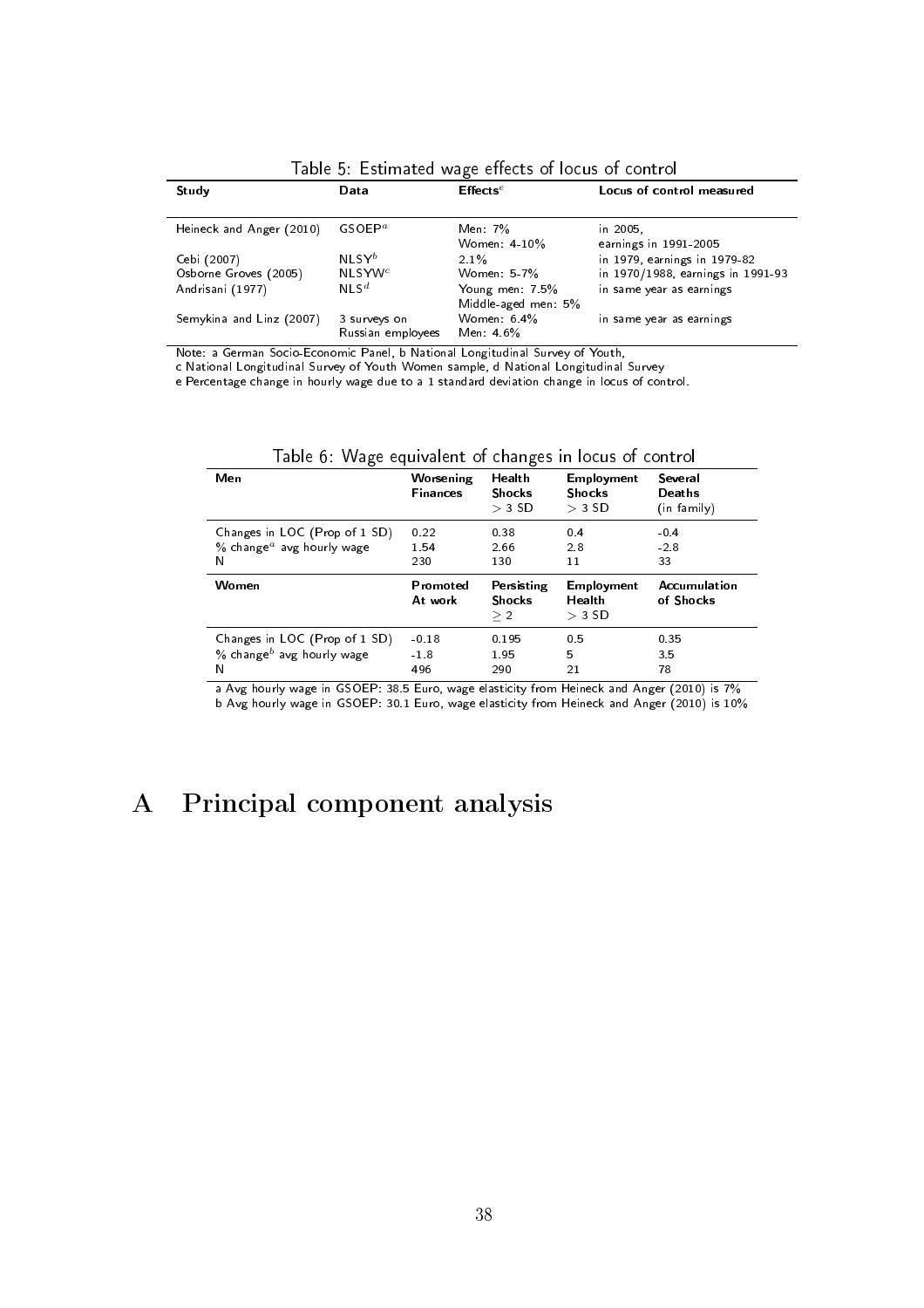Table 7: Estimated wage effects<sup>a</sup> of locus of control and its measurement error

| Model                            | $\hat{\gamma}$ | $\sigma_{\gamma}$ | $Bias^b$ | $\mathsf{Prop}^c$ | N    |
|----------------------------------|----------------|-------------------|----------|-------------------|------|
| Gross annual wages and salaries  |                |                   |          |                   |      |
| Women aged 30 to 54              |                |                   |          |                   |      |
| Wage in 2007 using LOC from 2003 | $-0.094$       | 0.023             | $-0.049$ | 52.1              | 1714 |
| Wage in 2007 using LOC from 2004 | $-0.116$       | 0.024             | $-0.061$ | 53 1              | 1613 |
| Wage in 2004 using LOC from 2003 | $-0.045$       | 0.024             | $-0.025$ | 56.0              | 1839 |
| Men aged 30 to 54                |                |                   |          |                   |      |
| Wage in 2007 using LOC from 2003 | $-0.119$       | 0 0 1 9           | $-0.062$ | 519               | 1604 |
| Wage in 2007 using LOC from 2004 | $-0.119$       | 0.020             | $-0.065$ | 54.6              | 1491 |
| Wage in 2004 using LOC from 2003 | $-0.095$       | 0.019             | $-0.053$ | 557               | 1853 |
| <b>Hourly Wages</b>              |                |                   |          |                   |      |
| Women aged 30 to 54              |                |                   |          |                   |      |
| Wage in 2007 using LOC from 2003 | $-0.047$       | 0 0 1 2           | $-0.024$ | 518               | 1519 |
| Wage in 2007 using LOC from 2004 | $-0.036$       | 0.013             | $-0.019$ | 529               | 1431 |
| Wage in 2004 using LOC from 2003 | $-0.037$       | 0 0 1 2           | $-0.021$ | 56 1              | 1597 |
| Men aged 30 to 54                |                |                   |          |                   |      |
| Wage in 2007 using LOC from 2003 | $-0.066$       | 0.013             | $-0.034$ | 516               | 1502 |
| Wage in 2007 using LOC from 2004 | $-0.043$       | 0.013             | $-0.024$ | 55 1              | 1395 |
| Wage in 2004 using LOC from 2003 | $-0.035$       | 0.012             | $-0.019$ | 553               | 1724 |

Models are estimated on sample of 30 to 54 year old, top 1% and bottom 5% of wages are discarded.

a wage effects are measured in percentage changes due to a 1 SD change in locus of control.

b Biased estimate is calculated as:  $\hat{\gamma}*\frac{\sigma_{L_{it}}^2}{\sigma_{L_{it}}^2+\sigma_v^2}$ . Prop is the proportion of true estimate  $\hat{\gamma}$ .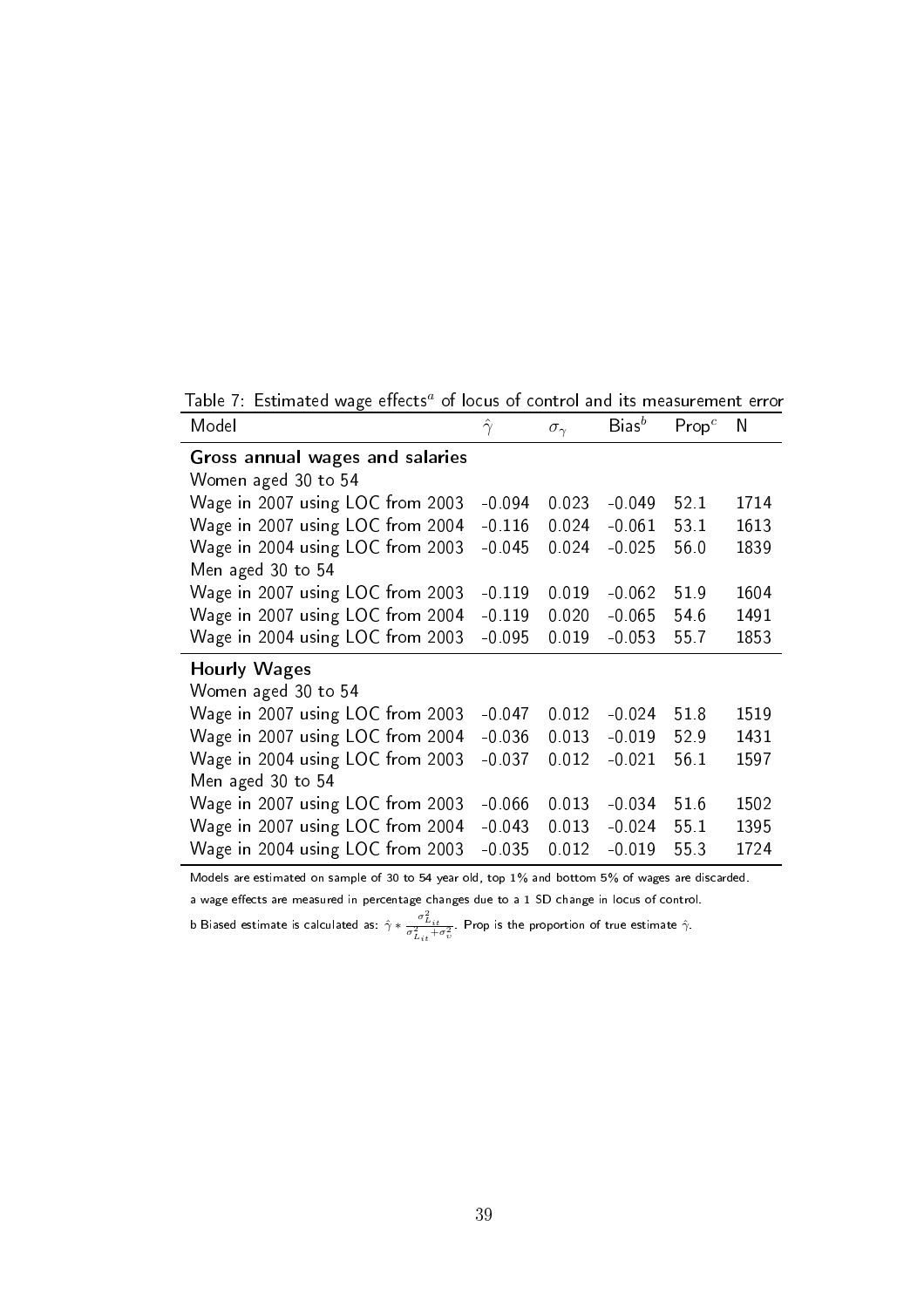

Figure 9: Plot of factor loadings for each sub-dimension of locus of control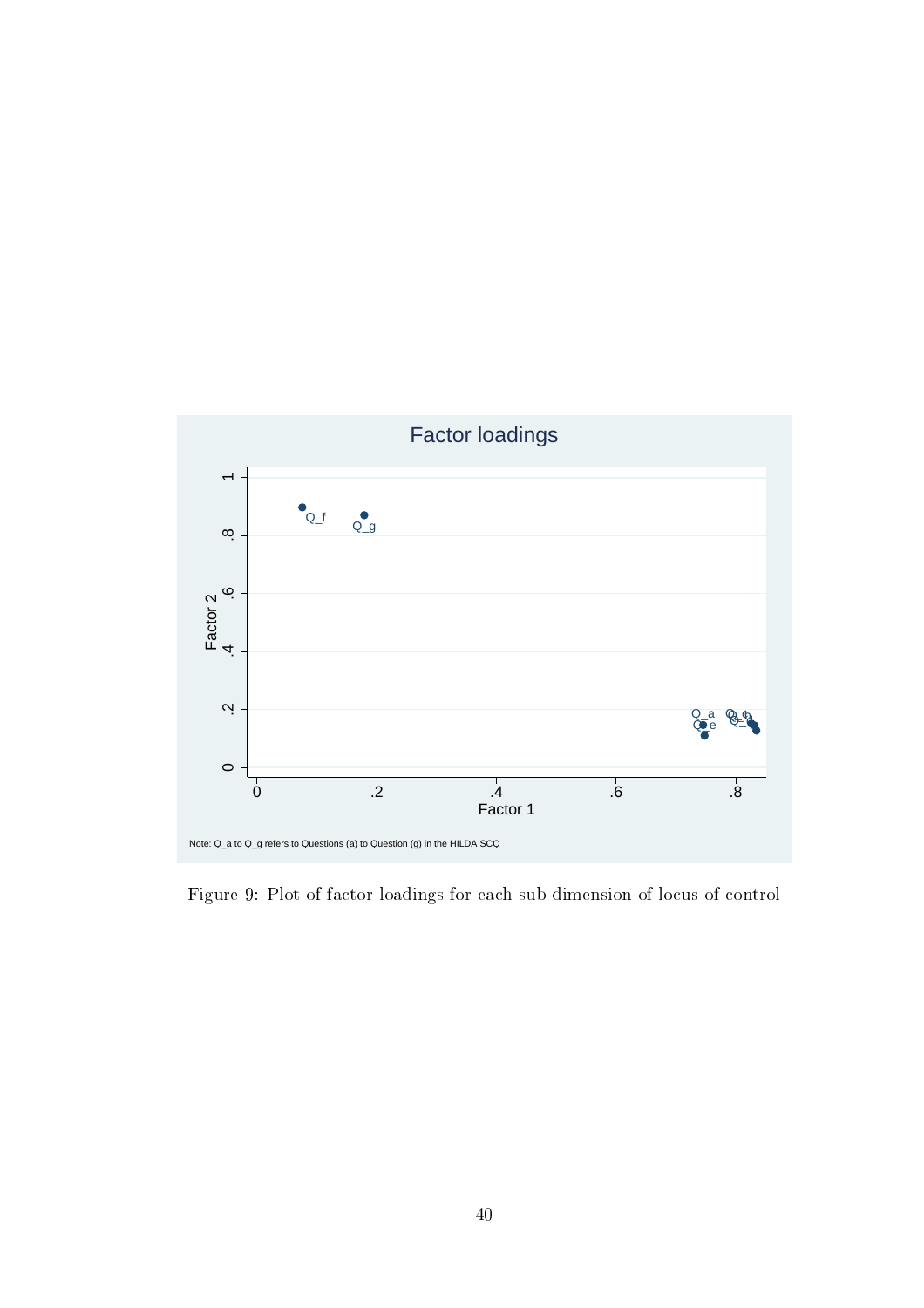|                                                                                          |                  |              | Sample of men          |                   |              |               |              | Sample of women            |                              |              | Diff           |
|------------------------------------------------------------------------------------------|------------------|--------------|------------------------|-------------------|--------------|---------------|--------------|----------------------------|------------------------------|--------------|----------------|
| Variable                                                                                 | mean             | SD           | min                    | max               | N            | mean          | SD           | min                        | max                          | N            | p-val $^a$     |
| Full index locus of control                                                              | 18.29            | 7.55         | $\overline{7}$         | 49                | 3859         | 18.53         | 7.76         | $\overline{\mathbf{r}}$    | 49                           | 4440         | 0.148          |
| External locus of control                                                                | 13.21            | 6.29         | 5                      | 35                | 3859         | 13.42         | 6.55         | 5                          | 35                           | 4440         | 0.138          |
| Internal locus of control<br>Change in locus of control between 2003 and 2007            | 10.92<br>$-0.14$ | 2.68<br>7.3  | $\overline{2}$<br>- 34 | 14<br>34          | 3859<br>3859 | 10.89<br>0.25 | 2.75<br>7.64 | $\overline{2}$<br>$-34$    | 14<br>30                     | 4440<br>4440 | 0.571<br>0.017 |
| Change in locus of control between 2003 and 2004                                         | $-0.27$          | 6.61         | -30                    | 32                | 3586         | 0.02          | 6.86         | $-30$                      | 29                           | 4156         | 0.065          |
| Got married                                                                              | 0.03             | 0.16         | 0                      | $\mathbf{1}$      | 3827         | 0.02          | 0.15         | 0                          | $\mathbf{1}$                 | 4411         | 0.319          |
| Separated from spouse                                                                    | 0.04             | 0.19         | 0                      | $\mathbf{1}$      | 3820         | 0.04          | 0.2          | 0                          | $\mathbf{1}$                 | 4393         | 0.235          |
| Got back together with spouse                                                            | 0.01             | 0.1          | 0                      | $\mathbf 1$       | 3823         | 0.01          | 0.11         | $\mathbf 0$                | 1                            | 4396         | 0.523          |
| Pregnancy                                                                                | 0.05<br>0.04     | 0.22<br>0.19 | 0<br>0                 | 1<br>1            | 3826<br>3822 | 0.06<br>0.04  | 0.23<br>0.19 | 0<br>0                     | 1<br>1                       | 4403<br>4399 | 0.182<br>0.890 |
| Birth/adoption of new child<br>Serious personal injury/illness                           | 0.09             | 0.28         | 0                      | 1                 | 3827         | 0.08          | 0.27         | 0                          | 1                            | 4400         | 0.065          |
| Serious injury/illness to family member                                                  | 0.16             | 0.37         | 0                      | 1                 | 3822         | 0.2           | 0.4          | 0                          | 1                            | 4400         | 0.000          |
| Death of spouse or child                                                                 | 0.01             | 0.08         | 0                      | $\mathbf{1}$      | 3824         | 0.01          | 0.1          | 0                          | 1                            | 4398         | 0.024          |
| Death of close relative/family member                                                    | 0.1              | 0.31         | 0                      | 1                 | 3825         | 0.11          | 0.31         | 0                          | 1                            | 4398         | 0.857          |
| Death of a close friend                                                                  | 0.1              | 0.3          | 0                      | 1                 | 3824         | 0.11          | 0.31         | 0                          | 1                            | 4397         | 0.250          |
| Victim of physical violence<br>Victim of a property crime                                | 0.02<br>0.07     | 0.13<br>0.25 | 0<br>0                 | 1<br>1            | 3821<br>3826 | 0.02<br>0.06  | 0.13<br>0.23 | 0<br>0                     | 1<br>1                       | 4400<br>4406 | 0.447<br>0.063 |
| Detained in jail                                                                         | 0                | 0.04         | 0                      | $\mathbf{1}$      | 3827         | 0             | 0.02         | 0                          | 1                            | 4404         | 0.060          |
| Close family member detained in jail                                                     | 0.01             | 0.09         | 0                      | $\mathbf{1}$      | 3826         | 0.02          | 0.12         | $\Omega$                   | 1                            | 4406         | 0.001          |
| Retired from the workforce                                                               | 0.03             | 0.17         | 0                      | $\mathbf{1}$      | 3825         | 0.02          | 0.15         | 0                          | 1                            | 4408         | 0.181          |
| Fired or made redundant                                                                  | 0.04             | 0.19         | 0                      | $\mathbf{1}$      | 3823         | 0.02          | 0.15         | $\mathbf 0$                | $\mathbf{1}$                 | 4404         | 0.000          |
| Changed jobs                                                                             | 0.15             | 0.35         | 0<br>0                 | 1<br>1            | 3822         | 0.12<br>0.05  | 0.32         | $\mathbf 0$<br>0           | $\mathbf{1}$<br>$\mathbf{1}$ | 4402         | 0.000          |
| Promoted at work<br>Major improvement in finances                                        | 0.07<br>0.04     | 0.26<br>0.19 | 0                      | 1                 | 3819<br>3827 | 0.04          | 0.22<br>0.19 | 0                          | $\mathbf{1}$                 | 4391<br>4402 | 0.000<br>0.938 |
| Major worsening in finances                                                              | 0.03             | 0.17         | 0                      | $\mathbf{1}$      | 3826         | 0.03          | 0.18         | 0                          | $\mathbf{1}$                 | 4406         | 0.816          |
| Sum negative life-events                                                                 | 2.19             | 2.09         | 0                      | 17                | 3859         | 2.32          | 2.19         | 0                          | 16                           | 4440         | 0.006          |
| Sum positive life-events                                                                 | 1.4              | 1.77         | $\bf{0}$               | 11                | 3859         | 1.31          | 1.65         | 0                          | 10                           | 4440         | 0.014          |
| Total number of new health conditions or health                                          | 1.57             | 2.75         | 0                      | 30                | 3859         | 1.69          | 3.05         | 0                          | 26                           | 4440         | 0.062          |
| Total number of income related shocks e                                                  | $1.2$            | 1.62         | 0                      | $\overline{7}$    | 3859         | 1.68          | 1.75         | 0<br>$\mathbf 0$           | $\overline{7}$               | 4440<br>4440 | 0.000          |
| Total number of shocks regarding family life<br>Total number of health shocks $>$ 3 SD   | 1.55<br>0.03     | 1.62<br>0.18 | 0<br>0                 | 12<br>1           | 3859<br>3859 | 1.73<br>0.04  | 1.71<br>0.2  | 0                          | 12<br>1                      | 4440         | 0.000<br>0.017 |
| Total number of employment shocks $>$ 3 SD                                               | 0.001            | 0.05         | 0                      | 1                 | 3859         | 0             | 0.07         | 0                          | 1                            | 4440         | 0.168          |
| Total number of family-related shocks $> 3$ SD                                           | 0.03             | 0.16         | 0                      | 1                 | 3859         | 0.03          | 0.17         | 0                          | 1                            | 4440         | 0.235          |
| Total number of health shocks $>$ 2 SD                                                   | 0.08             | 0.28         | 0                      | 1                 | 3859         | 0.1           | 0.3          | 0                          | $\mathbf{1}$                 | 4440         | 0.047          |
| Total number of employment shocks $> 2$ SD                                               | 0.19             | 0.39         | 0                      | $\mathbf{1}$      | 3859         | 0.28          | 0.45         | 0                          | $\mathbf{1}$                 | 4440         | 0.000          |
| Total number of family-related shocks $> 2$ SD<br>Total number of health shocks $> 1$ SD | 0.12             | 0.33<br>0.41 | 0<br>0                 | 1<br>1            | 3859<br>3859 | 0.14<br>0.21  | 0.35<br>0.41 | 0<br>0                     | $\mathbf 1$<br>1             | 4440<br>4440 | 0.004<br>0.913 |
| Total number of employment shocks $>1$ SD                                                | 0.21<br>0.31     | 0.46         | 0                      | 1                 | 3859         | 0.44          | 0.5          | 0                          | 1                            | 4440         | 0.000          |
| Total number of family-related shocks $> 1$ SD                                           | 0.42             | 0.49         | 0                      | 1                 | 3859         | 0.46          | 0.5          | 0                          | $\mathbf 1$                  | 4440         | 0.000          |
| Long-term unemployed                                                                     | 0.02             | 0.14         | 0                      | 1                 | 3859         | 0.03          | 0.18         | 0                          | 1                            | 4440         | 0.002          |
| Chronic health condition                                                                 | 0.03             | 0.18         | 0                      | 1                 | 3859         | 0.03          | 0.18         | 0                          | 1                            | 4440         | 0.907          |
| Chronic pain                                                                             | 0.01             | 0.11         | 0                      | 1                 | 3859         | 0.01          | 0.12         | 0                          | 1                            | 4440         | 0.557          |
| Persistent health shocks<br>Persistent deaths in family                                  | 0.07<br>0.01     | 0.26<br>0.09 | 0<br>0                 | 1<br>1            | 3859<br>3859 | 0.07<br>0.01  | 0.25<br>0.12 | 0<br>0                     | 1<br>1                       | 4440<br>4440 | 0.106<br>0.008 |
| Lost job, partner/spouse, health shock                                                   | 0.02             | 0.13         | 0                      | 1                 | 3859         | 0.02          | 0.13         | 0                          | 1                            | 4440         | 0.731          |
| Persistent promotion at job                                                              | 0.02             | 0.12         | 0                      | 1                 | 3859         | 0.01          | 0.09         | 0                          | 1                            | 4440         | 0.001          |
| Persistent improvement finances                                                          | 0.02             | 0.12         | 0                      | $\mathbf{1}$      | 3859         | 0.02          | 0.12         | 0                          | 1                            | 4440         | 0.998          |
| Age-group 15 to 19                                                                       | 0.08             | 0.26         | 0                      | $\mathbf{1}$      | 3859         | 0.07          | 0.26         | 0                          | 1                            | 4440         | 0.385          |
| Age-group 20 to 24<br>Age-group 25 to 29                                                 | 0.06<br>0.07     | 0.24<br>0.25 | 0<br>0                 | $\mathbf{1}$<br>1 | 3859<br>3859 | 0.06<br>0.08  | 0.23<br>0.27 | $\mathbf 0$<br>$\mathbf 0$ | $\mathbf{1}$<br>$\mathbf{1}$ | 4440<br>4440 | 0.380<br>0.067 |
| Age-group 30 to 39                                                                       | 0.19             | 0.4          | 0                      | 1                 | 3859         | 0.2           | 0.4          | 0                          | 1                            | 4440         | 0.562          |
| Age-group 40 to 49                                                                       | 0.22             | 0.41         | 0                      | $\mathbf{1}$      | 3859         | 0.22          | 0.42         | 0                          | 1                            | 4440         | 0.792          |
| Age-group 50 to 59                                                                       | 0.17             | 0.38         | 0                      | $\mathbf{1}$      | 3859         | 0.17          | 0.37         | 0                          | 1                            | 4440         | 0.393          |
| Age-group 60 to 69                                                                       | 0.12             | 0.33         | 0                      | 1                 | 3859         | 0.11          | 0.32         | 0                          | 1                            | 4440         | 0.200          |
| Age-group 70 to 79                                                                       | 0.07             | 0.26         | 0                      | 1                 | 3859         | 0.07          | 0.26         | 0                          | 1                            | 4440         | 0.978          |
| Age-group 80 and older<br>Married or de facto in 2003                                    | 0.01<br>0.57     | 0.1<br>0.49  | 0<br>0                 | 1<br>1            | 3859<br>3859 | 0.02<br>0.54  | 0.14<br>0.5  | 0<br>0                     | 1<br>1                       | 4440<br>4440 | 0.005          |
| Separated or divorced in 2003                                                            | 0.03             | 0.16         | 0                      | 1                 | 3859         | 0.03          | 0.18         | 0                          | 1                            | 4440         | 0.001<br>0.058 |
| Foreigner                                                                                | 0.22             | 0.41         | 0                      | 1                 | 3859         | 0.2           | 0.4          | 0                          | 1                            | 4440         | 0.235          |
| Full or part-time employed in 2003                                                       | 0.72             | 0.45         | 0                      | 1                 | 3859         | 0.58          | 0.49         | 0                          | 1                            | 4440         | 0.000          |
| Household income (In) in 2003                                                            | 10.76            | 0.68         | 5.3                    | 13.96             | 3859         | 10.68         | 0.70         | 5.23                       | 13.96                        | 4440         | 0.000          |
| Masters or doctorate                                                                     | 0.04             | 0.19         | 0                      | 1                 | 3859         | 0.03          | 0.16         | 0                          | $\mathbf{1}$                 | 4440         | 0.002          |
| Grad diploma, grad certificate<br>Bachelor or honours                                    | 0.05<br>0.12     | 0.21<br>0.32 | 0<br>0                 | 1<br>1            | 3859<br>3859 | 0.06<br>0.13  | 0.23<br>0.34 | $\mathbf 0$<br>0           | $\mathbf{1}$<br>1            | 4440<br>4440 | 0.017<br>0.041 |
| Advanced diploma, diploma                                                                | 0.09             | 0.29         | 0                      | 1                 | 3859         | 0.09          | 0.28         | 0                          | 1                            | 4440         | 0.155          |
| Any certificate                                                                          | 0.28             | 0.45         | 0                      | 1                 | 3859         | 0.14          | 0.34         | 0                          | 1                            | 4440         | 0.000          |
| Year 12                                                                                  | 0.13             | 0.33         | 0                      | 1                 | 3859         | 0.15          | 0.36         | 0                          | 1                            | 4440         | 0.001          |
| Year 11 and below                                                                        | 0.3              | 0.46         | 0                      | 1                 | 3859         | 0.41          | 0.49         | 0                          | 1                            | 4440         | 0.000          |

Table 8: Descriptive statistics of variables used in analysis

Note: a p-val refers to a t-test of differences in mean between men and women.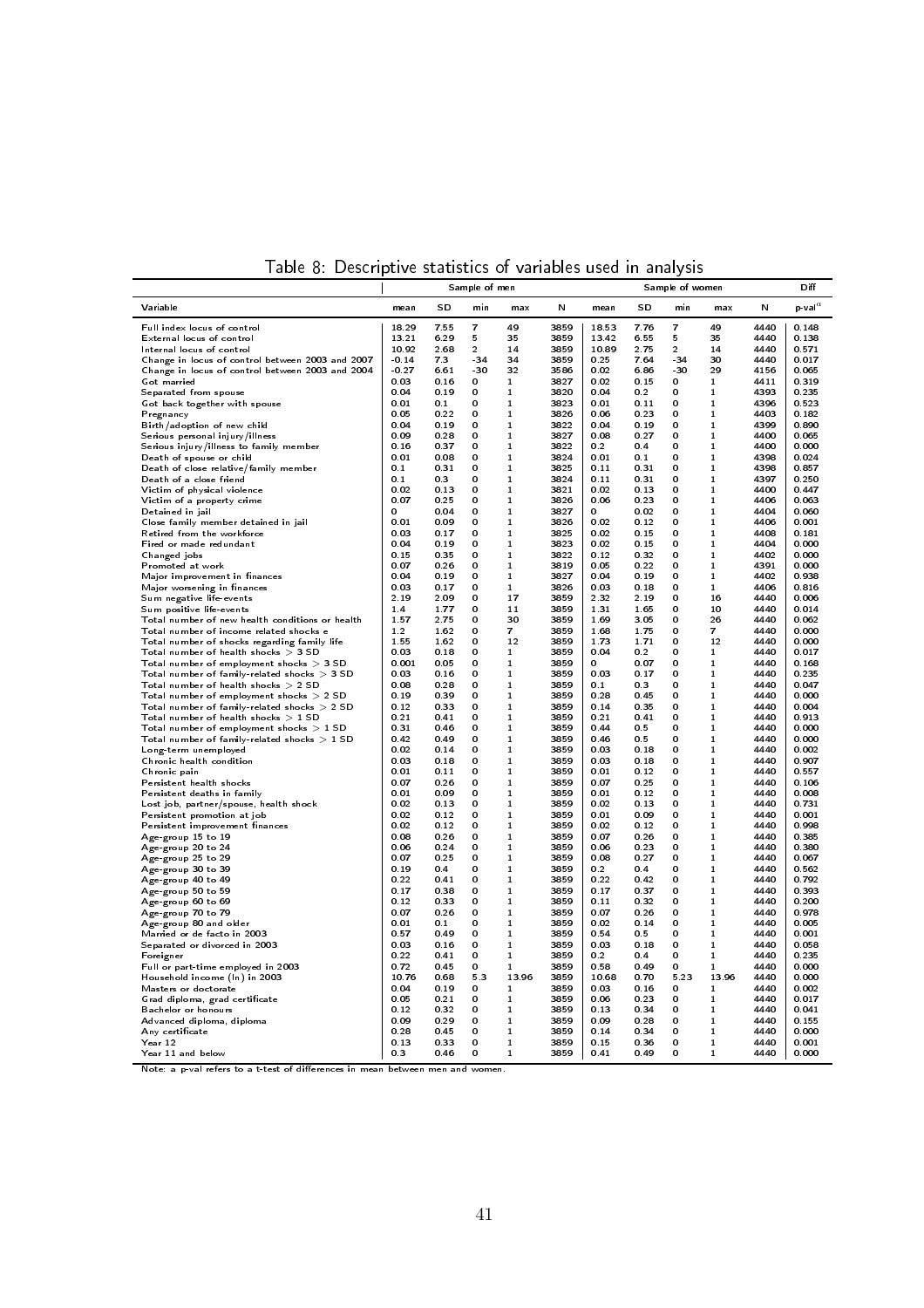| <u>rabic 5. Test statistics restricted</u> | t-test $c$ | ๛๛๛๛<br>$LR$ -Test <sup>c</sup> | 11000c     | <b>BIC</b> |
|--------------------------------------------|------------|---------------------------------|------------|------------|
|                                            | p-val      | p-val                           | unres $^b$ | $res^a$    |
| Got married                                | 0.333      | 0.032                           | 92960      | 91743      |
| Separated from spouse                      | 0 9 2 9    | 0.041                           | 92960      | 91734      |
| Got back together with spouse              | 0537       | 0.032                           | 92960      | 91744      |
| Pregnancy                                  | 0.023      | 0.036                           | 9296.0     | 91739      |
| Birth/adoption of new child                | 0.283      | 0.067                           | 92960      | 91713      |
| Serious personal injury/illness            | 0559       | 0.088                           | 92960      | 9170 1     |
| Serious injury/illness to family member    | 0.803      | 0.031                           | 92960      | 91744      |
| Death of spouse or child                   | 0780       | 0.033                           | 92960      | 91742      |
| Death of close relative/family member      | 0482       | 0 0 5 3                         | 9296.0     | 91723      |
| Death of a close friend                    | 0.255      | 0.052                           | 9296.0     | 91723      |
| Victim of physical violence                | 0.154      | 0.029                           | 92960      | 91747      |
| Victim of a property crime                 | 0924       | 0 0 3 5                         | 9296.0     | 91739      |
| Detained in jail                           | 0931       | 0.032                           | 92960      | 91743      |
| Close family member detained in jail       | 0.768      | 0.029                           | 92960      | 91747      |
| Retired from the workforce                 | 0 255      | 0.028                           | 92960      | 91748      |
| Fired or made redundant                    | 0847       | 0.030                           | 9296.0     | 91745      |
| Changed jobs                               | 0547       | 0.030                           | 92960      | 91746      |
| Promoted at work                           | 0.119      | 0.188                           | 92960      | 91666      |
| Major improvement in finances              | 0794       | 0.127                           | 9296.0     | 91685      |
| Major worsening in finances                | 0.226      | 0.044                           | 92960      | 91730      |

<u>Table 9: Test statistics restricted $^a$  versus unrestricted $^b$  model</u>

Note: a Restricted model includes each life event separately.

b Unrestricted model includes all life events jointly.

c t-test of equality of coefficients between restricted and unrestricted model.

b LR-test compares model fit between restricted and unrestricted model.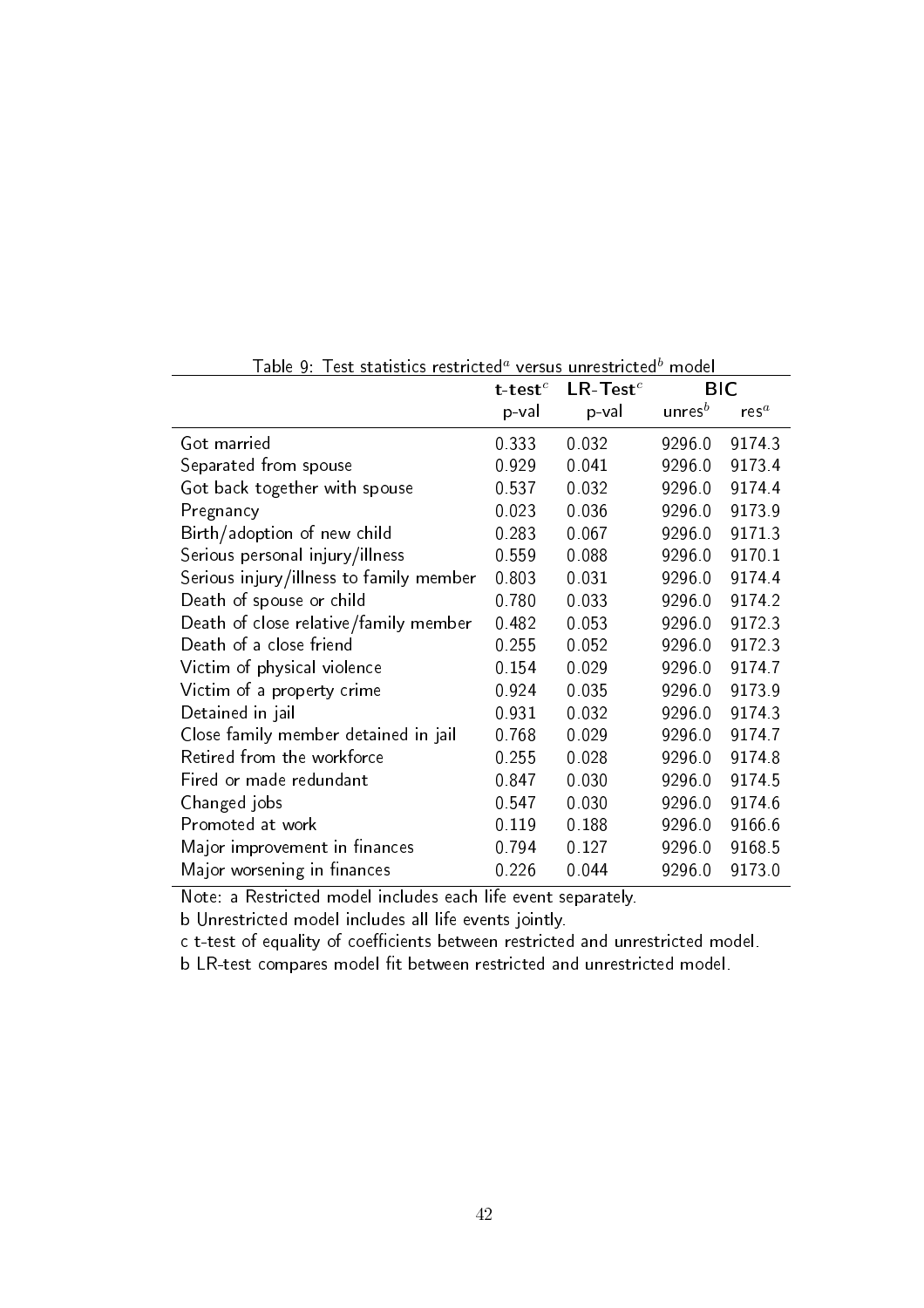Table 10: Definition of indicators of negative and positive life-events between 2004-2007

| Variables                          | Definition                                                                               |
|------------------------------------|------------------------------------------------------------------------------------------|
| Figure 6: Individual life events   |                                                                                          |
| Married                            | Life events in past year Got married                                                     |
| Separated                          | Life events in past year. Separated from spouse                                          |
| Back together                      | Life events in past year. Got back together with spouse                                  |
| Pregnancy                          | Life events in past year Pregnancy                                                       |
| Birth                              | Life events in past year Birth/adoption of new child                                     |
| Injury/illness                     | Life events in past year. Serious personal injury/illness                                |
| Illness family                     | Life events in past year. Serious injury/illness to family member                        |
| Death spouse/child                 | Life events in past year. Death of spouse or child                                       |
| Death relative                     | Life events in past year. Death of close relative/family member                          |
| Death friend                       | Life events in past year. Death of a close friend                                        |
| Violence victim                    | Life events in past year. Victim of physical violence                                    |
| Property victim                    | Life events in past year Victim of a property crime                                      |
| Jail                               | Life events in past year. Detained in jail                                               |
| Jail family                        | Life events in past year: Close family member detained in jail                           |
| Retired                            | Life events in past year. Retired from the workforce                                     |
| Fired                              | Life events in past year Fired or made redundant                                         |
| Changed jobs                       | Life events in past year. Changed jobs                                                   |
| Promoted                           | Life events in past year Promoted at work                                                |
| Improvement finances               | Life events in past year. Major improvement in finances                                  |
| Worsening finances                 | Life events in past year. Major worsening in finances                                    |
|                                    |                                                                                          |
|                                    | Figure 7: indicator for a high number of domain-specific negative events                 |
| Health related                     | Sum of: (1) Serious illness/injury, (2) victim of physical violence, New episodes of:    |
|                                    | (3) Other long-term condition, (4) Long-term condition or ailment,                       |
|                                    | (5) Long-term effects head injury, 6) Disfigurement or disformity,                       |
|                                    | ((7) Chronic or recurring pain, (8) Shortness of breath,                                 |
|                                    | (9) Mental illness, (10) Condition that restricts physical activity,                     |
|                                    | $(11)$ Nervous or emotional condition, $(12)$ Limited use of feet or legs,               |
|                                    | (13) Difficulty of gripping things, (14) Limited use of arms and fingers,                |
|                                    | (15) Blackout, fits, or loss of consciousness.                                           |
| $= 1$ if $> 1$ SD                  | Number of health-related (new) events/conditions $> 2.7$                                 |
| $= 1$ if $> 2$ SD                  | Number of health-related (new) events/conditions $> 5.4$                                 |
| $= 1$ if $> 3$ SD                  | Number of health-related (new) events/conditions $> 8.1$                                 |
| Employment related                 | Sum of (1) Worsening finances, (2) being fired, (3) unemployed looking for               |
|                                    | full- or part-time work, (4) marginally out of the labour force                          |
| $= 1$ if $> 1$ SD                  | Number of employment related events $> 1.6$                                              |
| $= 1$ if $> 2$ SD                  | Number of employment related events > 3.2                                                |
| $= 1$ if $> 3$ SD                  | Number of employment related events $> 4.8$                                              |
| Family related                     | Sum of: (1) Serious injury/illness to family member, (2) Death of spouse or child,       |
|                                    | (3) Death of close relative/family member, (4) Death of a close friend,                  |
|                                    | (5) Victim of a property crime                                                           |
| $= 1$ if $> 1$ SD                  | Number of family-related events $> 1.6$                                                  |
| $= 1$ if $> 2$ SD                  | Number of family-related events $> 3.2$                                                  |
| $= 1$ if $> 3$ SD                  | Number of family-related events $> 4.8$                                                  |
|                                    |                                                                                          |
|                                    | Figure 8: indicator identifying individuals with persisting positive and negative events |
| Long-term unemployed               | Being fired, unemployed, or marginally out of the labour force                           |
|                                    | at least in three out of four consecutive years                                          |
| Long term health condition         | Reporting any long-term health condition in                                              |
|                                    | at least three out of four consecutive years                                             |
| Chronic pain                       | Reporting chronic pain in all four consecutive years                                     |
| Persisting health shocks           | Experience of at least two health shocks                                                 |
|                                    | within a period of four consecutive years                                                |
| Several death in family            | Lost at least two very close family members                                              |
|                                    | (spouse or child) within a period of four consecutive years                              |
| Lost job, lost spouse or child,    | Fired from job or worsening of finances, lost a spouse/child or a close family member,   |
| had a health shock                 | and experienced a health shock within a period of four consecutive years                 |
| Persistent promotions at work      | Was promoted at least three out of four                                                  |
|                                    | times within four consecutive years                                                      |
| Persisting improvement in finances | Experienced at least twice an improvement of finances                                    |
|                                    | within period of four consecutive years                                                  |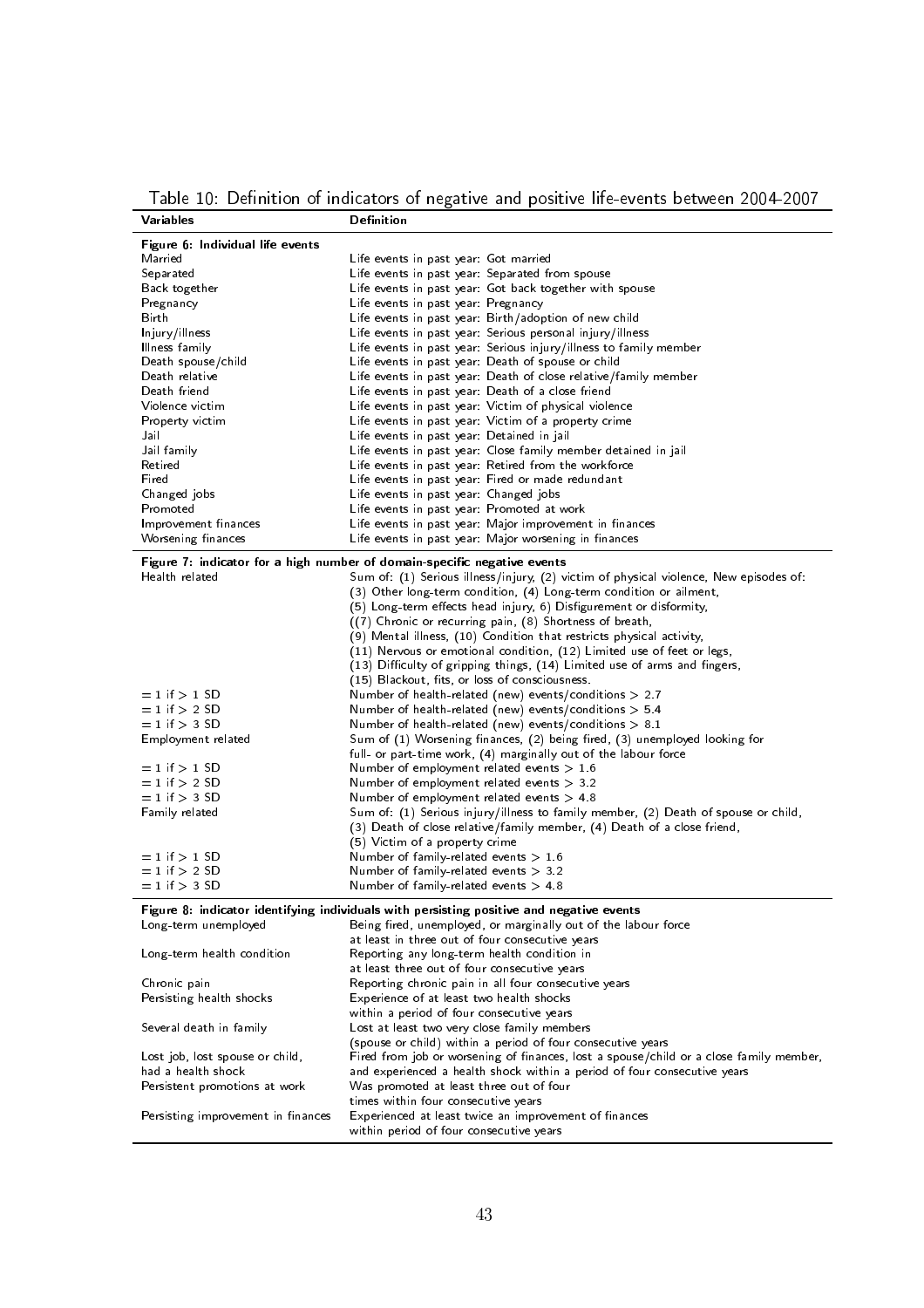| control tendencies 2007 and 2003 $(LOC_{i,t=07} - LOC_{i,t=03}^2 \ge 0)$ , Mean 0, St Dev<br>DV: Determinants of external |             |             |             |             |             |            |             |             |
|---------------------------------------------------------------------------------------------------------------------------|-------------|-------------|-------------|-------------|-------------|------------|-------------|-------------|
| Variables                                                                                                                 |             | Women       |             |             |             | Men        |             |             |
|                                                                                                                           | Health      | Employment  | Family      | All shocks  | Health      | Employment | Family      | All shocks  |
| experienced between 2004 and 2007<br>Domains of negative life-events                                                      |             |             |             |             |             |            |             |             |
| Health-related life event <sup>1</sup>                                                                                    | $0.327***$  |             |             | $0.331***$  | $\,0.109\,$ |            |             | $\,0.094$   |
|                                                                                                                           | (0.113)     |             |             | (0.113)     | (0.090)     |            |             | (0.090)     |
| Employment-related event <sup>2</sup>                                                                                     |             | 0.352       |             | 0.351       |             | $0.497^*$  |             | $0.468*$    |
|                                                                                                                           |             | (0.458)     |             | (0.448)     |             | (0.278)    |             | (0.277)     |
| Family-related event <sup>3</sup>                                                                                         |             |             | 0.000       | 0.043       |             |            | 0.143       | 0.123       |
|                                                                                                                           |             |             | (0.107)     | (0.108)     |             |            | (0.093)     | (0.093)     |
| Less than 30 years of age)<br>Age-groups (Omitted category:                                                               |             |             |             |             |             |            |             |             |
| Age-group 30 to 39                                                                                                        | $-0.040$    | 0.037       | $-0.034$    | $-0.042$    | 0.006       | $0.008$    | 0.007       | $0.006\,$   |
|                                                                                                                           | (0.053)     | (0.053)     | (0.053)     | (0.053)     | (0.049)     | (0.049)    | (0.049)     | (0.049)     |
| Age-group 40 to 49                                                                                                        | $0.144***$  | $0.139***$  | $0.137***$  | $0.145***$  | 0.059       | 0.060      | $\,0.062\,$ | $0.055\,$   |
|                                                                                                                           | (0.055)     | (0.055)     | (0.055)     | (0.055)     | (0.049)     | (0.049)    | (0.049)     | (0.049)     |
| Age-group 50 to 59                                                                                                        | $-0.139***$ | $-0.125***$ | $-0.123***$ | $-0.139***$ | 0.024       | $-0.018$   | 0.020       | 0.027       |
|                                                                                                                           | (0.060)     | (0.060)     | (0.060)     | (0.060)     | (0.054)     | (0.054)    | (0.054)     | (0.054)     |
| Age-group 60 to 69                                                                                                        | $-0.067$    | $-0.060$    | $-0.059$    | $-0.067$    | $0.011\,$   | $0.015\,$  | $0.014\,$   | 100.0       |
|                                                                                                                           | (0.074)     | (0.074)     | (0.074)     | (0.074)     | (0.065)     | (0.064)    | (0.064)     | (0.065)     |
| Age-group 70 to 79                                                                                                        | $-0.019$    | $-0.004$    | 0.003       | 0.019       | 0.063       | $0.077\,$  | $0.071\,$   | 0.062       |
|                                                                                                                           | (0.090)     | (0.090)     | (0.090)     | (0.090)     | (0.075)     | (0.074)    | (0.074)     | (0.075)     |
| Age-group 80 and older                                                                                                    | $0.211\,$   | 0.230       | 0.228       | $0.215\,$   | $\!0.144$   | $0.158\,$  | $\,0.146\,$ | $\,0.143\,$ |
|                                                                                                                           | (0.201)     | (0.201)     | (0.202)     | (0.201)     | (0.135)     | (0.135)    | (0.136)     | (0.136)     |
| category: Single<br>Marital status in 2003 (Omitted                                                                       |             |             |             |             |             |            |             |             |
| Married or de facto in 2003                                                                                               | 0.059       | 0.059       | $0.058\,$   | $0.060\,$   | $0.056\,$   | $750.0$    | 0.055       | $\,0.059$   |
|                                                                                                                           | (0.040)     | (0.040)     | (0.040)     | (0.040)     | (0.036)     | (0.036)    | (0.036)     | (0.036)     |
| Separated or divorced in 2003                                                                                             | 0.079       | 0.086       | 0.088       | $-0.076$    | $-0.045$    | $-0.040$   | $-0.043$    | 0.039       |
|                                                                                                                           | (0.109)     | (0.108)     | (0.109)     | (0.109)     | (0.093)     | (0.093)    | (0.093)     | (0.093)     |

Table 11: Determinants of changes in external control tendencies between 2003 Table 11: Determinants of changes in external control tendencies between 2003

and 2007 (OLS) and 2007 (OLS)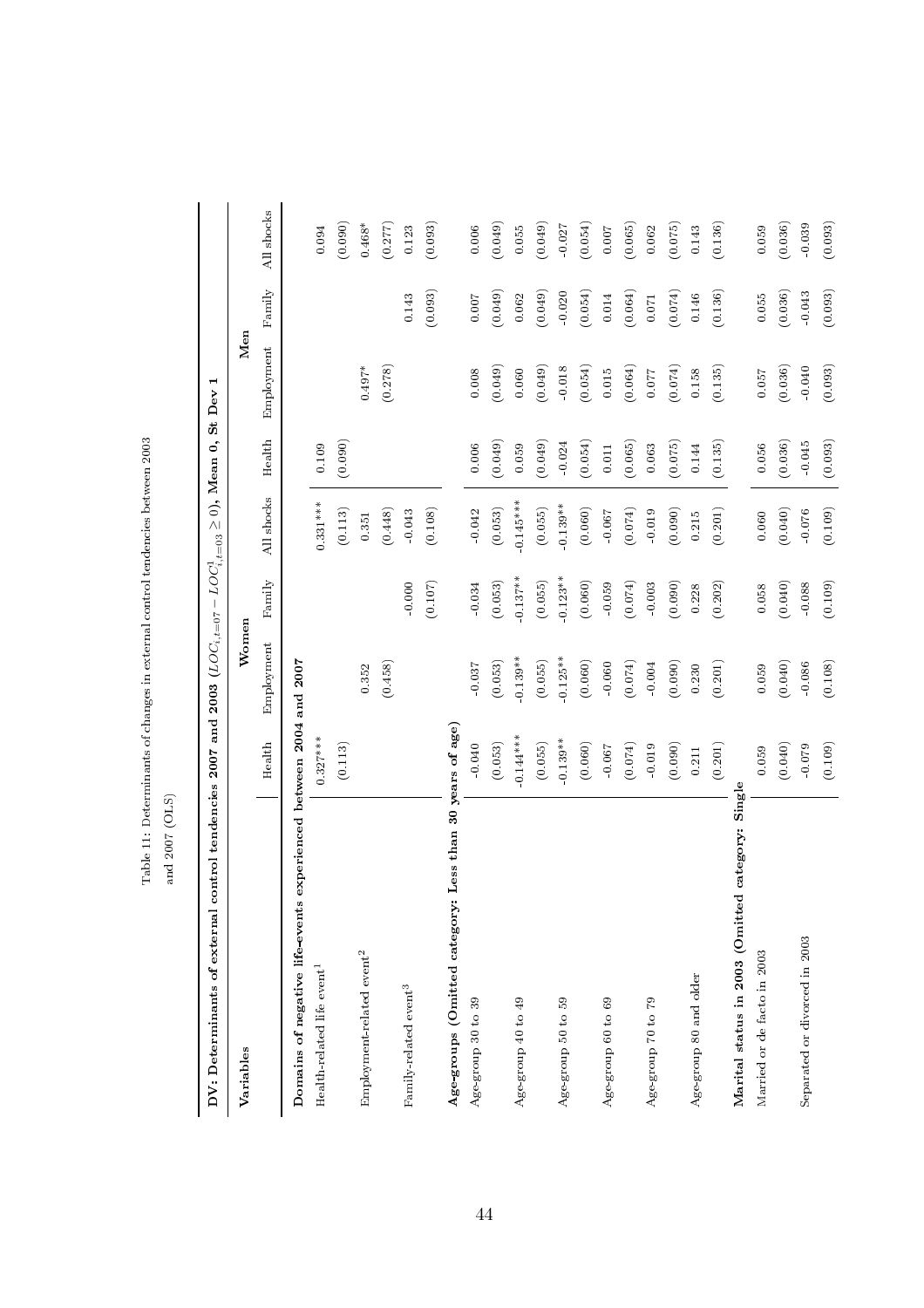| Foreigner                                                                                                                       | 0.045       | 0.049      | $-0.049$     | $-0.046$   | $-0.033$ | 0.033          | 0.032    | 0.031       |
|---------------------------------------------------------------------------------------------------------------------------------|-------------|------------|--------------|------------|----------|----------------|----------|-------------|
|                                                                                                                                 | (0.042)     | (0.042)    | (0.042)      | (0.042)    | (0.039)  | (0.039)        | (0.038)  | (0.039)     |
| Full or part-time employed in 2003                                                                                              | 0.002       | $-0.017$   | 0.020        | 0.005      | 0.053    | 0.050          | 0.053    | 0.046       |
|                                                                                                                                 | (0.051)     | (0.051)    | (0.051)      | (0.051)    | (0.036)  | (0.037)        | (0.036)  | (0.037)     |
| Household income (ln) in 2003                                                                                                   | $-0.060***$ | $0.062***$ | $-0.062**$   | $-0.060**$ | 0.035    | 0.037          | 0.037    | 0.035       |
|                                                                                                                                 | (0.028)     | (0.028)    | (0.028)      | (0.028)    | (0.026)  | (0.026)        | (0.026)  | (0.026)     |
| (Omitted category: Finished Year 11<br>Educational attainment in 2003                                                           |             |            | or drop-out  |            |          |                |          |             |
| Postgraduate - masters or doctorate                                                                                             | $0.165**$   | $0.164***$ | $0.164^{**}$ | $0.165**$  | 0.045    | 0.046          | 0.044    | 0.044       |
|                                                                                                                                 | (0.076)     | (0.076)    | (0.076)      | (0.076)    | (0.091)  | (0.091)        | (0.091)  | (0.091)     |
| Graduate diploma, graduate certificate                                                                                          | $0.149**$   | $0.143**$  | $0.143**$    | $0.149**$  | 0.080    | $\,0.080\,$    | 0.080    | $\,0.080\,$ |
|                                                                                                                                 | (0.073)     | (0.073)    | (0.073)      | (0.073)    | (0.059)  | (0.059)        | (0.059)  | (0.059)     |
| Bachelor or honours degree                                                                                                      | 0.086       | 0.086      | 0.086        | 0.086      | $0.080*$ | $0.079*$       | $0.080*$ | 0.078       |
|                                                                                                                                 | (0.053)     | (0.053)    | (0.053)      | (0.053)    | (0.048)  | (0.048)        | (0.048)  | (0.048)     |
| Advanced diploma, diploma                                                                                                       | $0.163***$  | $0.165***$ | $0.165***$   | $0.164***$ | 0.060    | 0.056          | 0.058    | $0.056\,$   |
|                                                                                                                                 | (0.056)     | (0.056)    | (0.056)      | (0.056)    | (0.056)  | (0.056)        | (0.056)  | (0.056)     |
| Any certificate                                                                                                                 | 0.070       | 0.072      | 0.073        | 0.069      | 0.035    | 0.032          | 0.034    | 0.031       |
|                                                                                                                                 | (0.045)     | (0.045)    | (0.045)      | (0.045)    | (0.050)  | (0.050)        | (0.050)  | (0.050)     |
| Finished Year 12                                                                                                                | $0.056\,$   | 0.056      | 0.059        | 0.053      | 0.045    | 0.046          | $-0.046$ | 0.047       |
|                                                                                                                                 | (0.056)     | (0.056)    | (0.056)      | (0.056)    | (0.046)  | (0.046)        | (0.047)  | (0.046)     |
| Constant                                                                                                                        | $0.615**$   | $0.658***$ | $0.661***$   | $0.613**$  | 0.341    | 0.360          | 0.358    | 0.326       |
|                                                                                                                                 | (0.300)     | (0.299)    | (0.299)      | (0.300)    | (0.278)  | (0.278)        | (0.278)  | (0.278)     |
| Observations                                                                                                                    | 3859        | 3859       | 3859         | 3859       | 4440     | 4440           | 4440     | 4440        |
| Number of observations for which domain event = 1                                                                               | 130         | $\Box$     | 103          |            | 195      | $\overline{z}$ | 138      |             |
| R-squared                                                                                                                       | 0.012       | 0.009      | 0.009        | 0.012      | 0.006    | 0.007          | 0.006    | 0.007       |
| Omitted variable test (p-value)                                                                                                 | 0.879       | 0.466      | 0.471        | 0.722      | 0.962    | 0.772          | 0.982    |             |
| Test of equality of effects (p-value)                                                                                           |             |            |              | 0.0598     |          |                |          | 0.458       |
| Test of jointly not significant (p-value)                                                                                       |             |            |              | 0.0253     |          |                |          | 0.0851      |
| Note: Each domain of negative life events sums all life-events experienced in this domains between 2004-2007.                   |             |            |              |            |          |                |          |             |
| 1 Health-related shock $= 1$ if total number of health-related shocks between 2004-2007 is greater than 3 SD.                   |             |            |              |            |          |                |          |             |
| $= 1$ if total number of employment related shocks between 2004-2007 is greater than 3 SD.<br>2 Employment/income-related shock |             |            |              |            |          |                |          |             |

3 Family-related shock = 1 if total number of family-related shocks between 2004-2007 is greater than 3 SD.

3 Family-related shock = 1 if total number of family-related shocks between  $2004-2007$  is greater than 3 SD.